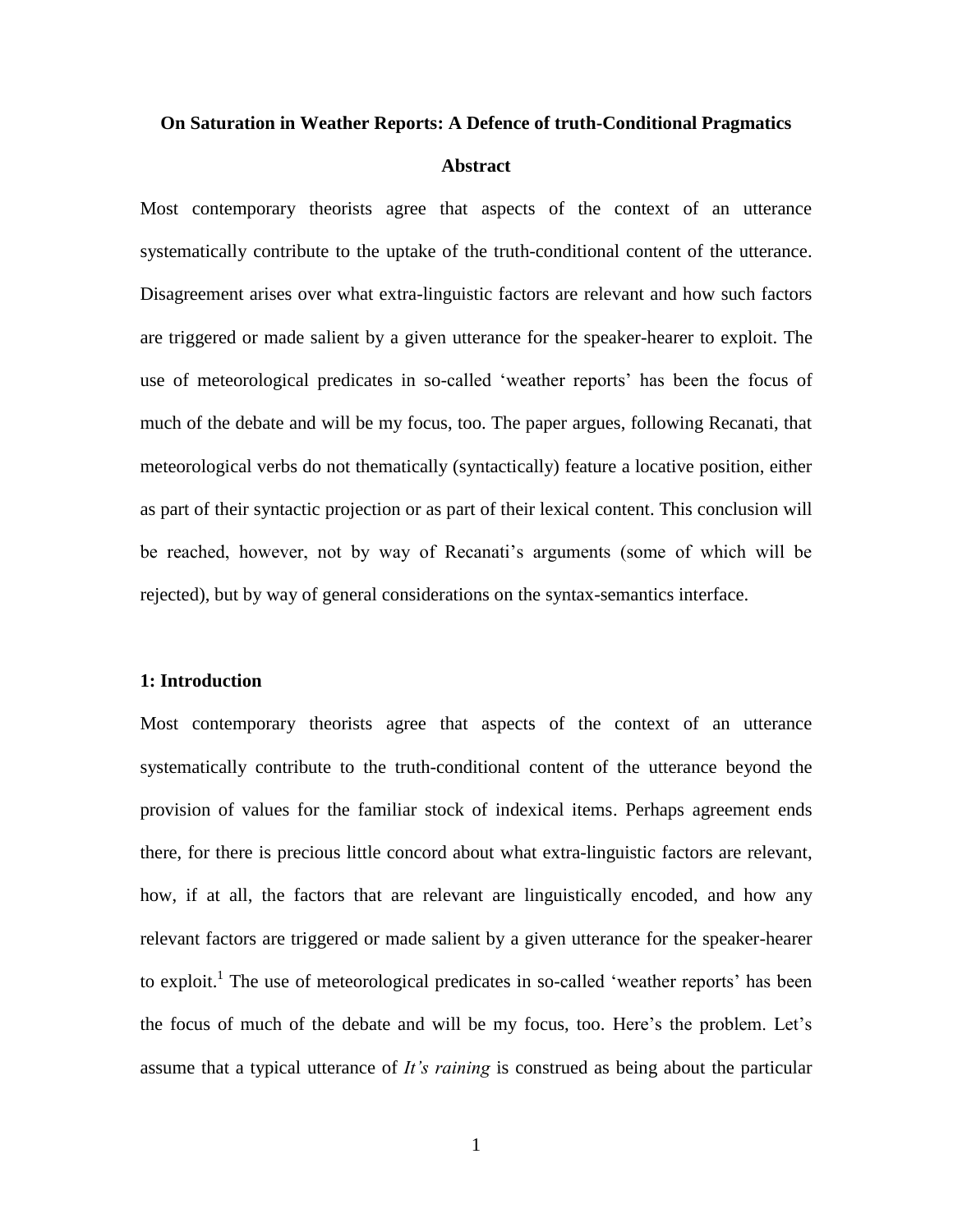location where the speaker makes her utterance. Such a location is the relevant context. The utterance itself, however, does not contain a locative phrase, such as *in Manchester*, or *here*. How, then, is the normal definite, context-bound construal made salient to the hearer and intended by the speaker to be recognised without any apparent linguistic vehicle encoding the information about location? Following Perry (1986), the issue is often framed in terms of 'unarticulated constituents': propositional constituents that are unexpressed ('unarticulated') in the linguistic material that is used to covey the given proposition, such as a location for weather reports. We can, however, inquire into the phenomenon of weather report construal without committing to some or other definition of 'unarticulated constituent', a notion which, at its most anaemic, simply labels the phenomenon.<sup>2</sup>

 In this paper I shall offer some general and specific reasons for a 'pragmatic' solution to the interpretive puzzle posed by weather reports. The solution is in sympathy with the position articulated by Recanati (2002, 2004, 2007, 2010). I shall, though, question his precise arguments and advance cases beyond his purview to offer a more radical or, at least, a less concessive pragmatism.<sup>3</sup> The overarching moral will be that one may arrive at a pragmatic position, not by considering the variety of contents that might be communicated by an utterance, but by reflection on the simplicity of what is proper to language alone, i.e., lexical items and syntax.

 The general problem that weather reports exemplify is how, if at all, contextual aspects of utterance construal, such as the normal locative definiteness of weather reports, are licensed by language itself. An extreme view is to think that *all* contextual effects on interpretation are results of the valuation of putative syntactic variables, i.e., all semantic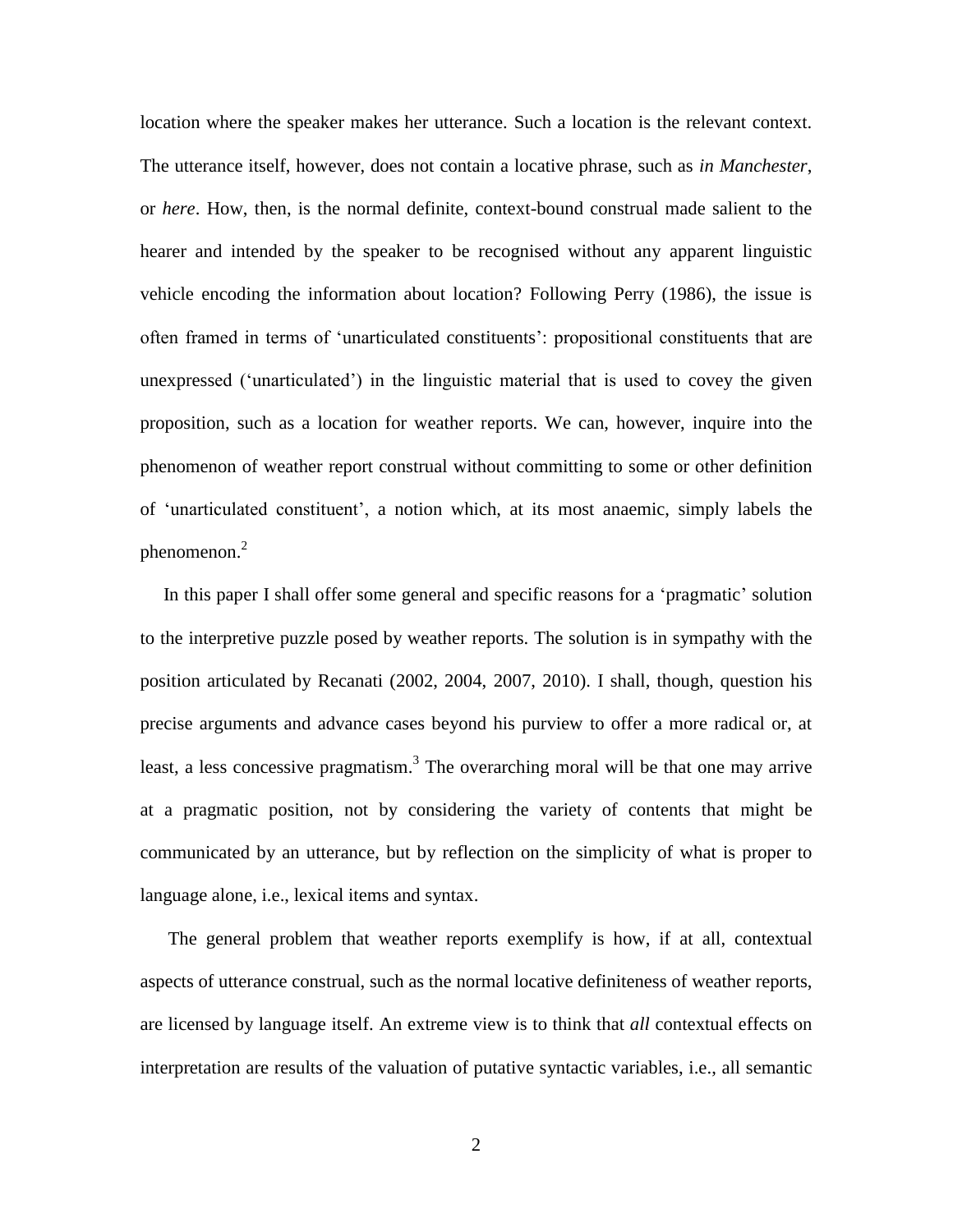context-sensitivity is linguistically licensed (Stanley, 2000, 2007). This view is extreme because of its scope (*all* contextual effects) and syntactic presumption (what and where are these variables?). It is, on the other hand, *not* extreme to consider syntactic structure to license any semantic construal that is mandated by language itself rather than the prevailing facts particular to linguistic exchanges or speaker-hearers' wider cognitive states. Such linguistically licensed construal is what Recanati (2004) calls *saturation*: the language encodes for a certain kind of valuation, even if the process of determining the particular valuation from occasion to occasion involves the (pragmatic) inferential resources of wider cognition. Recanati calls processes of construal determination that are not mandated by the language 'modulation' or 'free enrichment'. Clearly, these processes are pragmatic too, but are, we may say, purely pragmatic insofar as the options for construal are not constrained by the standing state of linguistic competence; the difference between the two processes is the difference of the extent to which stable linguistic factors canalize the pragmatic interpretation that is constitutive of both kinds of process. So, Stanley's view is extreme simply because it universalises saturation, and so takes on needlessly heavy syntactic commitments. One may think, in a milder or more ecumenical vein, of weather reports and other such constructions as saturational without positing variables; perhaps the argument positions constitute aspects of lexical content without necessary syntactic projection. Under various incarnations, this is the dominant position within the 'standard view'.<sup>4</sup>

 So, saturation is a process mandated by language alone, and one natural way—I can't think of another way—of understanding this claim is that the target of saturation must be syntactic, i.e., a lexical item or a syntactic composition. In other words, saturation cannot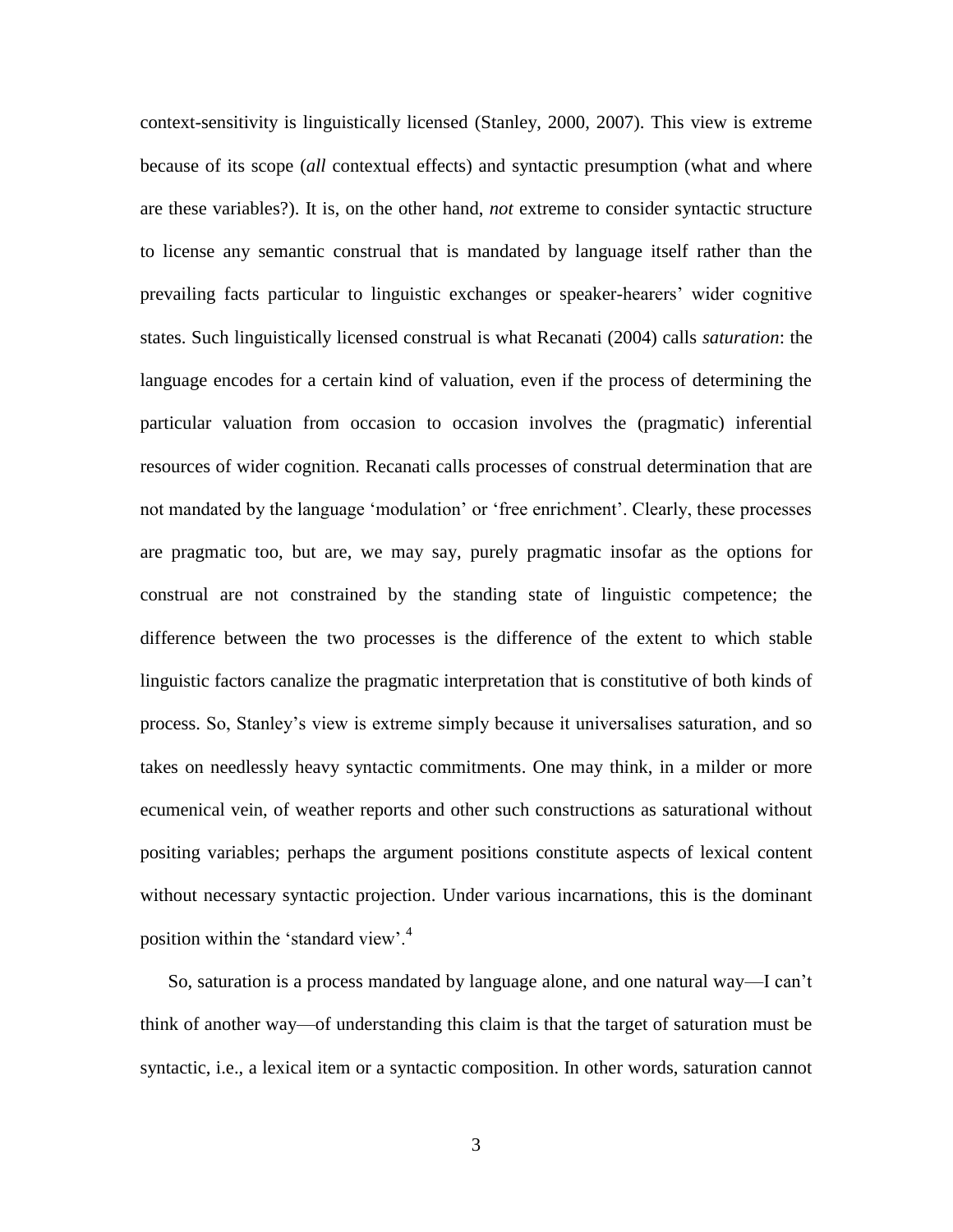be triggered without an actual property of the linguistic material requiring a valuation it lacks as a standing item of linguistic information. This applies to would-be variables of the kind Stanley imagines and also to thematically construed argument positions whether syntactically projected or not. Thus, the pragmatism I am interested in defending does *not* deny the syntactic status of saturation; it simply claims that, relative to the propositions normally communicated, saturation is much less widespread than is commonly thought precisely because syntax is not in the business of fully encoding utterance construal; it lacks the required variables and positions. In particular, then, I argue that the quotidian definite construal of weather reports is non-saturational, and so is a case of free enrichment, because the reports lack a locative position. The moral here is that considerations of syntax militate *for* a pragmatic account of weather report construal, if syntax is viewed in its own right and not as a mere vehicle for utterance construal.

 I conclude with some brief remarks about Recanati's (2010) appeal to variadic functions. Consequent on the moral just advertised, my claim will be that such an appeal amounts to a needlessly concessive response to anti-pragmatic complaints.

 Before starting in earnest, let me make two very general remarks about syntax in order to sideline the issues. Firstly, my syntactic assumptions are broadly generative. Given the proliferation of syntactic approaches and the difficulty in discerning a common theoretical core to them, it would be pretty impossible, I think, to rely on a background of syntactic assumptions without picking a favoured approach. Moreover, as far as I can discern, the parties I shall primarily be discussing share my generative assumptions. That said, it seems to me that the positive claims I shall make about syntax apply across varied approaches and are by no means a quirk of the generative tradition. Secondly, I shall be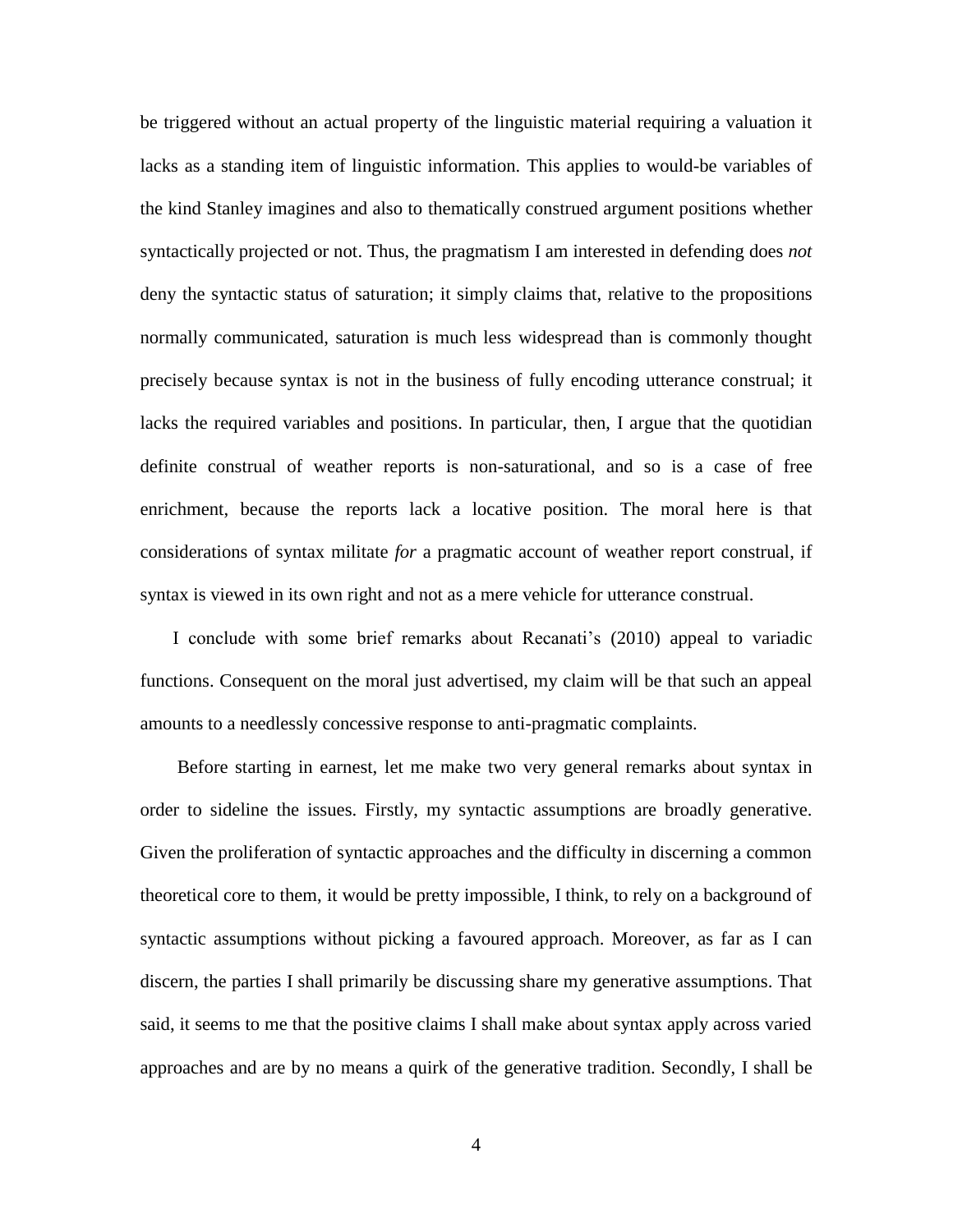arguing that certain 'variables' posited as aspects of the interpretation of sentences are not, in fact, best understood as being syntactically realised. This invites a general query about the status of variables in syntax. I should like to argue that syntax, at least understood in the generative tradition does not admit variables as items that can be either free or bound. To support this general hypothesis, however, would require a great deal more space than is here available. Still, the extent to which the claims to be made are plausible, the general hypothesis is supported, albeit partially.

## **2: Preliminaries: weather reports, saturation and enrichment, and syntax**

The job of a theory of linguistic content, as I understand that notion, is not to assign truth conditions to sentences, for sentences, as such, don't possess such conditions. An adequate theory, rather, will contribute to the assignment of truth conditions to utterances in concert with other theories dealing with wider aspects of human cognition. Linguistic content, therefore, may be rightly viewed as a massive interaction effect, involving language, but many varied aspects of human psychology as well. What is languagespecific to the assignment and uptake of linguistic content is the syntax of natural language, which I assume to be cognitively unique, and the way conceptual information is lexically packaged. Some information will be encyclopaedic and vary more or less across the relevant population of speaker-hearers. Other information will be lexical proper and have an invariant syntactic signature in that it will affect how the word distributes. Grimshaw (2005, p. 76) puts the point nicely by saying that some aspects of lexical meaning are 'linguistically inactive', while other aspects are 'linguistically active'. I take some such distinction to be standard (see, e.g., Higginbotham, 1989;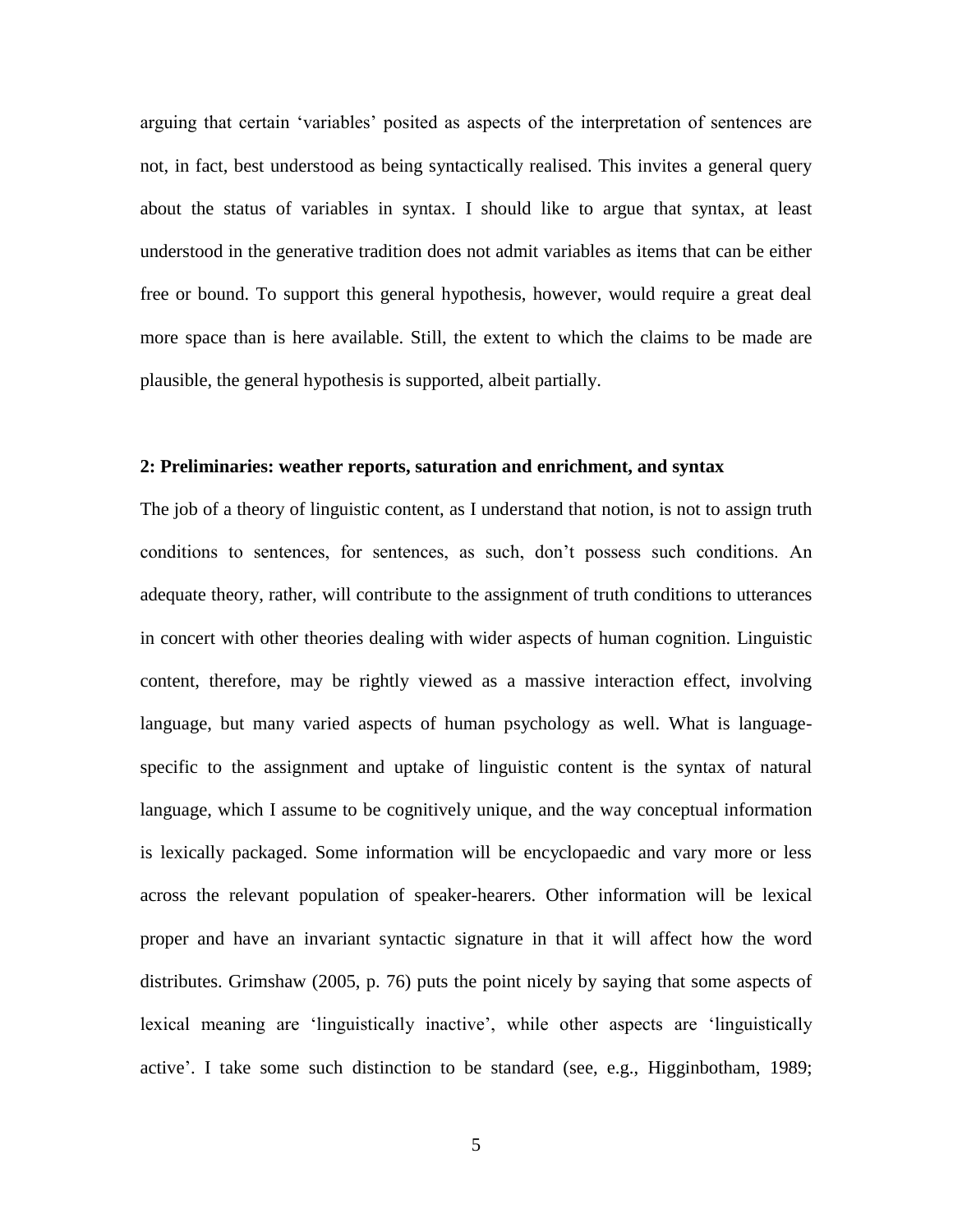Pinker, 1989; Pustejovsky, 1995; Levin and Rappaport Hovav, 1995; Hale and Keyser, 2002; Pietroski, 2005; Ramchand, 2008). One consequence of the distinction is that we must be very careful when attributing semantic properties to lexical items. It is not enough that the item can be rightly said to have this or that meaning; for some such meaning to be lexical, it must reveal itself structurally. For example, in the case of weather reports, it might well be that specificity of location is an aspect of the content of the utterances, but it doesn't follow that such specificity flows form the language itself, or is, in Grimshaw's terms, linguistically active. As we shall see, this poses a problem for variants of the 'standard view' of weather reports.

 I shall freely talk of the 'context of an utterance', by which I simply mean the set of conditions or properties relevant to the stable interpretation of tokens of given sentence types. A context doesn't determine anything to be true or false. Still less is a context some kind of free-floating abstract entity. There are contexts only relative to chosen abstractions from the scene of an utterance. For example, as regards weather reports, we shall only be concerned with the locations of their utterances, which itself is not an independently specifiable external parameter that somehow interacts with the utterance. Which location is contextually relevant is determined by how we construe the report; it doesn't determine the construal.<sup>5</sup>

 For most of the following, precise stands on these matters will not affect the arguments to be advanced, but having the positions stated should alleviate some potential for confusion. Let us now move to more substantial matters.

 Although I shall appeal to varied data, my focus will be on weather reports of the kind exhibited in (1):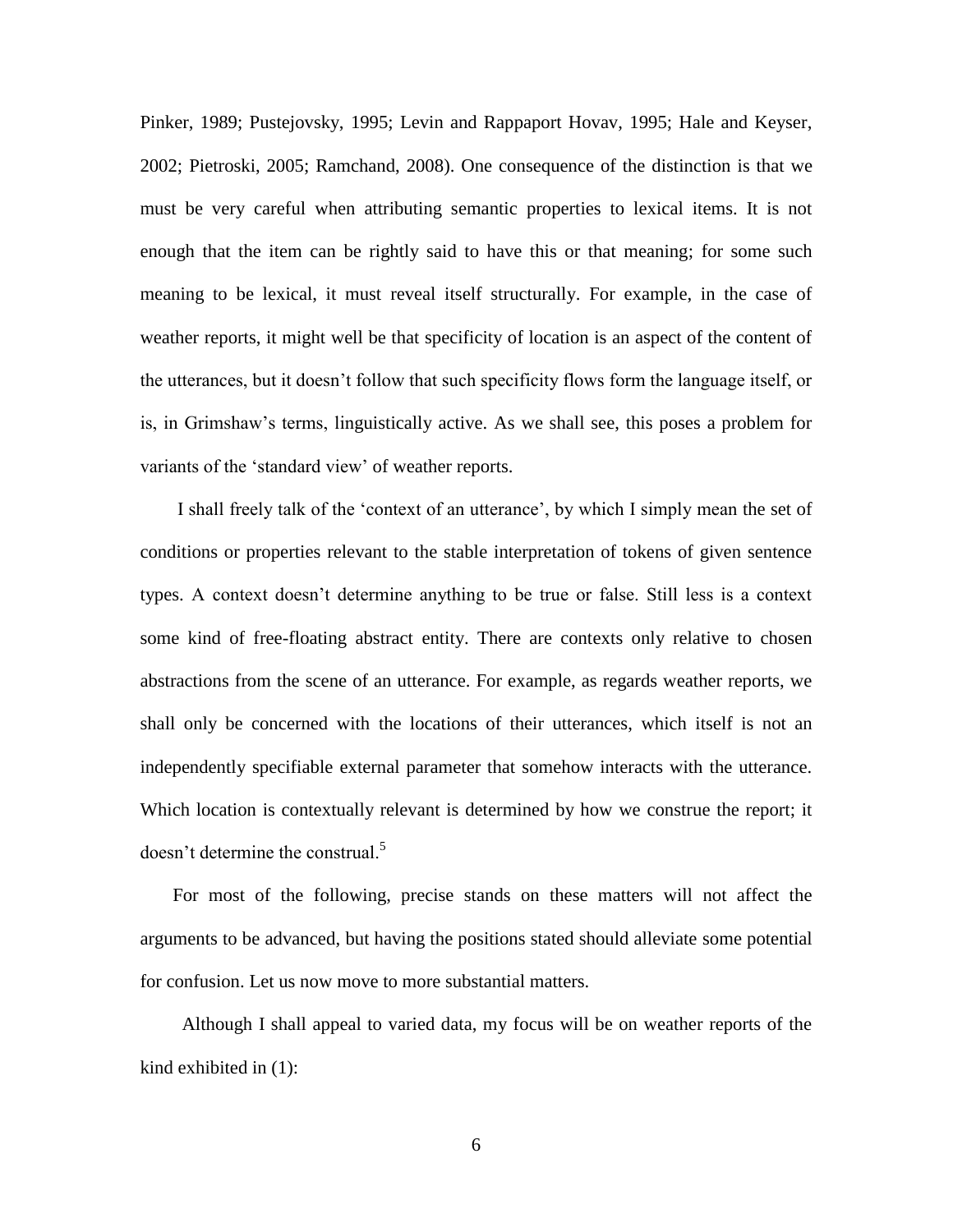## (1) It's raining/snowing/hailing

I shall also admit, but shall not discuss, variations, where the meteorological expression either occurs not as the main predicate, or is elided entirely, or occurs by itself exclamatorily:

(2)a It's pouring/pissing (down) with rain

b It's pouring/pissing down

c It's pouring/\*It's pissing

d Rain!/Snow!

All that is important for our purposes is that a weather report has an expletive (pleonastic) subject and is at least standardly construed definitely, i.e., a weather report is about a definite location rather than some or other location. Typically, the relevant location is that of the utterer of the report, but it need not be. One might, in the course of a telephone conversation, say, report on the weather of one's interlocutor. The important point is that even in such cases, the relevant location remains definite. The issue that will chiefly concern us is whether weather reports admit indefinite readings and, more crucially, *punkt* readings, and, if so, what significance this has for our wider understanding of the contribution of contextual factors to linguistic content. An indefinite reading of *Its raining* would amount to *It's raining somewhere or other*, whereas the punkt reading would amount to *There is a raining event*. Anyone making the punkt claim, of course,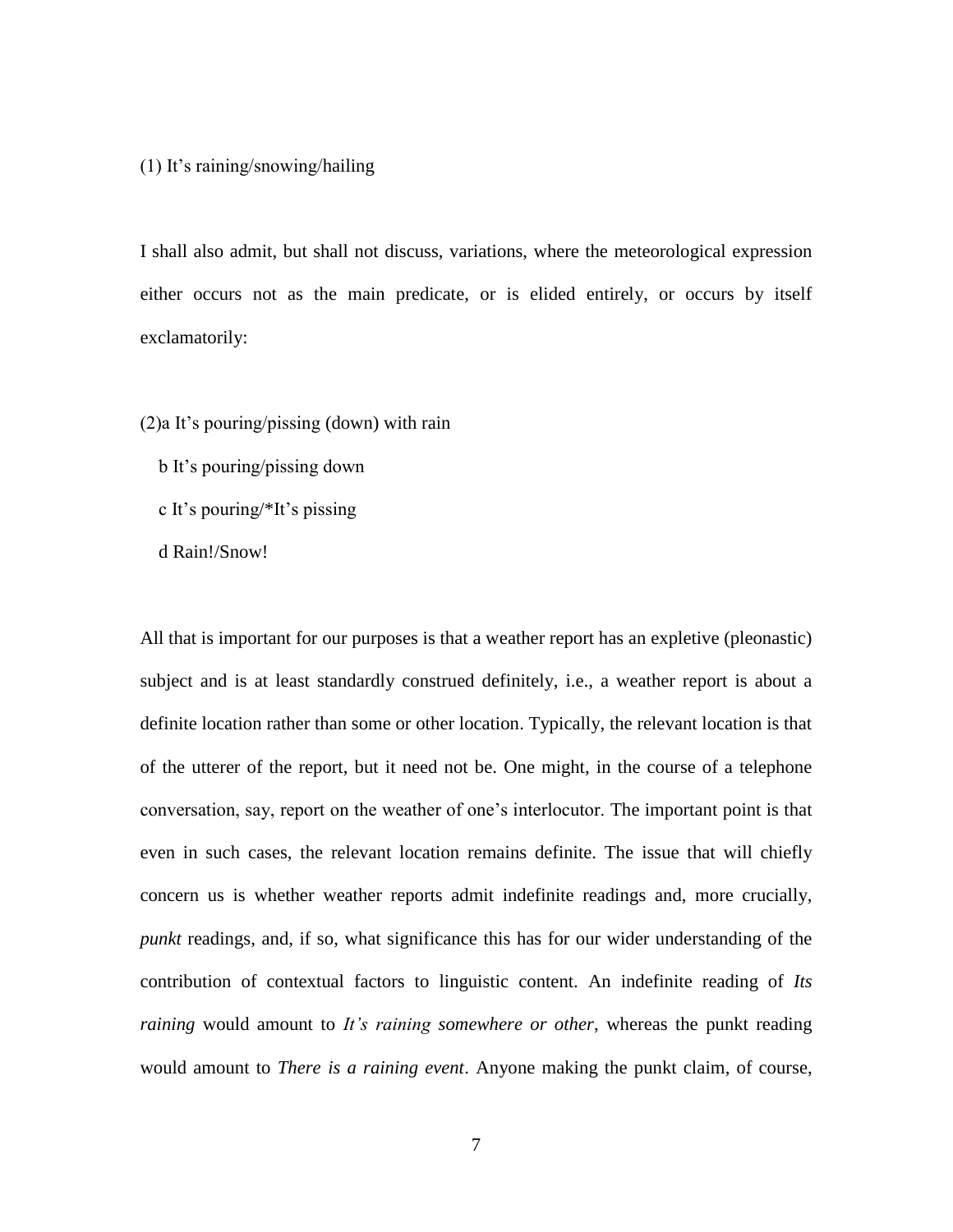will believe the indefinite claim (plausibly, the two are truth-conditionally equivalent), but this will be a metaphysical inference, as it were, not one encoded linguistically (cf., Recanati, 2010, p. 89). It suffices for now if weather reports are acknowledged to be uncontroversially definite on most of their uses.

 There are other kinds of weather reports, such as those involving adjectives (*It's sunny*), and more general reports on the environment. For our purposes, the kind of weather reports offered above will suffice, for my aim is to argue that they do not involve locative arguments. They offer the best case, though, of the covert locative arguments because verbs do take arguments. So, if there is good reason to doubt that the verbs do select locative arguments, the reasons will apply (*a fortiori*) to the case of non-verbal reports.

Let us settle on the terminology briefly mentioned in §1. Recanati (2004, 2010) usefully distinguishes between *saturation* and *free enrichment*/*modulation* as aspects of linguistic understanding. The former describes contextual contributions to content that are mandated by a linguistic token in the sense that it is part of the 'literal meaning' of the type that its tokens acquire a definite content from the context of their use. Pronouns serve as the paradigm here, but the same phenomenon appears to arise with the interpretation of complex expressions, too, such as in the interpretation of the genitive.<sup>6</sup> So, saturation is a context-sensitive process, but is built into the language itself as an aspect of the context-invariant contribution of the relevant lexical items or complex phrase types to their host structures.

 Enrichment describes cases where the relevance of some contextual factor is not mandated by the linguistic material at all, but by wider, extra-linguistic factors, such as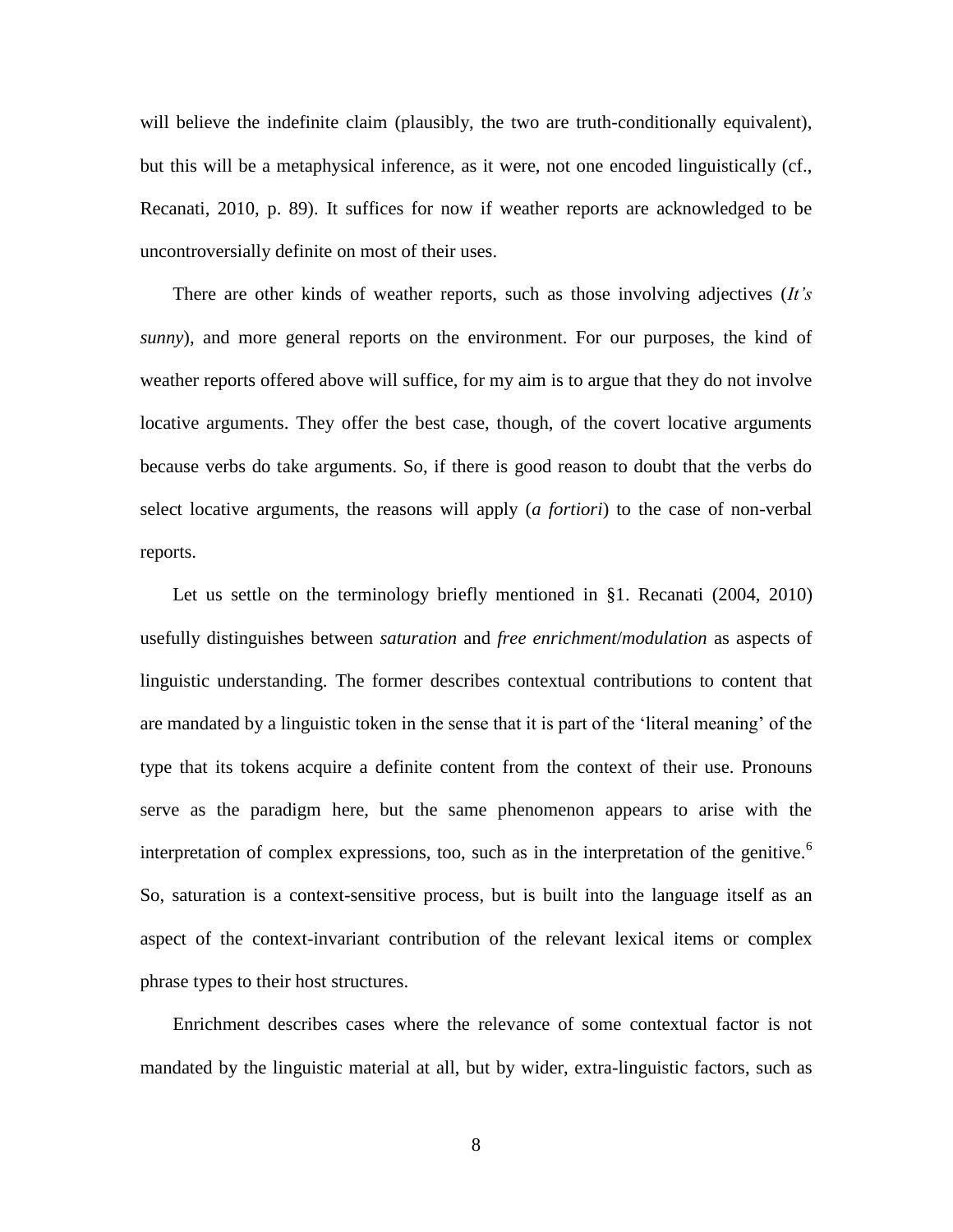general knowledge. For example, if someone says 'Let's meet by the lion in the town square', one naturally reads 'lion' to be here *modulated* as to be rightly interpreted as the 'the statute of the lion', or some such, not an actual lion liable to eat one. So-called 'meaning transfer' offers another example. If a waitress says, 'The ham sandwich still needs his bill', we hardly construe her to be saying that the actual sandwich—two pieces of bread and cooked meat, say—wants to pay a bill; rather, 'the ham sandwich' is modulated so that we take it to refer to the person who ordered the sandwich instead of the sandwich itself.

 In general terms, saturation and enrichment can be thought of as 'bottom-up' and 'top-down' processes respectively. Saturation is bottom-up in that it concerns the fixing of an interpretation of a linguistic expression in a linguistically mandatory way, so that the host utterance lacks coherent truth conditions without the relevant expression being so fixed. The saturational contribution of context to truth conditions is licensed by the standing meaning of a relevant constituent of the utterance. On the other hand, modulation is top-down in that it involves a change in the meaning already possessed by an expression, so that the truth conditions of the host utterance are modulated in line with a modulation of the standing meaning of one of its constituent expressions. In this sense, modulation is optional in that the input to the process—what is to be modulated—may already be a complete meaning, a stable contribution to truth conditions (but it need not be; modulation may 'intrude' into saturation); saturation is mandatory precisely because it serves to fix a complete meaning in the first place under license from the language itself, as it were. Thus, for Recanati (2004), *optionality* becomes a key diagnostic for modulation: if tokens of a sentence type *T* express a full proposition with a context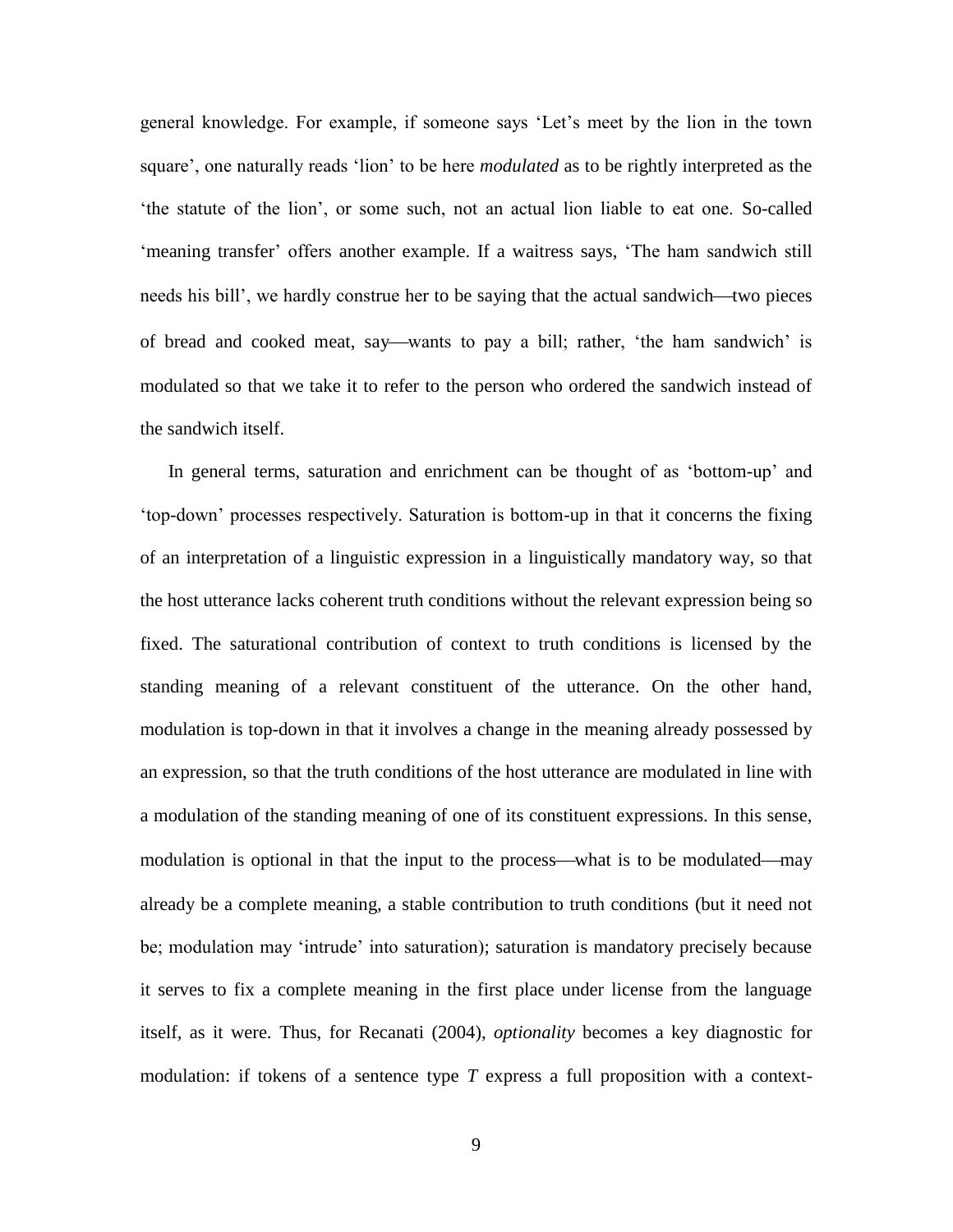sensitive aspect or ingredient, and other tokens of *T* express full propositions that lack such an aspect or ingredient, then the aspect or ingredient is due to modulation. So, a token of *lion* referring to something other than a lion, such as a statue of one, is a matter of modulation, for tokens of *lion* can perfectly well refer to lions and only optionally refer to non-lions. Saturation is not optional in this way: all tokens of *Bill's car* must refer to a relation between Bill and a car, even if the relation may vary from context to context.

 I shall assume that the distinction between saturation and enrichment is in good order and, for present purposes, that optionality is a sound diagnostic of the difference. It seems to me that Bach (2004, 2005) is right to think that there is a notion of *what is said* that is licensed by language alone and does not amount to truth conditions. A contextualist/pragmatist may agree with this thought by noting that saturation does not necessarily provide a full proposition; hence, optionality will only be a rough guide to the difference between saturation and modulation. As suggested, though, for the purposes of the following, we may treat saturation as delivering a proposition.

 Note that taking so much for granted is not yet to take sides on the more general question of the extent of the contribution of contextual factors in the determination of *what is said*. For Recanati, at any rate, the optionality of modulation does not mean that some expressed contents are independent of 'pragmatic' processes that target an understanding of the speaker as opposed more narrowly to her language, for saturation is mandatory *and* pragmatic on Recanati's construal of it. Alternatively, one might acknowledge modulation to be optional and even commonplace, but construe saturation as non-pragmatic, i.e., the saturational context-sensitive contribution to truth conditions is wholly a linguistic matter free of any wider inferences about the you and your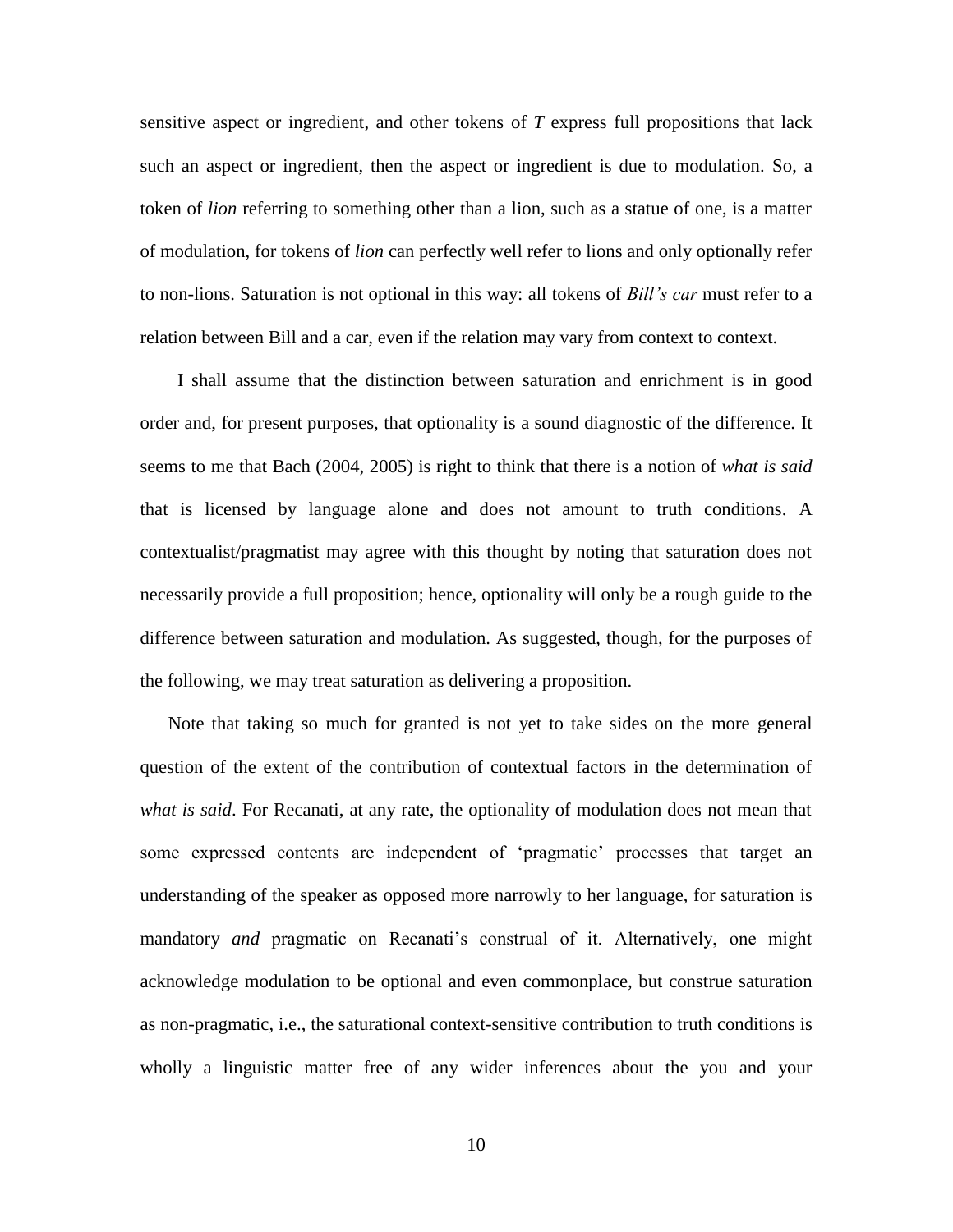interlocutor's context. So, on this position there is a notion of *what is said* constituted independently of pragmatic processes (cf. Stanley, 2007). In this light, notwithstanding their differences, Recanati (2010, p. 7, n. 5) is right to bracket Cappelen and Lepore (2005) and Stanley (2007) as occupying such an anti-contextualist position; indeed, it seems to me that perhaps most philosophers occupy such a position as default precisely because they seek to explain context-sensitivity as a narrow linguistic affair rather than something that turns on the wider context of the occasion of speech; that is, saturation is construed as an automatic effect of an utterance independent of the speaker's wider beliefs and intentions. Although I accept Recanati's distinction, my focus will be on saturation alone and whether it counts as a pragmatic process.

 Finally, I contend that saturation must be syntactically marked in the sense that an item or a relation within syntactic structure is that which is saturated or valued relative to context. Most 'standard' theorists appear to be neutral on this syntactic claim; Stanley (2007) is exceptional in explicitly endorsing it. The position, however, should be amenable to all, if we include lexical relations and features within the purview of syntax, for lexical items and syntactic/phrase relations simply exhausts what narrowly belongs to language, and saturation is a narrowly linguistic process. It might be objected, of course, that lexical factors are not properly syntactic, but such a rejoinder rests upon confusion, albeit a common one. As earlier remarked, we must distinguish between the encyclopaedic and the structural content of a lexical item. The former content includes common knowledge and perhaps even invariant, innate content concerning properties of animacy and continuity, for example. None of this content, though, is peculiarly linguistic or lexical precisely because it does not affect the co-interpretability of items or the well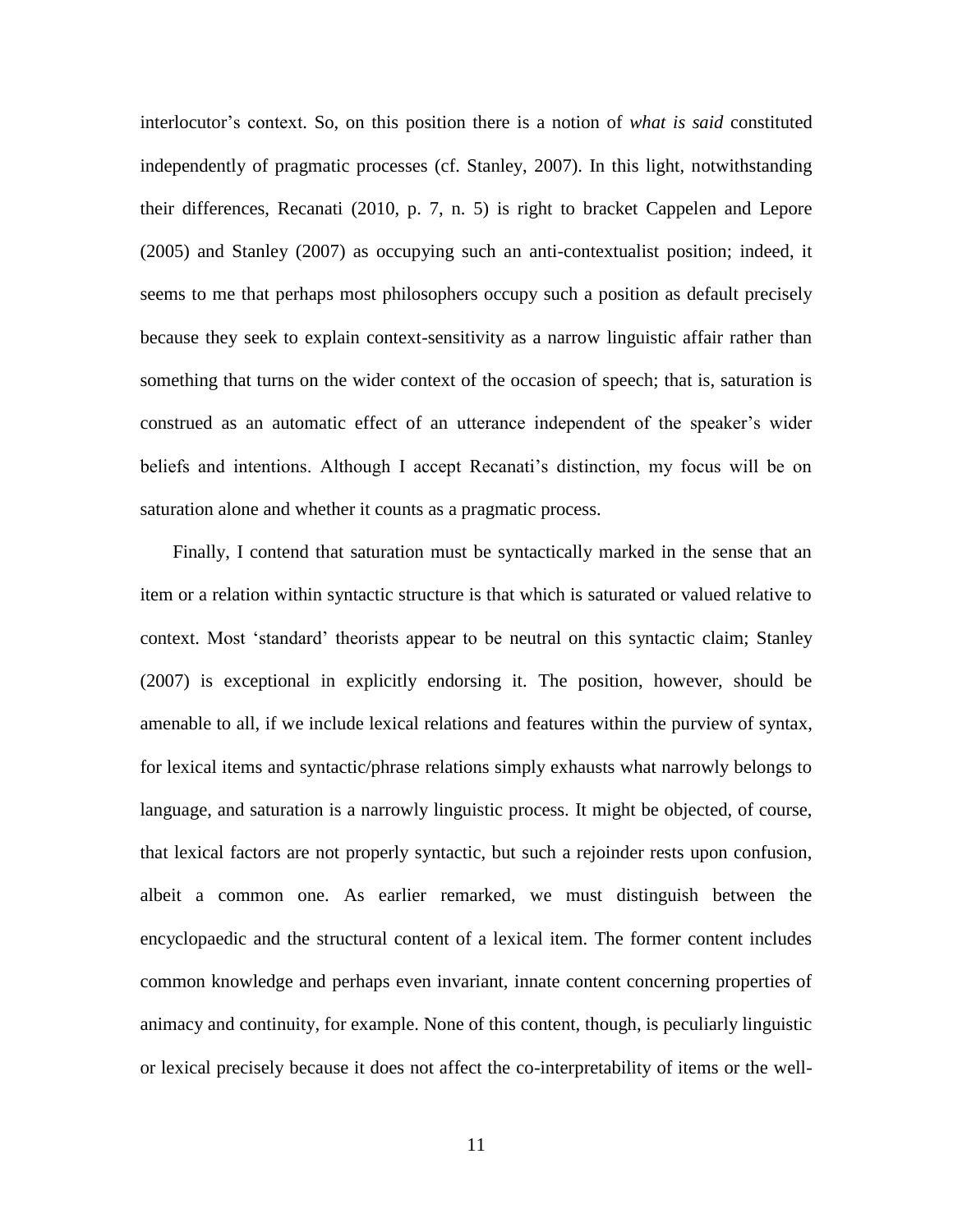formedness of host structures. The content that does have such import I call *structural*. Examples of the distinction are to be found wherever one cares to look. That *cat* refers to mammals is structurally irrelevant, for there is no linguistic pattern or class of expression that pertains to mammals. That *cat* has a count and mass reading, however, as opposed to an abstract reading is clearly structurally relevant. To arrive involves a journey in some sense, although being a word pertaining to a journey has no structural significance; that arrivals are punctual (lacking duration), however, is structurally salient for *arrive* does not admit durational modifiers along with other 'achievement' verbs. In short, structural content bears upon the systematic relations into which words may enter, and so captures similarities between words. Encyclopaedic content is important, but essentially linguistically arbitrary in the sense that it has no clear structural effects, as just indicated. Encyclopaedic knowledge, therefore, is of no particular theoretical interest. It is useful to think of encyclopaedic knowledge as expressing our 'metaphysics', i.e., how we expect and believe objects, events, acts, and states to be constituted. Some of this ends up being lexically encoded, but other aspects of it do not. So, patently, a raining event has a location, but it just doesn't follow that *rain* is therefore locative in a linguistic sense. One of the problems with which we shall be concerned is precisely how to tell whether a feature is metaphysical or linguistic.

 It should also be noted that the typical cases of saturation are syntactic, such as pronoun valuation and the construal of nominal compound and genitive constructions. One might ask what saturation would be, if it were not syntactic. Such a conception of saturation is often what is meant by 'unarticulated constituent' in the sense of Perry (1986) and Crimmins (1992), or 'implicit argument' as used by Fillmore (1986), Partee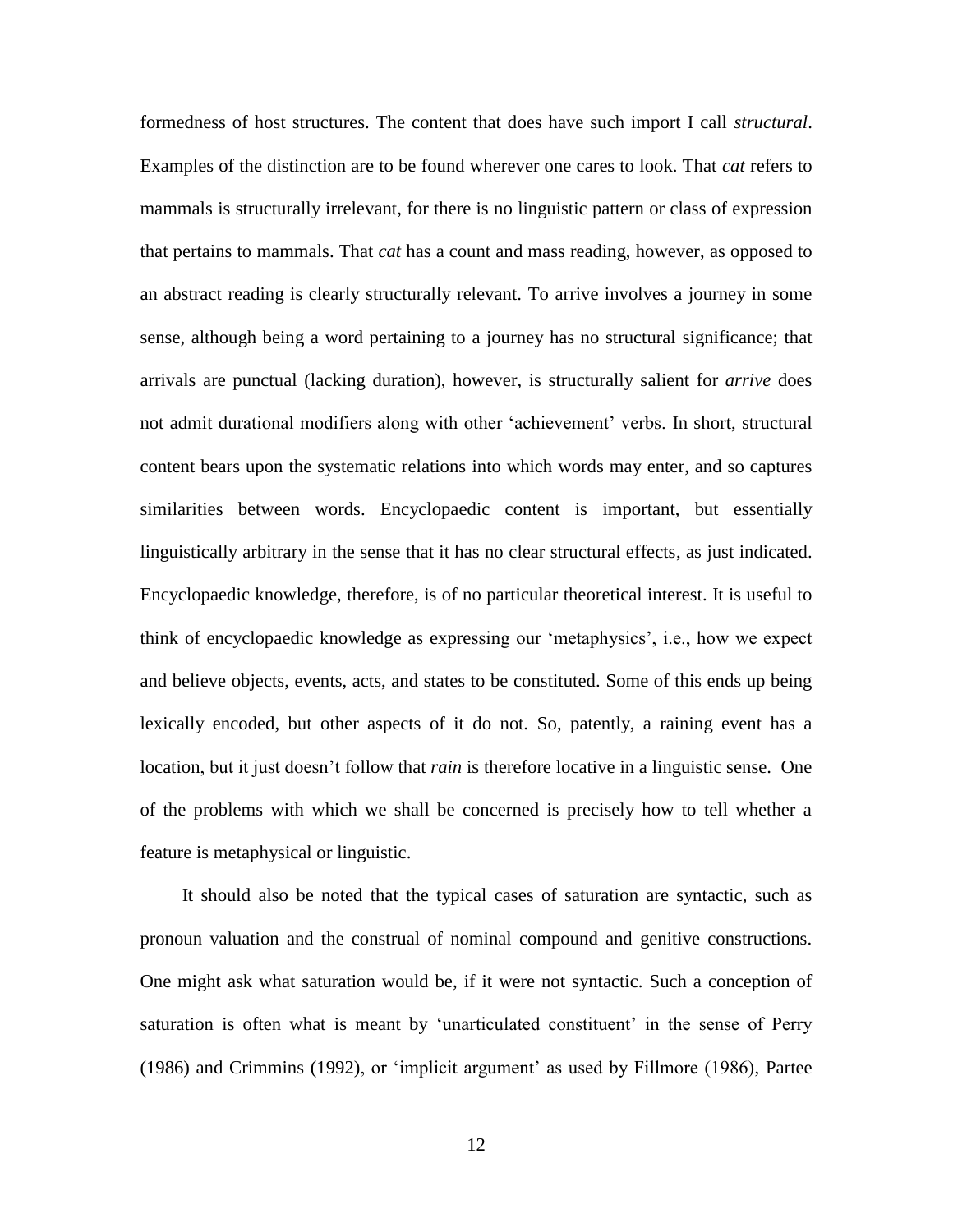(1989), and Condoravdi and Gawron (1996); that is, an element of a proposition expressed by an utterance that does not correspond to any linguistic material used, but which is nevertheless not a pure pragmatic effect in that it is a stable features of the interpretation of the linguistic material.<sup>7</sup> It is indeed the case that we often use sentences to say a lot more than what is lexically or syntactically encoded on their surface; weather reports are a ready example. A problem arises with the thought, though, that an interpretation featuring an unarticulated constituent or implicit argument may be stable but non-linguistic. There is, in my broad sense, only syntax to constrain the occurrence of 'unarticulated constituents'. If the constituents are not syntactically constrained, then there is no particular reason to expect them to pattern one way rather than another, but we do not find mere arbitrariness in saturation. We need not, however, pause any further on this matter, for much of the following will precisely be concerned to argue for the central role of syntax in saturation.

 I should say, to ward off any confusion, that I think Perry is absolutely right about the *phenomena* designated by the notion of 'unarticulated constituent'. My concern is how best to capture the phenomena theoretically. I agree with Stanley (2000) that genuine saturational effects should be syntactic, but he goes wrong in thinking that syntax will provide whatever is required to render unarticulated constituents saturational. For principled and detailed reasons, syntax just isn't so giving. In this sense, therefore, Perry is essentially correct, but leaves it a mystery why, given they are not syntactically mandated, unarticulated constituents should be systematic in their distribution. My answer to the mystery, at least as regards weather reports, is that the unarticulated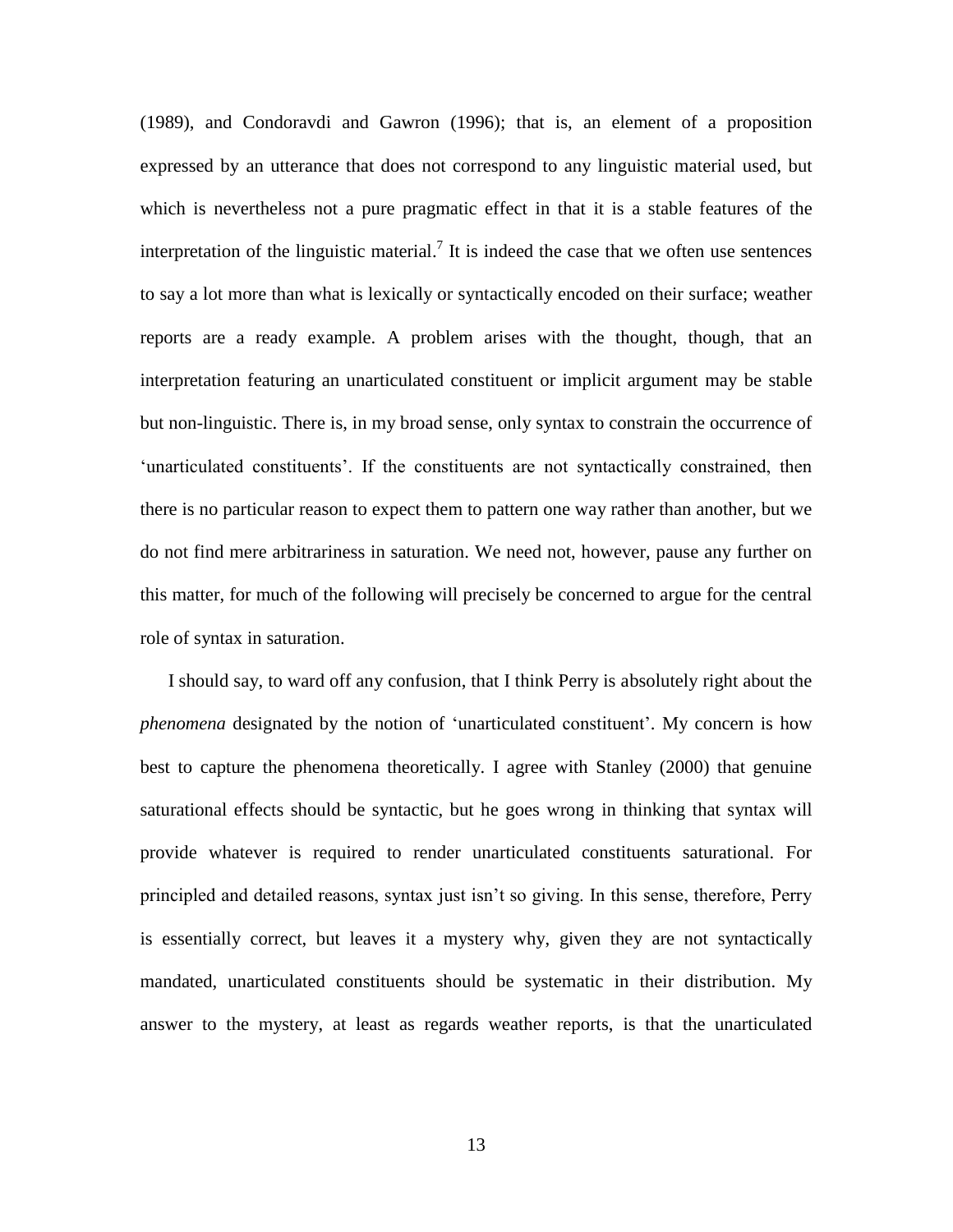locative aspect is, in fact, less systematic than is often thought, so is not saturational at all.

### **3: Weather reports and variables**

On the 'standard view', as Recanati calls it, the problem of weather reports is how to explain their obligatory definite locative construal; that is, why, for example, *It's raining* is construed as being about a definite location, as opposed to somewhere or other (indefinite) or no particular place at all (punkt). The answer provided by the standard view, according to Recanati (2010), is that the relevant lexical entries contain a locative argument position, a covert variable on some readings, which is valued for locations. So, for example:

(3)  $\lambda l \lambda e$ [rain(*e*, *l*)]<sup>8</sup>

Recanati does not make it clear just who is supposed to hold the 'standard view'. I take it, though, that notwithstanding real disagreement over detail, at least Perry (1986), Stanley (2000, 2007), Taylor (2001), Corazza (2007), and Neale (2007) agree that weather reports are construed as definite locatives as a matter of lexical understanding, or saturation, not pure pragmatics. In some sense, therefore, they are all committed to  $(3)$ . In fact, though, no-one serious could possibly think (3) records the relevant property of the lexical entry of *rain*, for *rain* is obviously usable outside of weather reporting, where no location at all, definite or indefinite, is relevant. Still, the thought is that a locative argument is saturated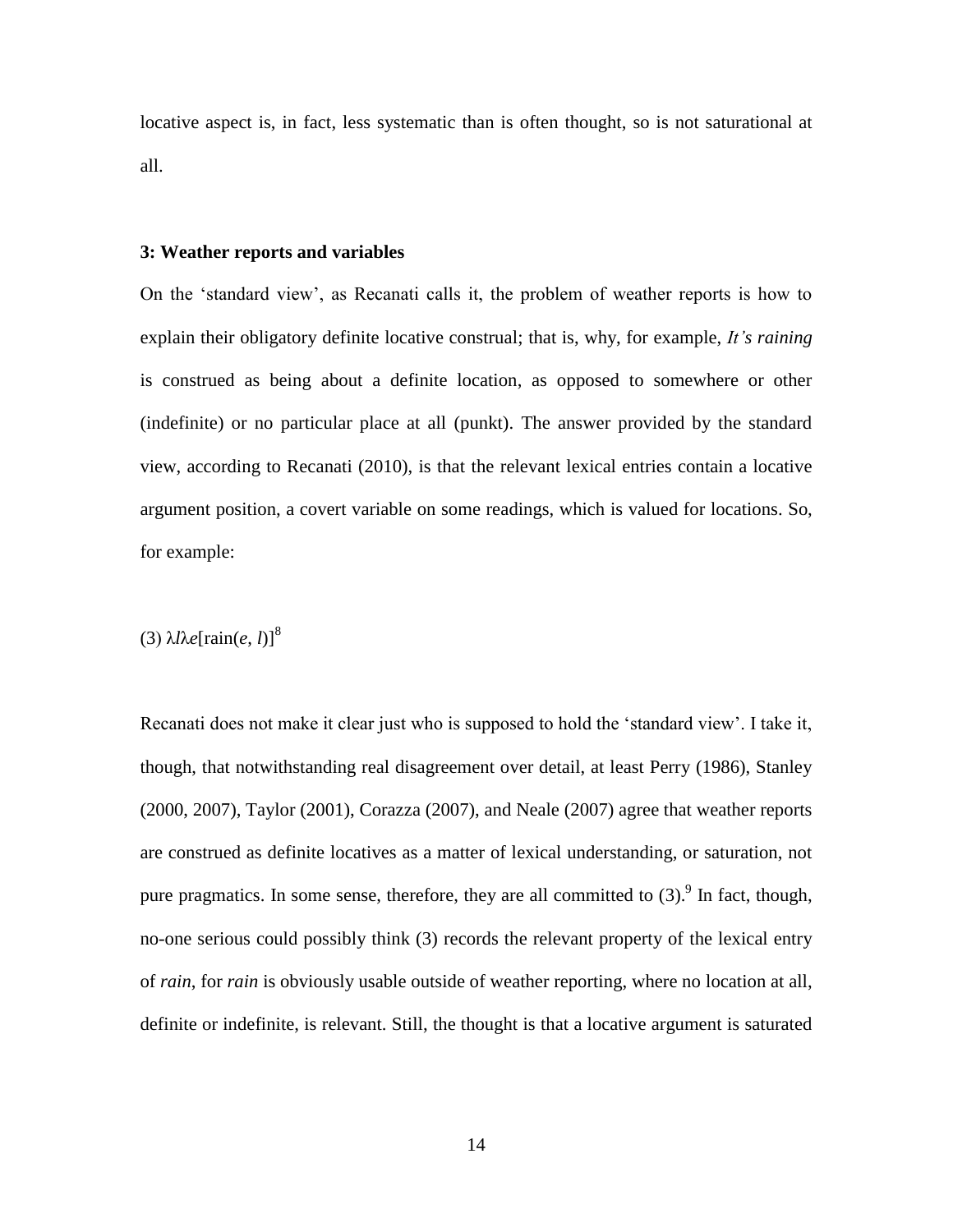in weather reports as a matter of the fixed logical form of the construction rather than due to pragmatic enrichment. So, the logical form of *It's raining* is (ignoring tense):

 $(4)$  ( $\exists e$ )[raining(*e*)  $\land$  Location(*e*, *l*)]<sup>10</sup>

Recanati (2010, p. 80) acknowledges, after numerous others, that putative covert arguments can take an indefinite construal, but thinks that such cases are best understood as arising from variadic functions, as we shall discuss later. Be that as it may, the kind of analysis exemplified in (4) has two things going for it. Firstly, like an overt pronoun, we can take the locative to be contextually valued, which would explain its putative obligatory definiteness: if the argument is contextually valued, then it must be valued as a definite location. Secondly, again like an overt pronoun, the locative argument can apparently be bound. Consider:

(5) Wherever I go, it rains

This appears to have the obligatory reading

(6) Every location *l* is such that, if I go to *l*, it rains in *l*.

For his part, Recanati rejects this reasoning, for he contends that weather reports do in fact support indefinite construals, and the binding criterion for the identification of argument positions is unsafe in general (Recanati, 2004, 2010). For my part, I shall argue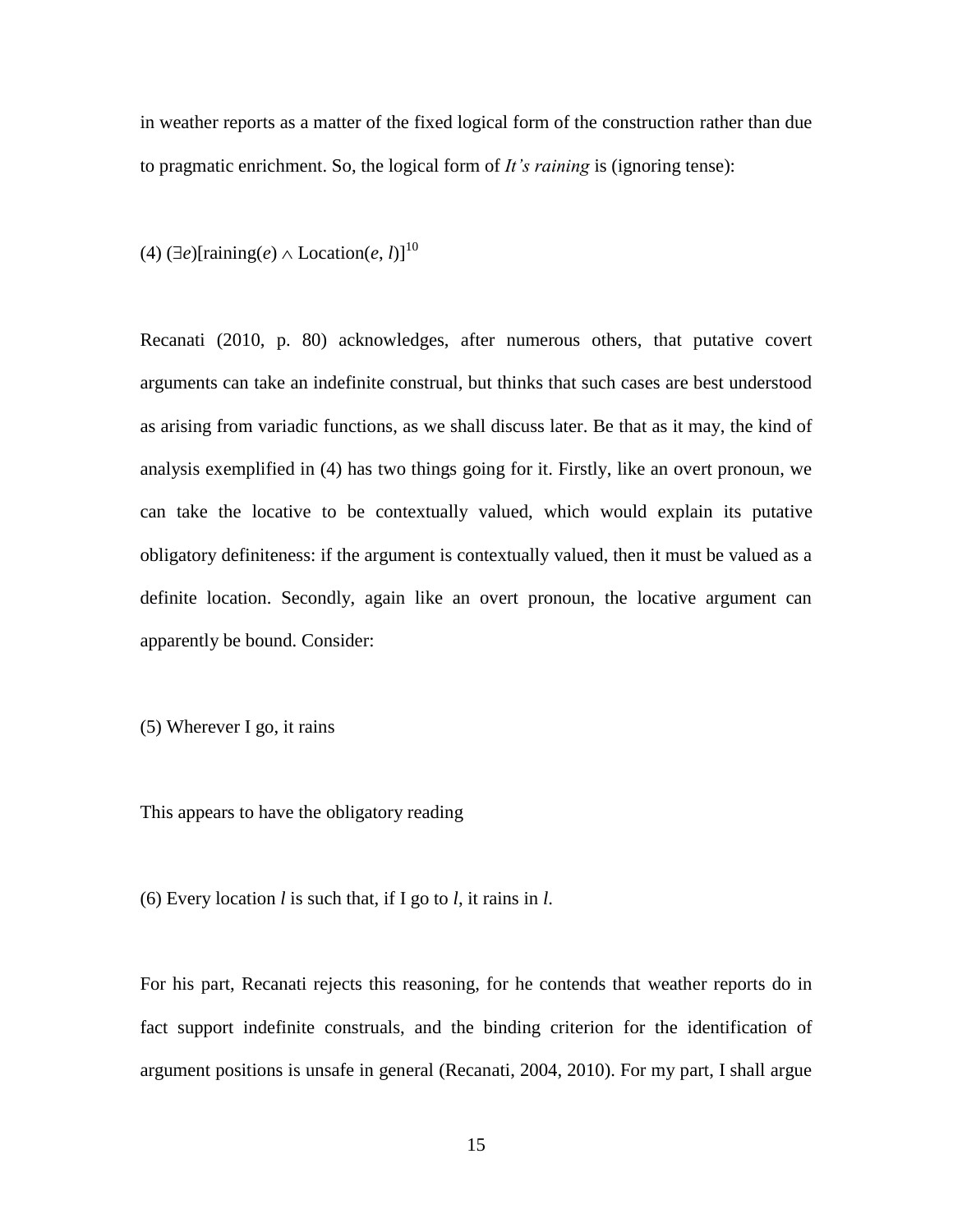that Recanati is right that weather reports do support indefinite readings, although on more general grounds then Recanati offers; in particular, I think the contrasts he employs to exhibit his specific construal of *rain* fail. Furthermore, I shall argue that the binding criterion is not merely unsafe in general, but fails even in cases analogous to (5); that is, quantifier prefixes to weather reports admit *definite* construals, not only bound readings. Both of these claims will be shown to be in-line with my broader hypothesis that syntax doesn't admit items that may be either bound or free (contextually valued).

# **4: Recanati on definiteness**

Recanati (2007, 2010) claims that the lexical entry for *rain* lacks any argument position other than an event position invariant over all predicates:

(7) λ*e*[rain(*e*)]

A relevant whether report, therefore, might consist simply of the existential binding of the event variable (ignoring tense):

(8) (*e*)[raining(*e*)]

The immediate problem with this proposal is that it fails to capture the apparently obligatory definite construal of whether reports. When one utters *It's raining*, one surely doesn't mean that there is a raining event taking place (somewhere or other). One cannot help, it would seem, but to speak of one's present location; or at any rate, a location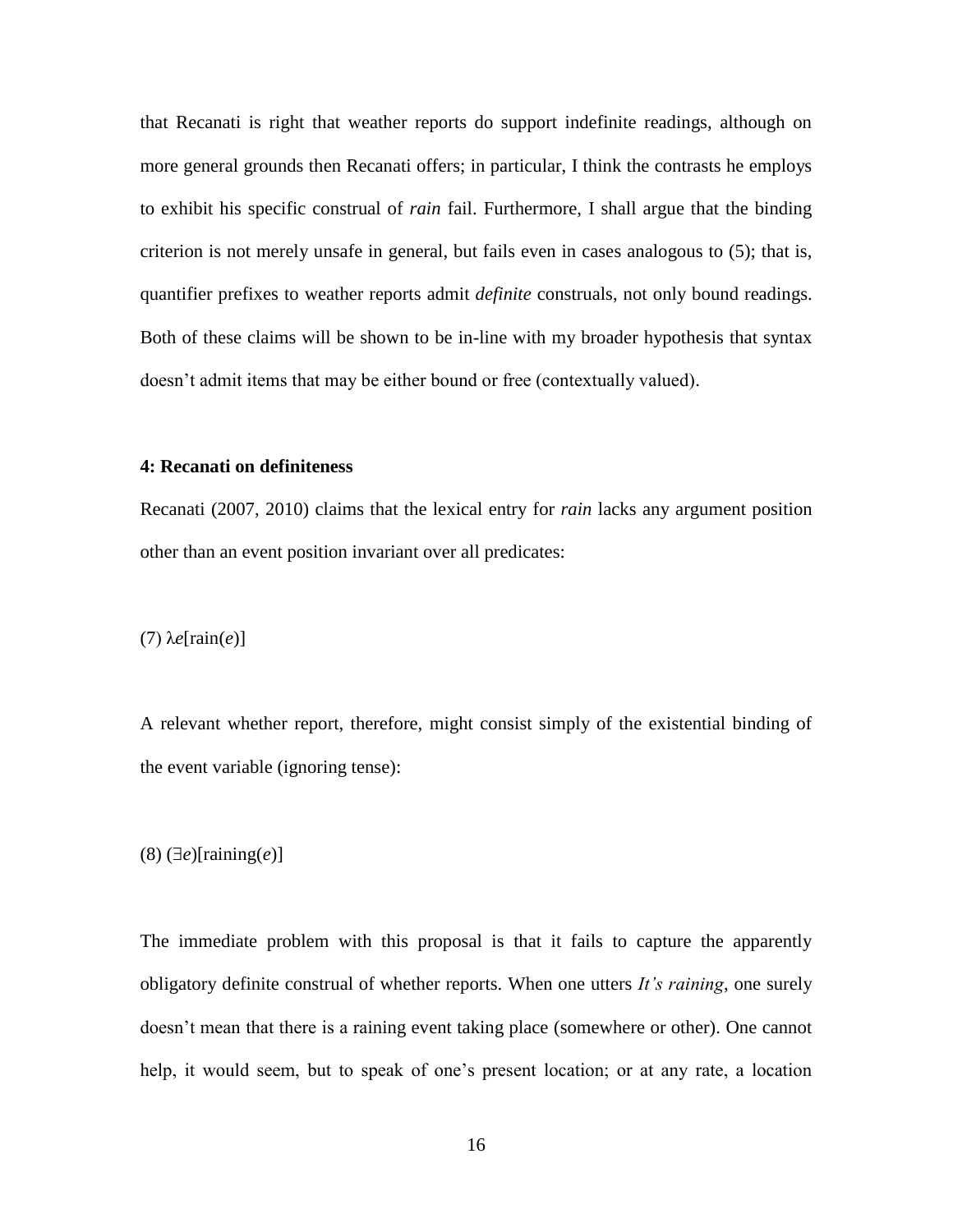otherwise contextually salient, such as the location of one's addressee. For precisely this reason, as explained above, the 'standard view' represents the lexical entries of meteorological predicates as containing a locative variable. Recanati offers a three-part response to this view

# *Recanati's Position*

(i) Scenarios are readily imaginable where weather reports have indefinite and even punkt construals, just as (7) predicts.

(ii) The admittedly quotidian definite construal of weather reports is made available by 'top down' pragmatic processes, not semantic ones.

(iii) There are two equally plausible ways of implementing the proposal in (ii): a pure pragmatic enrichment account and the variadic function approach, which does not contradict the letter of the 'standard view', but goes against its spirit as the variadic operation of argument addition/deletion is triggered pragmatically.

I shall commend (i), but register a key complaint against Recanati's presentation and suggest that his case is actually stronger than he imagines. I shall, as a consequence, also accept (ii), but as regards (iii), I shall argue that the variadic function approach is unsupported.

### **4.1: The weathermen**

Recall that according to the 'standard view', meteorological predicates have a locative argument position that must be filled, if an utterance hosting the predicate is to be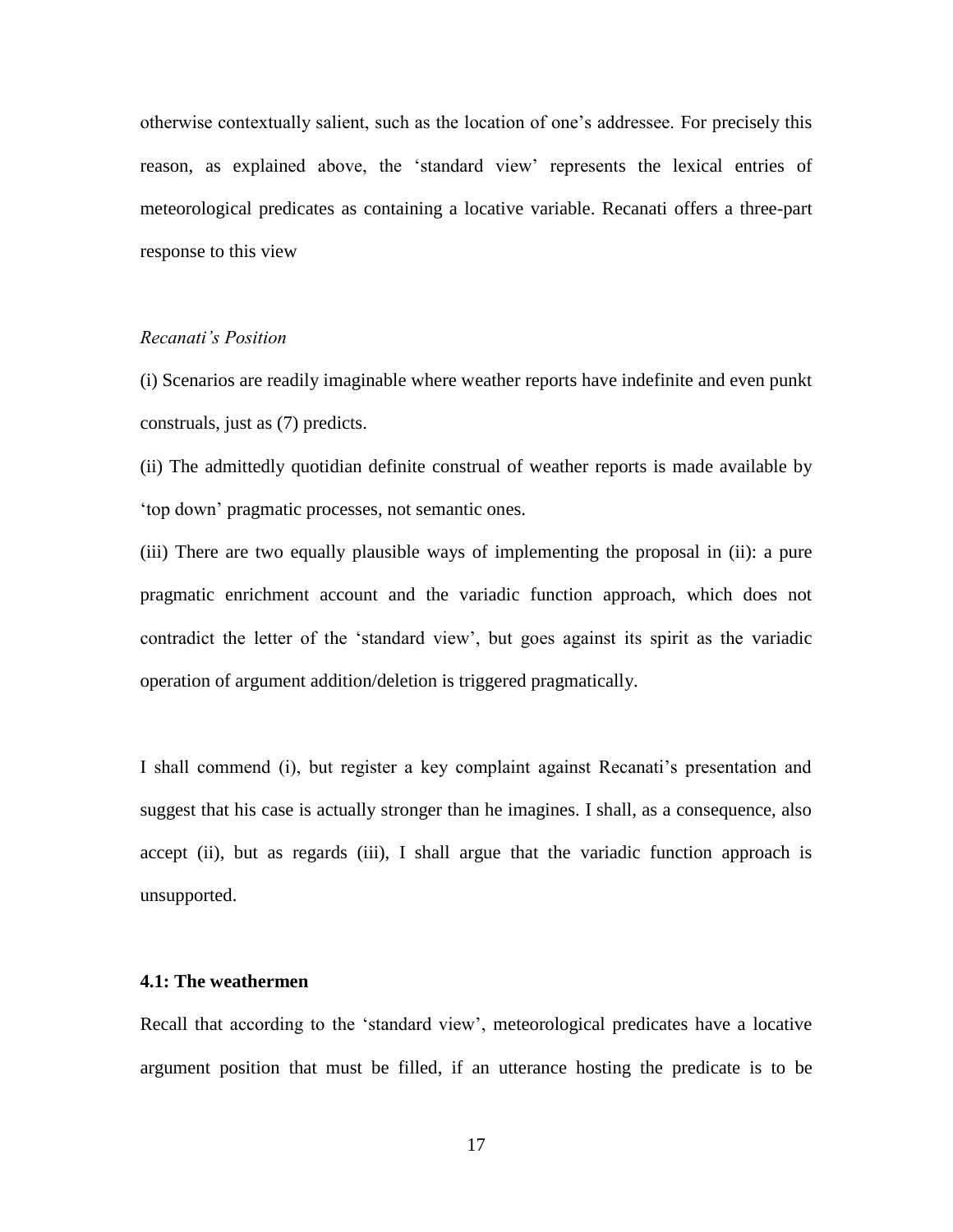semantically acceptable. Such a condition would explain the definite construal of weather reports being apparently mandatory. The view, though, appears to make a strong prediction: punkt construals of weather reports are unavailable; and while indefinite construals might be available, they would have to involve a quantification into the locative position. Recanati (2002, 2004) offers the following kind of scenario as a counterexample to this prediction:

#### *The weatherman scenario*

The earth has suffered a massive ecological catastrophe, the chief consequence of which is that rain no longer falls. The remnants of humanity have decamped to an underground bunker. Fortunately, before the survivors were forced from the surface, they placed sensors all over the planet in order to detect the hoped for future rain fall. The detection mechanism, though, is not that sophisticated; the console in the bunker's monitoring room, manned by the weatherman, lights up just if rain falls on any of the sensors, but it doesn't immediately record which sensor is so affected. To figure out the identity of the relevant sensor requires lots of laborious calculation. One propitious morning, the light on the console begins to flash. The weatherman excitedly cries to his colleagues, 'It's raining!'

The intended intuition elicited here is that the content of the weatherman's utterance is punkt, for neither he nor his audience know of the location of the rain; for sure, they know that it is raining *somewhere* or other, but this reveals some knowledge about the nature of rain, not what is saturated in the linguistic content. Thus, the logical form of the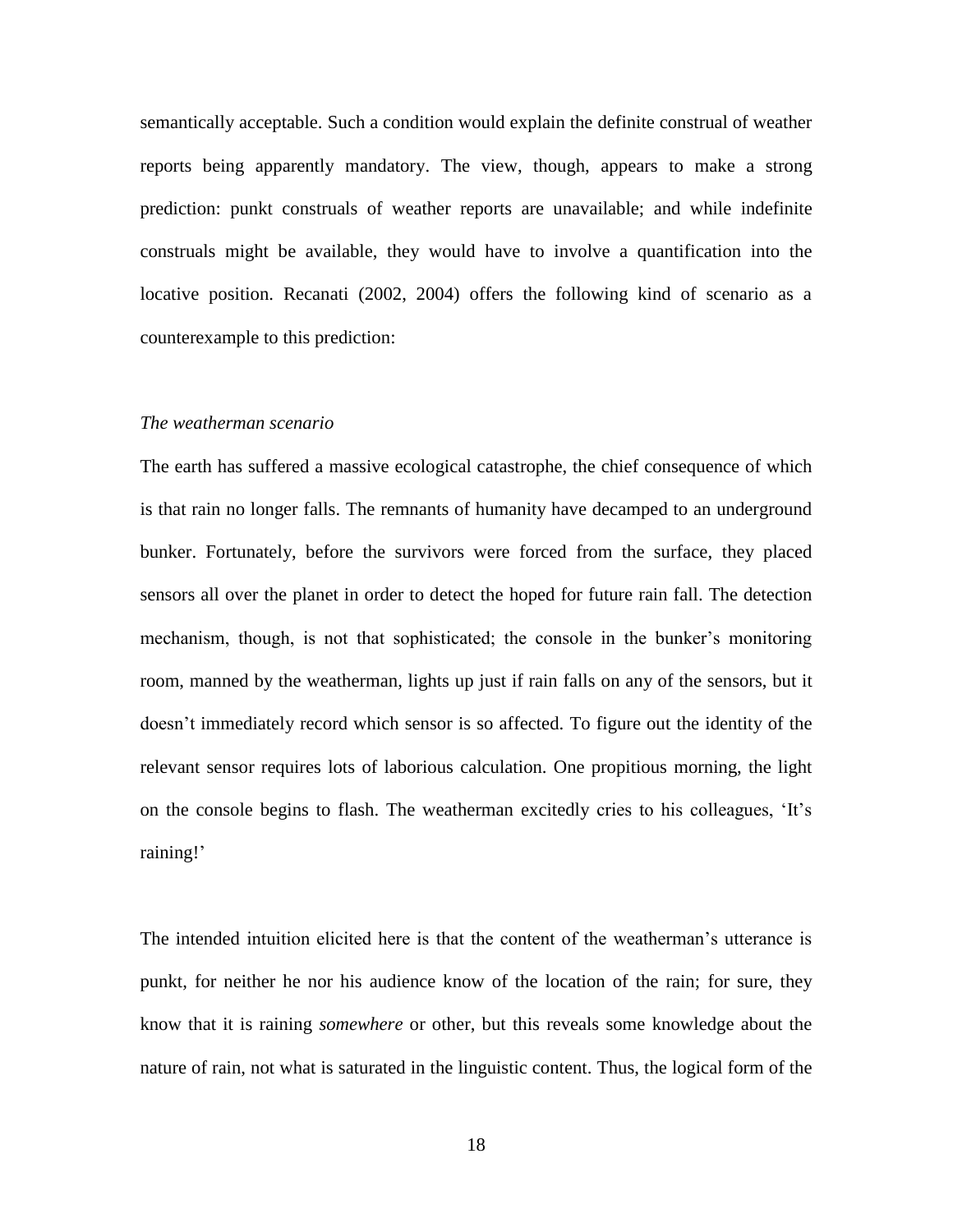weatherman's report would appear to correspond to (8), which lacks the putative obligatory locative argument position. It is important to note that the weatherman scenario is *not* intended as an argument for the possibility of it raining, but nowhere at all. If it is raining, then it must, indeed, be raining somewhere, whether or not one knows where. The point of the scenario, at least in my hands, and Recanati's (2010, pp. 88-90) too, I take it, is to show that there are punkt readings of weather reports that appear to require no variable binding. Thus, in the absence of a good reason to think that some kind of overt quantification is in play, the scenario militates for (8) being the appropriate logical form. The fact that the weatherman would acknowledge that it must be raining *somewhere* does not, in this light, belie (7) as a depiction of the lexical content of *rain*. There is much else to say here, but it is best delivered by way of the consideration of an objection. $^{11}$ 

 As presented so far, Recanati's weatherman reasoning suffers from a decisive objection. The weatherman scenario is perfectly coherent, but the weatherman's weather report is not genuinely indefinite, let alone punkt. To be *really* indefinite, the truth conditions of the utterance must be sensitive to every location: if it is raining *anywhere*, then the utterance is true. If some set of locations is constitutively excluded as being potentially determinate of the truth value of the utterance, then the complement of the set of such locations will constitutively include all and only the truth determining locations. So, in a broader sense, the utterance will not be indefinite, still less punkt, but definite relative to the relevant complement set of locations. In concrete terms, the weatherman's utterance is definite as regards locations on Earth, for neither the weatherman nor his audience would take the weather on another planet to be truth-conditionally relevant. The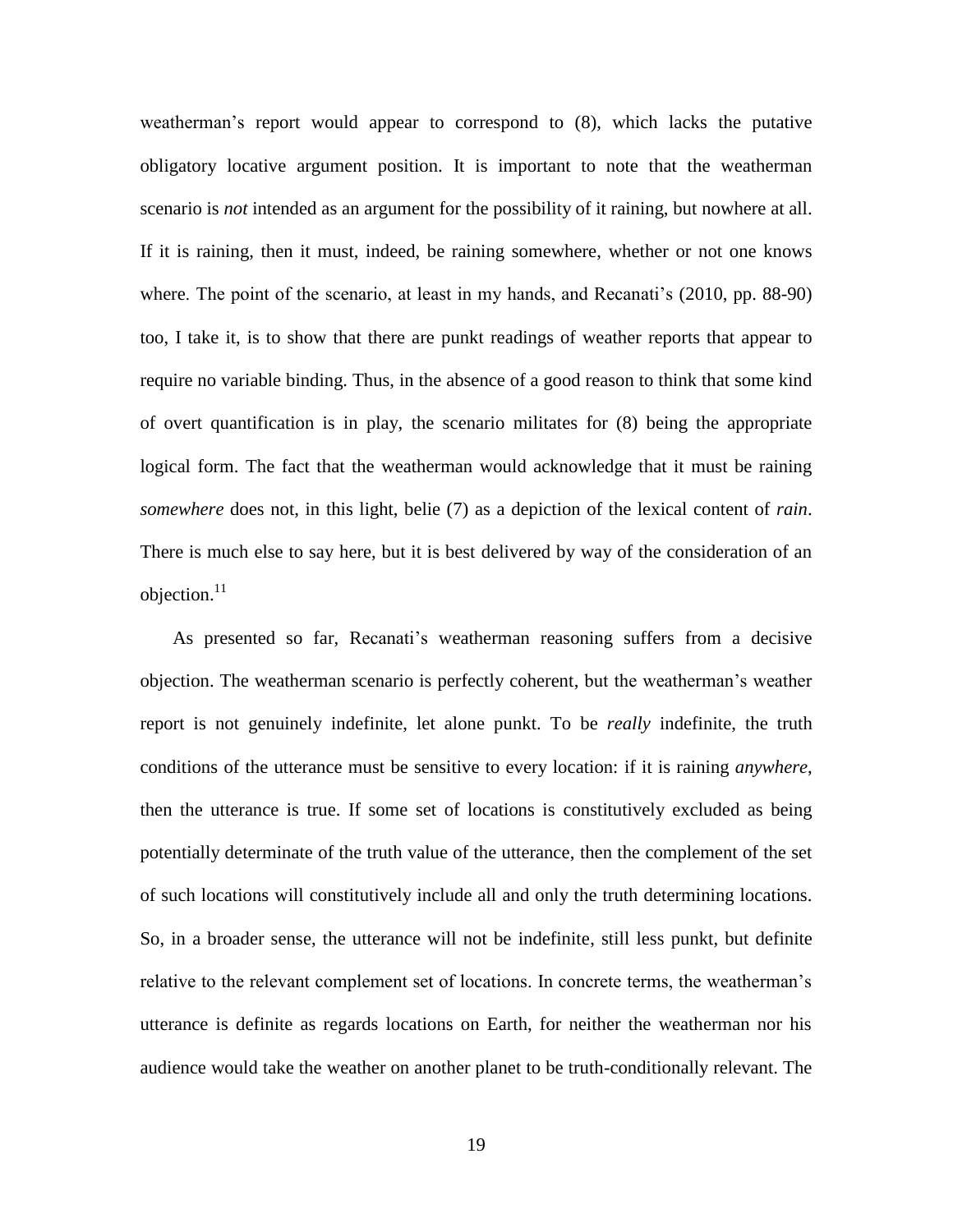weatherman's utterance is definite after all, albeit in a broader sense then we might at first imagine.<sup>12</sup> Such considerations suffice, I think, to confound the weatherman scenario's import as presented, but they invite a recasting of the scenario.

 One can recast the scenario in two different ways that undermine the objection just raised. First off, consider a scenario just like the original weatherman one, except that the weatherman is entirely clueless about where he is. As far as he knows, he could be on Earth, Mars, or in a spaceship moving at near light speed; just so, he hasn't a clue where his sensors are scattered. In this scenario, the weatherman may still legitimately cry, 'It's raining' when his console flashes, but there is just no definite location, not matter how expansive, that may serve as the location that satisfies the weatherman's report; at any rate, the weatherman certainly cannot exclude any location as truth-conditionally irrelevant to his utterance, for he doesn't know his own location in order to exclude any other location. This 'ignorance' scenario, I think, clearly shows that weather reports do not need to be construed definitely.

Consider another scenario:

### *The intergalactic weatherman scenario*

The earth has suffered a massive ecological catastrophe, the chief consequence of which is that rain no longer falls. The remnants of humanity have decamped to an underground bunker. Fortunately, before the survivors were forced from the surface, they placed sensors all over the planet in order to detect the hoped for future rain fall. They also sent probes into every corner of the universe in the hope of finding a habitable planet should rain not fall again on Earth. The detection mechanism, though, is not that sophisticated; the console in the bunker's monitoring room, manned by the weatherman, lights up just if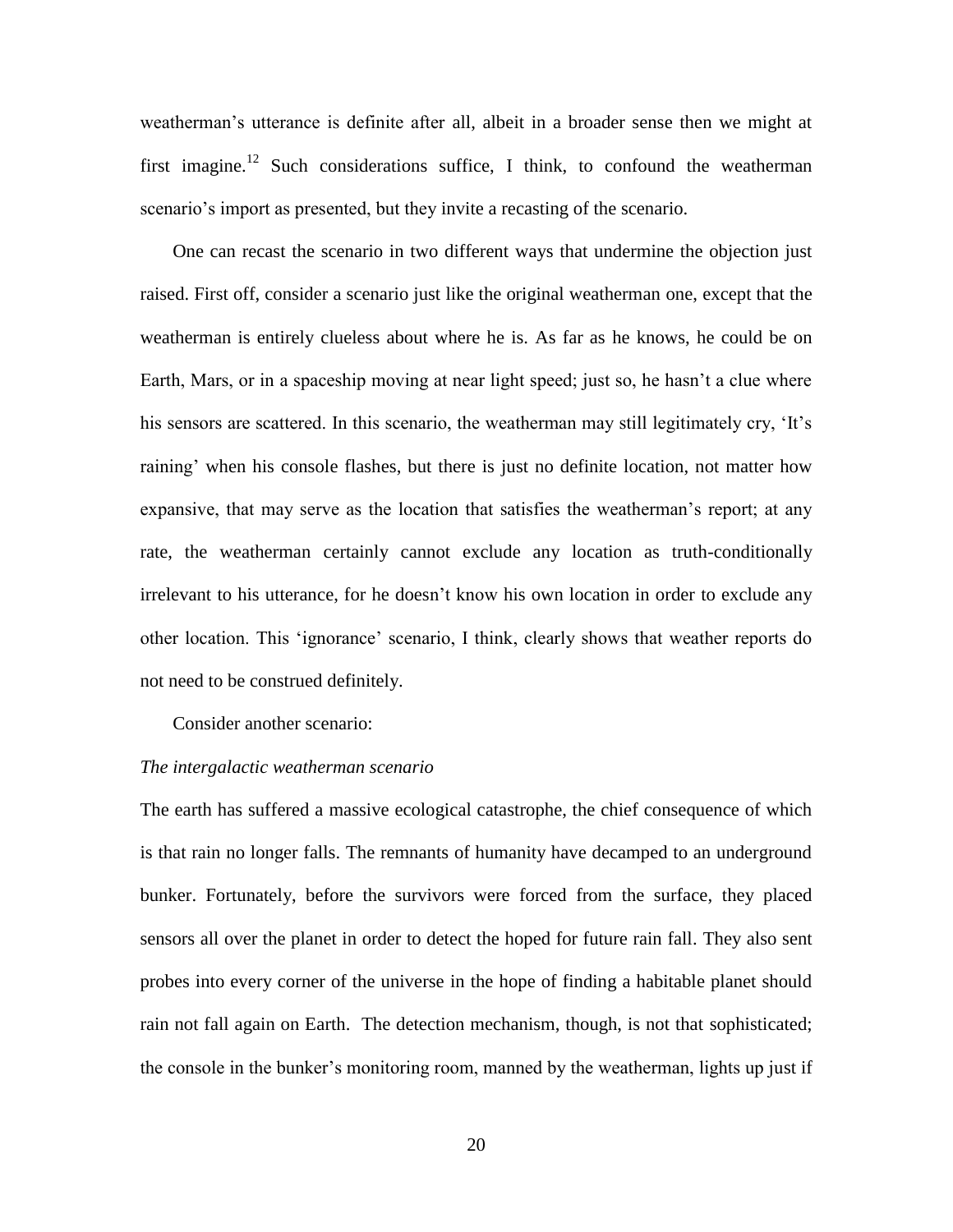rain falls on any of the sensors, but it doesn't immediately record which sensor is so affected. To figure out the identity of the relevant sensor requires lots of laborious calculation. Similarly, the location of the probe that might send a signal back is very hard to determine—again, lots of laborious calculation is required. Even worse, the signals from both sensors and probes are routed through the one console. One propitious day, the light on the console begins to flash. The weatherman excitedly cries to his colleagues, 'It's raining!'.

If the objection to the initial weatherman scenario is merely that the weather report is definite because the Earth constitutes the definite value of the weather report on the grounds that non-terrestrial locations are excluded, then the latter intergalactic scenario would appear to spike the complaint. Arguments can be had here. Extrapolating from remarks by Neale (2007, p. 370, n. 77), Perry (2007, p. 545), and Korta and Perry (2011, pp. 112-3), one may suggest, for instance, that the entire universe remains a location, so the intergalactic scenario still doesn't provide a case where the weather report is construed as lacking a locative argument position.<sup>13</sup> The force of this objection is questionable.

 The intergalactic scenario satisfies the just demand that a non-definite construal shouldn't exclude any space-time point as being truth-conditionally irrelevant. The riposte now is, in effect, that every location together amounts to a location. This is not a silly thought, but nor is it obviously true. Consider two cases. One may imagine a physicist saying, 'It is cold here', intending to speak about the temperature of the universe. Of course, we also have the age-old philosophical query, 'Why are we here?'.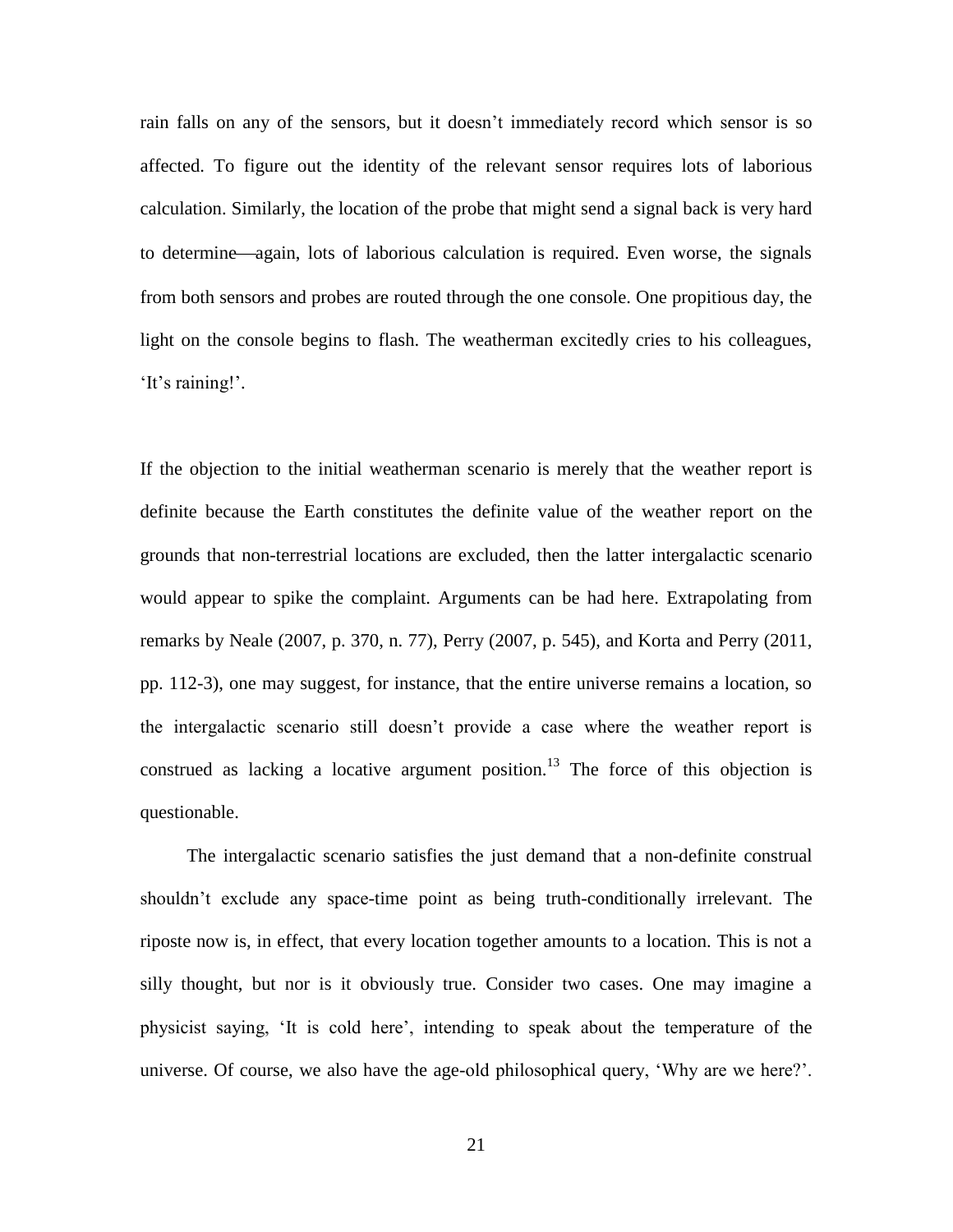One would miss the import of the philosophical query by responding with, 'What, you mean as opposed to there?'. The query is not intended to be about the set of locations, but all locations as such. Similarly, the physicist is not refuted by one's appealing to the core of the Sun, for he has in mind not this or that location, but all locations taken as a sum. Even granting, though, that the whole of space-time may constitute a location, the point of the initial complaint is answered: the weather report is non-definite to the degree to which no location is excluded as not being *here*. It would cease to be non-definite were we to imagine some location outside of the universe whose climate was irrelevant to the truth of the weather report. Fine. Now we just change the scenario again to include the multiverse, if you will. And so on and on. In short, establishing a genuinely non-definite reading of a weather report does not involve severing the very idea of a location from the interpretation of meteorological predicates; it suffices that no location is excluded by the reading.

 The question remains, though, whether either the 'ignorance' or 'intergalactic' scenarios admit punkt construals of the weather reports. One line of reasoning for a negative answer is that in both cases we can render the weathermen's respective utterances as *It's raining somewhere*; indeed, the original weatherman scenario may be so rendered too. So, whereas in the scenarios the weathermen do not know where it is raining and so do not make claims about that location, they still may be understood as making a claim about some or other location, namely the one where it is raining. A defender of the 'standard view' may now claim that the locative position in the meteorological predicates can come in two forms: either contextually valued, as in the quotidian cases, or implicitly existentially bound, as in the *outré* cases just discussed. So,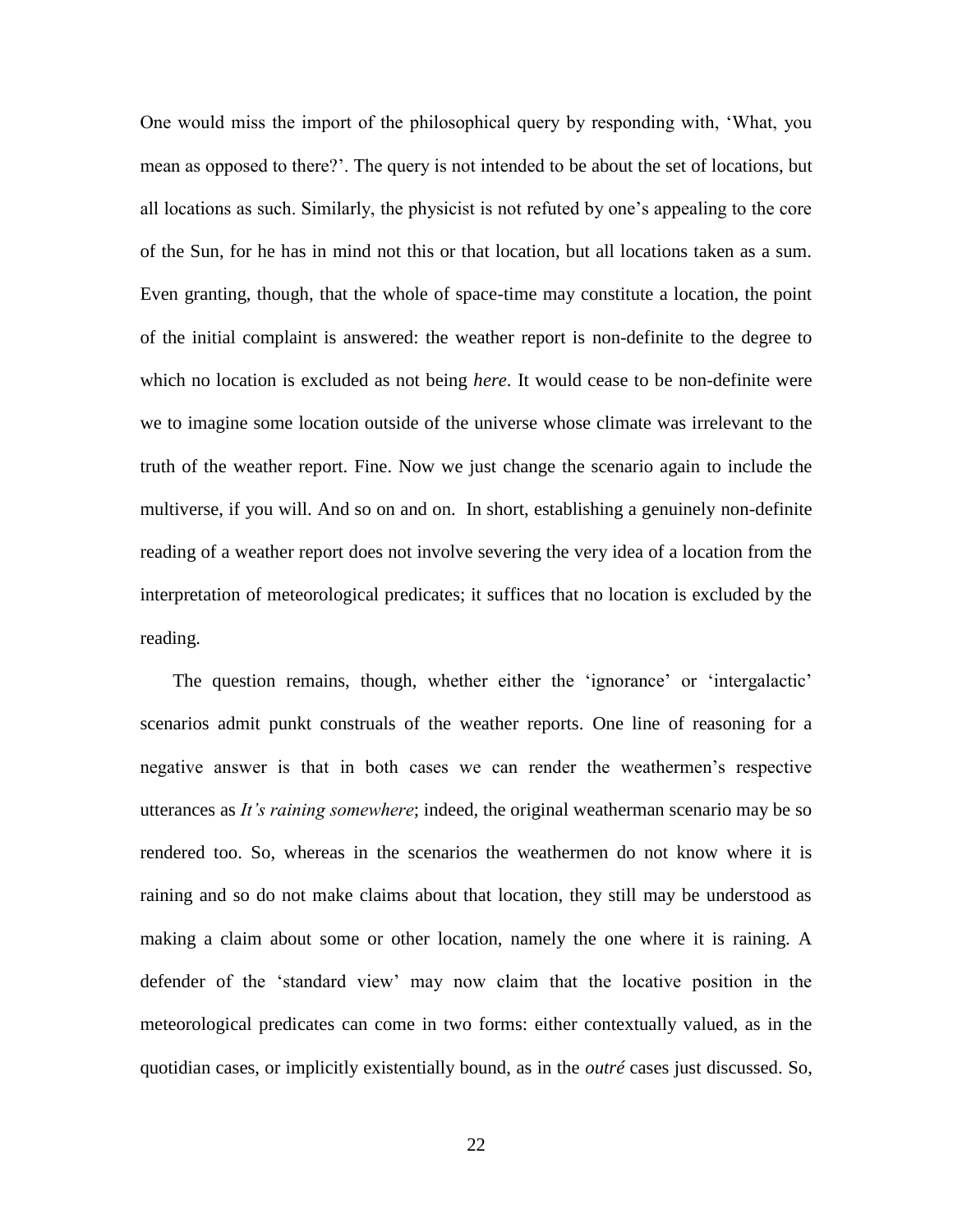the logical form of the non-definite cases is indefinite, with a bound locative position, not punkt, with no such position at all.

 I shall return to this issue below (§5) in relation to Recanati's discussion of variadic functions. Independently of further considerations, though, I do not think that there is a knock-down argument against this reasoning in favour of the monadic account offered by Recanati. That said, the reasoning bolsters the 'standard view' more than it defeats the monadic view, for the argument as presented simply assumes that the fact that raining must take place at some location is built into the semantics or lexical entry for *rain*. Such a constitutive relation, though, is the very issue of contention. The opponent of the 'standard view' is not *obliged* to produce a punkt scenario, but only to cast doubt on whether readings of weather reports are best explained in terms of saturation of locative positions. Indeed, given the metaphysical connection between rain and its location, the opponent might well happily acknowledge that no scenario could possibly produce a clearly punkt construal, but by itself that does not show anything about the status of the would-be locative argument position. What is required for progress here is a syntactic or lexical account of the putative locative position.

## **4.2: Argument or adjunct for** *rain***?**

One upshot from the above reasoning is that *pace* Neale (2007, p. 305), we shouldn't say that Taylor (2001) is 'vindicated' in his thought that *rain* encodes a theme locative position, for from the data it remains unclear how the locative aspect of *rain*, definite or indefinite, is lexically encoded, whether it is encyclopaedic or lexical proper. Moreover, as explained above, what belongs to a lexical item as an invariant feature is that which has a stable *structural* effect. Taylor's syntactically inert or 'suppressed' in the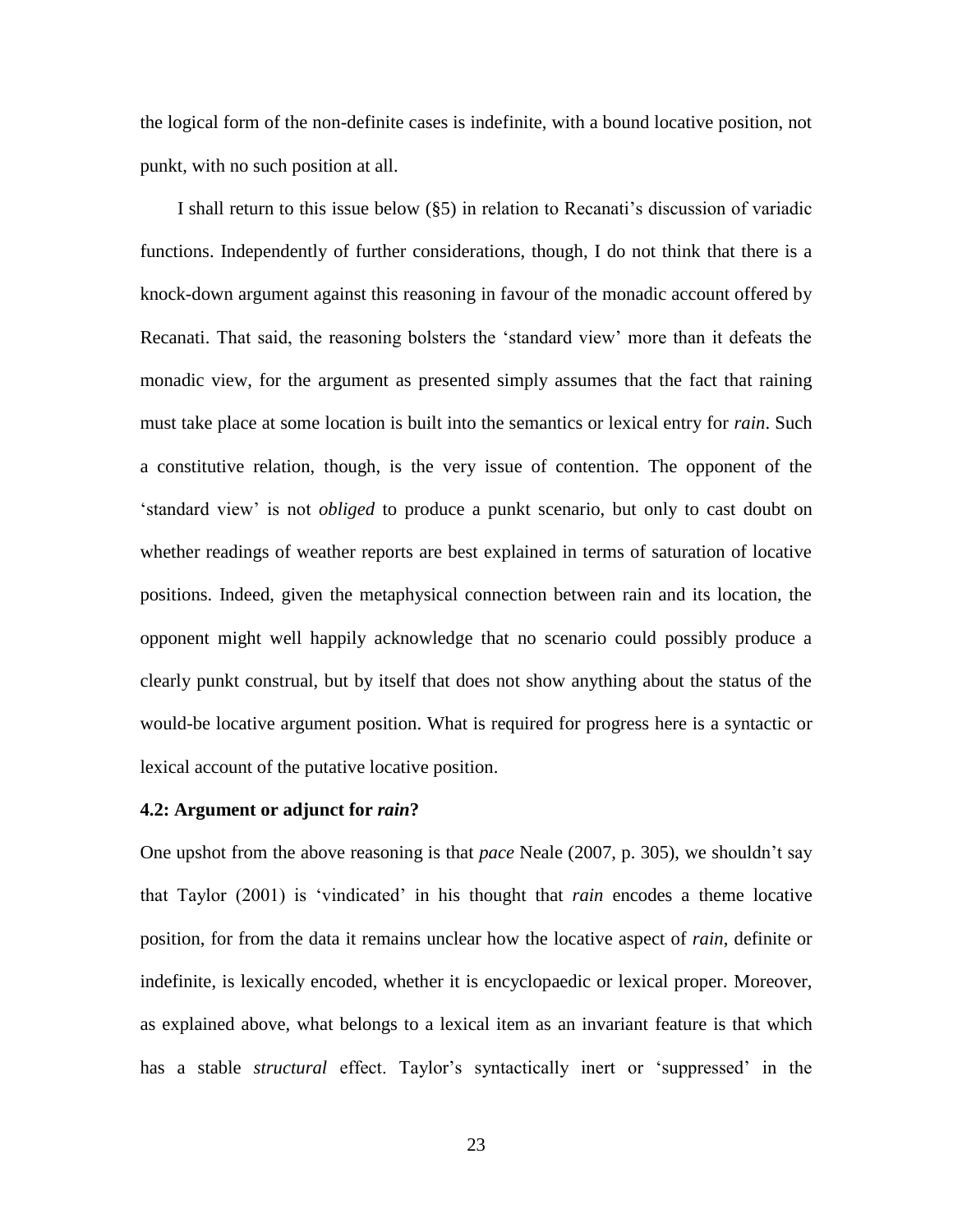'subsyntactic basement' (Taylor, 2001, p. 53) theme argument does not satisfy such a desideratum. This general complaint also stymies the further thought that Neale (2007, p. 305) advances: even an indefinite construal involves an argument position, albeit one essentially indefinite; so, again, *rain* appears to be essentially locative. We should agree that *rain* is locative, but we have good reason to think that this feature is encyclopaedic, not lexical, precisely because the locative aspect is structurally inert. Thus, it is perfectly true that every weather report implies a location, definite or indefinite. The issue of contention is whether the implication is licensed by encyclopaedic/metaphysical knowledge or the lexical entry proper. The weatherman scenario (in its 'ignorance' and 'intergalactic' variants, at least) suggests the former position, because it offers *at least* an indefinite reading (and a punkt one too, I think) in the absence of any overt quantification into the putative locative position. It is important to note here that the supposed implicit existential quantification into the putative locative position to support the indefinite construals is strictly a bit of semantic gerrymandering, for which there is no independent semantic evidence and no syntactic evidence at all. The language itself, therefore, *appears* indifferent to the locative character of weather reports, which might then be taken to flow from a non-linguistic understanding of raining events. The same reasoning applies to every verb designating an event that must have a location, but where the verb itself does not insist on a locative argument. Consider *dance*, which we shall look at more below. Any dancing must take place at a location, but it doesn't follow that *dance* takes an argument (explicit or implicit) that takes the location of the dancing as a value. The reason is that there is no structural basis for there being such an argument. Why weather reports should excite different intuitions is perhaps due simply to the salience of the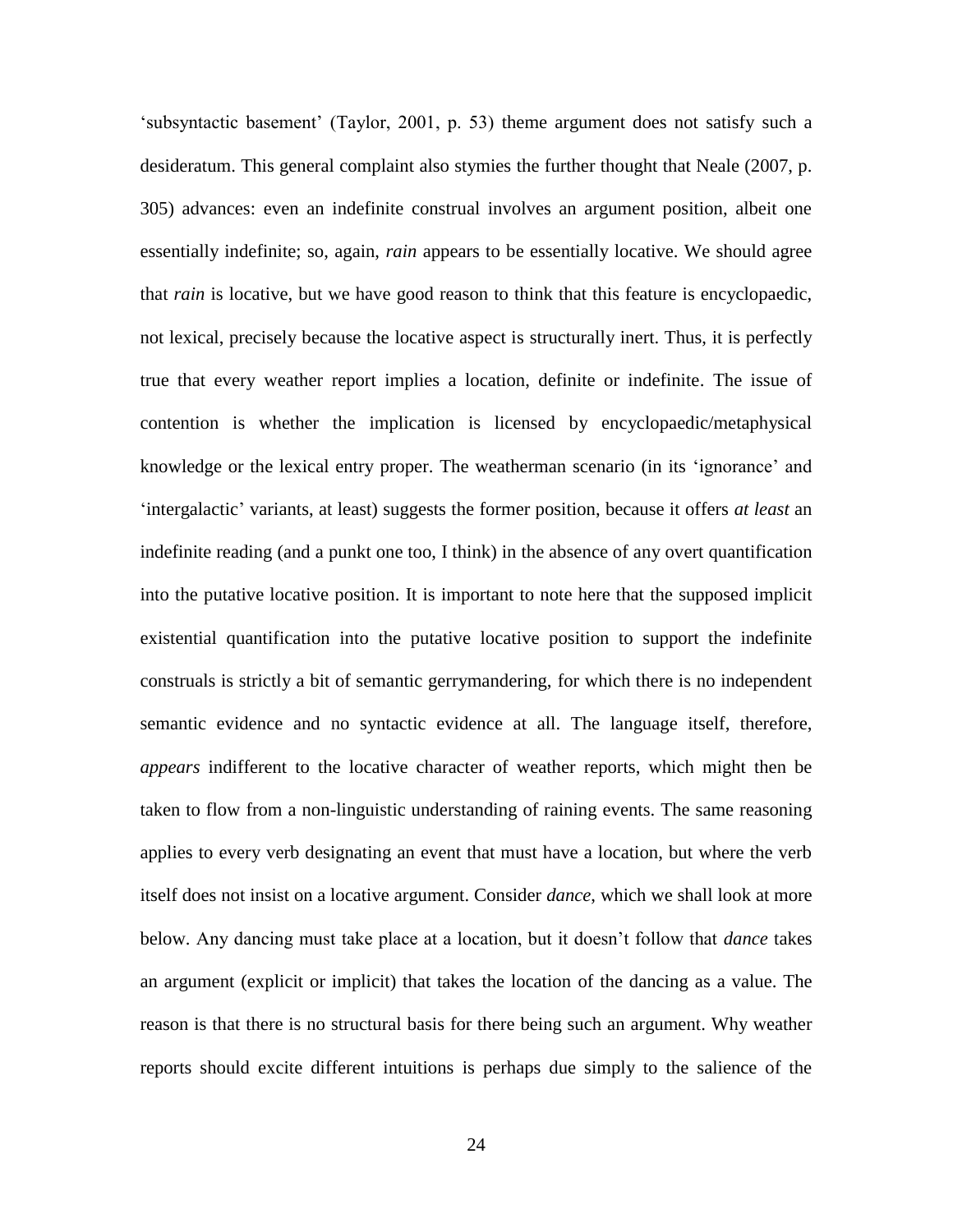location in the communicative understanding of a weather report; with reports of dancing, it is the actors who are salient (see below). Whatever the reason might be, arguments have a structural signature and are not licensed merely by intuitions about cases.

 Perhaps there is room to manoeuvre for the 'standard' theorist. Neale (ibid., pp. 321- 2) offers a reading of Taylor which he also commends. The basic idea is this. A lexical item of the relevant kind (think verbs) encodes both syntactic thematic positions and thematic roles. The number of the two may diverge, though; in particular, a verb may encode *n* positions, whose filling results in a clause, say, but encode  $n+1$  roles, whose filling results in a complete proposition. We may specify, therefore, perfectly complete sentences, at whatever level of analysis is deemed relevant without, *eo ipso*, specifying complete propositions. The basic idea is that a lexical item might express more semantic roles than it syntactically encodes (up to acceptability).

 There is something correct, incorrect, and unclear about this thought. The correct bit is that conceptual adicity is often greater than (but never less than) lexical adicity. The familiar example is the concept of BUY, which is 4-place: the buyer, the buyee, the goods, and the payment. The syntactic adicity of *buy*, however, is clearly 2-place. So, we at least have a model of how *rain* lacking a syntactic position for location might not preclude it from lexically encoding a locative role. All of this is so.

 The incorrect bit is that Neale provides no reason to think that syntactically inert argument positions are argument positions at all. The problem is that since they have no signature within language, there is no reason to posit them as aspects of the lexicon rather than let them be aspects of pre-lexicalised concepts or encyclopaedic knowledge. Furthermore, much recent thinking on argument projection firmly associates roles with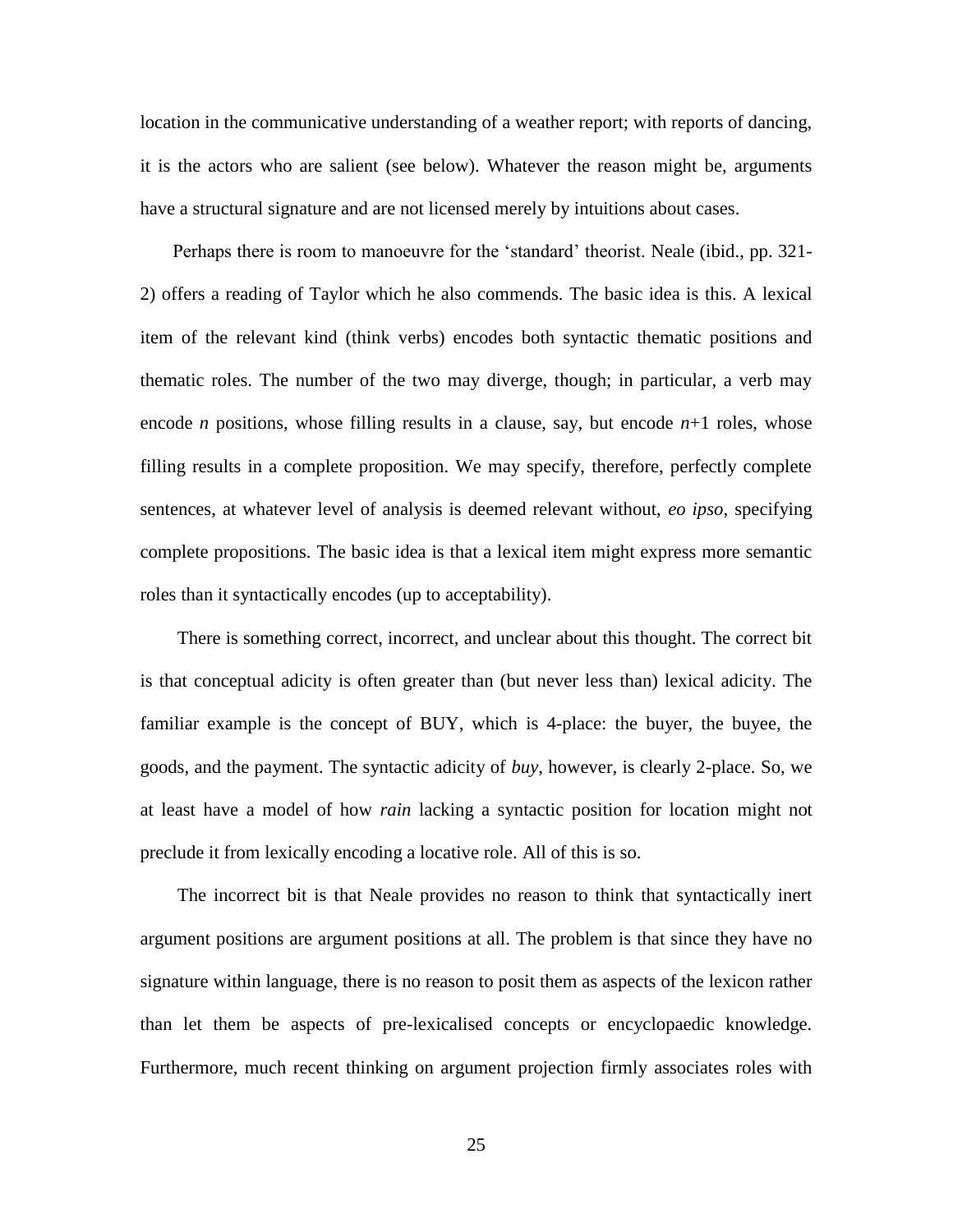structural positions (Hale and Keyser, 2002; Ramchand, 2008; Harley, 2011). So, the basic distinction between positions and roles might well not be a distinction within language itself.

 The unclear bit of Neale's reasoning concerns the status of complements of *rain* when they do occur overtly. If we are to think of *rain* as possessing a typically unexpressed theme role, we should wonder if and how it can be expressed. The Neale/Taylor idea seems to be that semantic arguments can occur as optional adjuncts. One immediate query this view should attract is why semantically essential information would be optionally expressed. The query is pressing because it is quite plausible that language admits a range of *obligatory* adjuncts or modifiers, i.e., items that must occur for acceptability, but which are not in argument positions, or are otherwise adverbial or adpositional (cf., Grimshaw and Vikner, 1993; Baker, 2003). The locative prepositional phrase obligatory for *put* might be a case (see below); as might an adverbial for the verb *to word* (*Mary worded the letter poorly/well*). One might well ask, therefore, why weather predicates are not of that type, i.e., why should the putative argument be typically covert when the information can be readily expressed in an obligatory manner albeit not as an argument? Of course, one might think that the overt item corresponding to the would-be covert locative information of *rain* is an argument. *Rain*, of course, *appears* to accept locative theme arguments, such as in (9):

(9) It's raining here<sup>14</sup>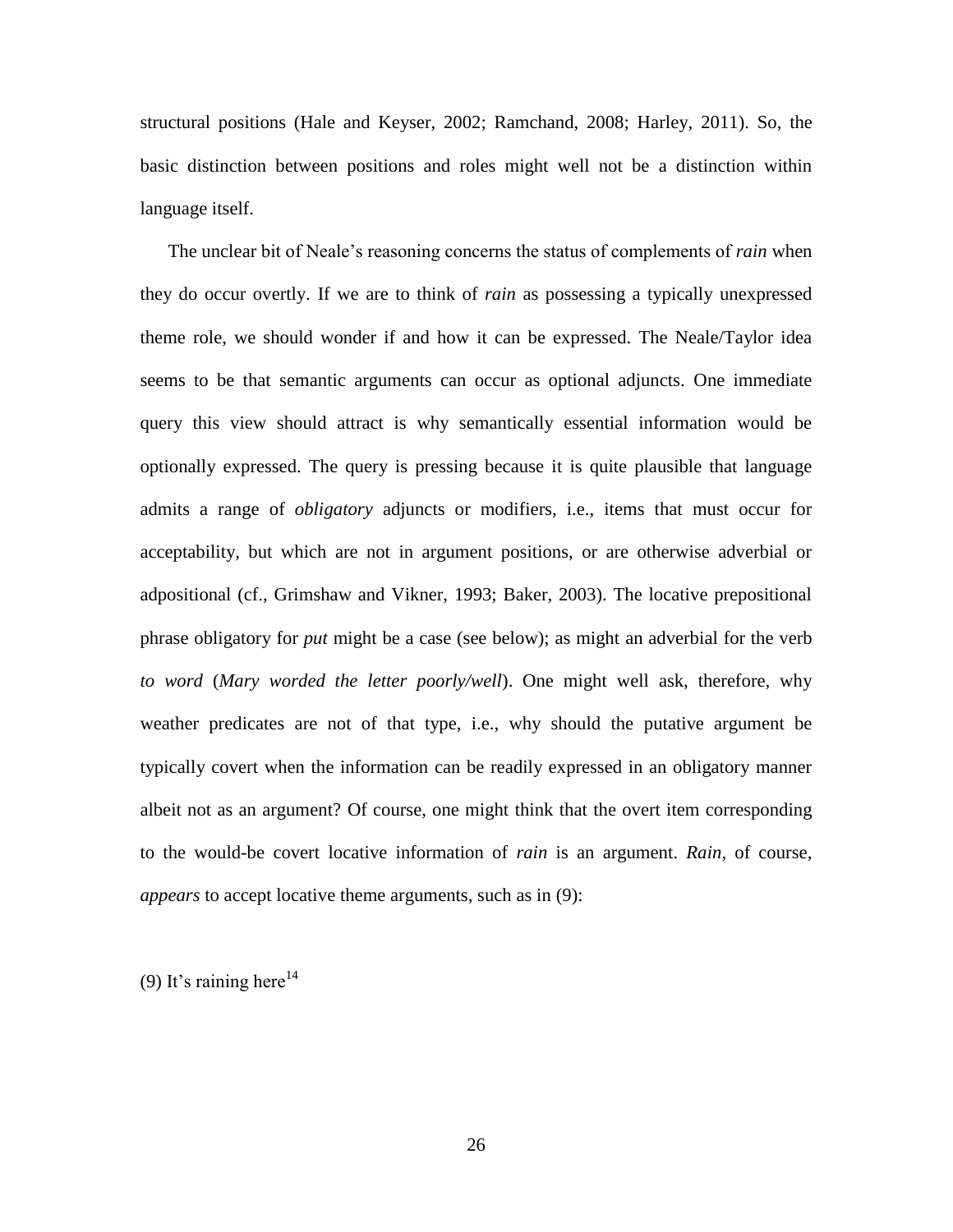This is unlike the case of *buy*, say, where if one of the roles is to be articulated, a new position needs to be formed by way of a prepositional phrase. On such a view there is no mystery: there is always a locative argument for *rain*, sometimes occurring overtly, but mostly occurring covertly. Such a view is far from obvious. Neale's thought, I take it, is that *here* in (9) is a *syntactic* adjunct, but a *semantic* argument, which would pattern *rain* with *buy*, insofar as its full set of conceptual roles are only introduced into syntax as (optional) adjuncts. This option would also make *rain* somewhat similar to *put* or *word* on the above suggestion, save for the adjunct being mostly covert as opposed to obligatorily overt. Furthermore, it would be consistent with the fact that other locative roles of *rain* are explicit adjuncts:

# (10) It is raining \*(in) Manchester

So, Neale's idea that *rain* takes syntactic adjuncts to express essential semantic information is not wildly implausible, and it gains further support from *here* being adjunct-like, or, more generally, the place where a locative item would sit in the weather predicate being a position of adjunction. There are a number of considerations in favour of this view.

 Firstly, if *here* is an adjunct in (9), one would expect it to be symmetrical with other adjuncts. Is this so? Consider the positions of *today*—a temporal adjunct—in relation to other adjuncts in contrast to *here*, which *apparently* must occupy complement position:

## (11)a It's raining today in Manchester

27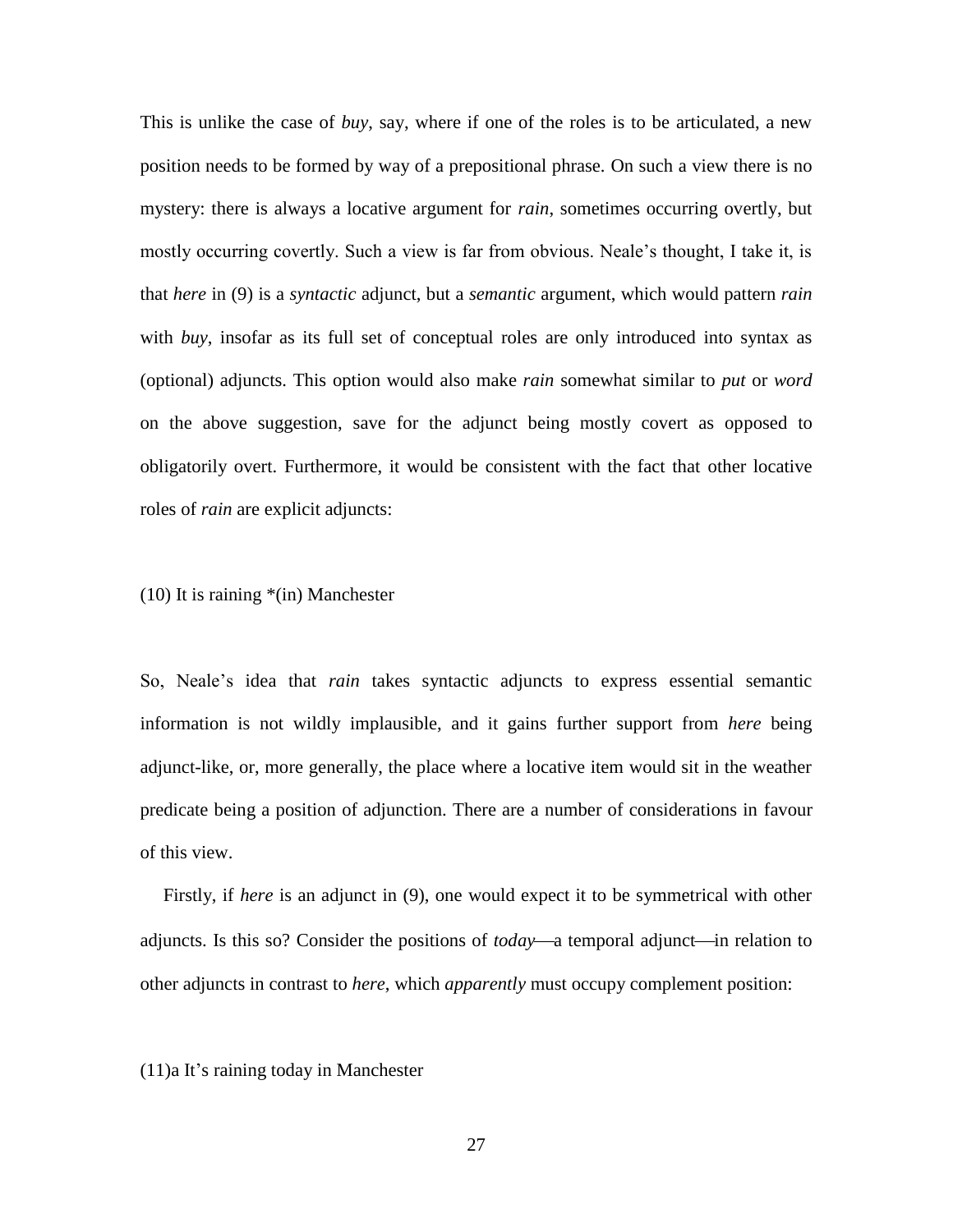b It's raining in Manchester today

c It's raining here in Manchester

d ?It's raining in Manchester here

Prima facie, this pattern suggest that *here* is not an adjunct, but an argument, for it appears that *here* must occupy complement position, i.e., an adjunct, such as *in Manchester*, cannot intervene between *here* and the verb. The judgement depicted in (11d), however, is not secure. Note that *here* seems to prefer to mark out a sublocation (proper or improper) of the values of any further locatives in a sequence of locatives ordered in terms of containment from the least inclusive to the most inclusive. (11c), for example, has a preferred reading under which *here* just refers to Manchester (improper inclusion) as the relevant location the speaker occupies. (11c) also admits a reading that carries the implication that it is not raining at some other location in Manchester (here is properly contained). So, what might be wrong with (11d), if anything, is that the containing location is referred to prior to the contained location. That certainly seems to make sense of the oddness of (11d). This would also be consistent with *here* being admissible in complement position with a temporal adjunct, e.g., *It was raining today here*. It is, however, not clear that (11d) is even bad. Imagine a scenario where there is an interplanetary conversation about rainfall on the respective planets. The person on Earth might utter (11d) to his interlocutor on Mars, with Manchester picking out the sublocation of Earth, which is referred to as here (as opposed to Mars).<sup>15</sup> Indeed,  $(11c)$ may also be used to similar effect (a pause between *here* and *in Manchester* aids the uptake). In either case, *here* picks out the proper containing location. So, while *here* does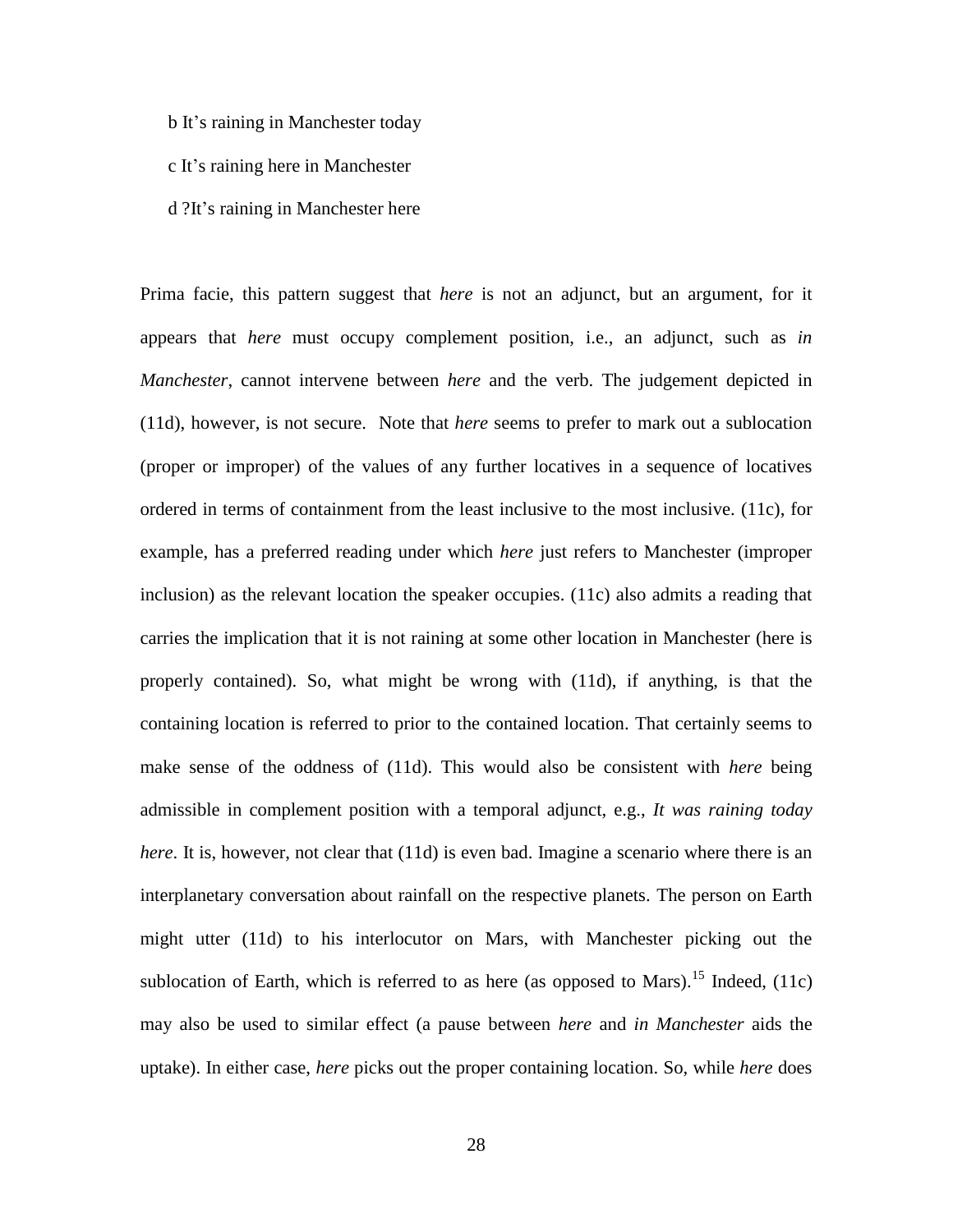prefer to be at least most specific in a sequence of locatives, such a reading appears not to be mandatory. In short, *here* need not occupy complement position and, indeed, more or less enjoys the freedom of an adjunct. What appears to be peculiar to *here* is that it marks a contrast between perspectives (here as opposed to there or elsewhere) which other locatives do not do. Hence it might be that *here* prefers to be most specific, for, most naturally, the relevant location is where one is in contrast to where other salient events or interlocutors are, but, as witnessed, *here* can be more or less inclusive. In general, however, the placement of *here* relative to its main verb or other apparent adjuncts is not a decisive test, for being an adjunct does not equate with being able to occur freely anywhere; in particular, the so-called 'cartography project' has made it at least plausible that adjuncts and other modifiers (adnominal adjectives, adverbials) are hierarchically organised into a fixed template. So, even if *here* were to much prefer to be next to its verb, it wouldn't follow that it was an argument; it might be an adjunct that mandatorily occurs at the base of any spatial/temporal hierarchy of adjuncts.<sup>16</sup>

 Secondly, *here* flunks the ellipsis test for argumenthood. The test is that a verb under ellipsis is understood along with its argument complement; adjuncts, in distinction, are free to be substituted. Consider the following contrast:

(12)a Bill drinks wine in the evening, but Mary does so in the morning

- b \*Bill drinks wine in the evening, but Mary does so beer in the morning
- c Whenever it's raining here, it's doing so there/in Manchester
- d It is always raining here, but never doing so there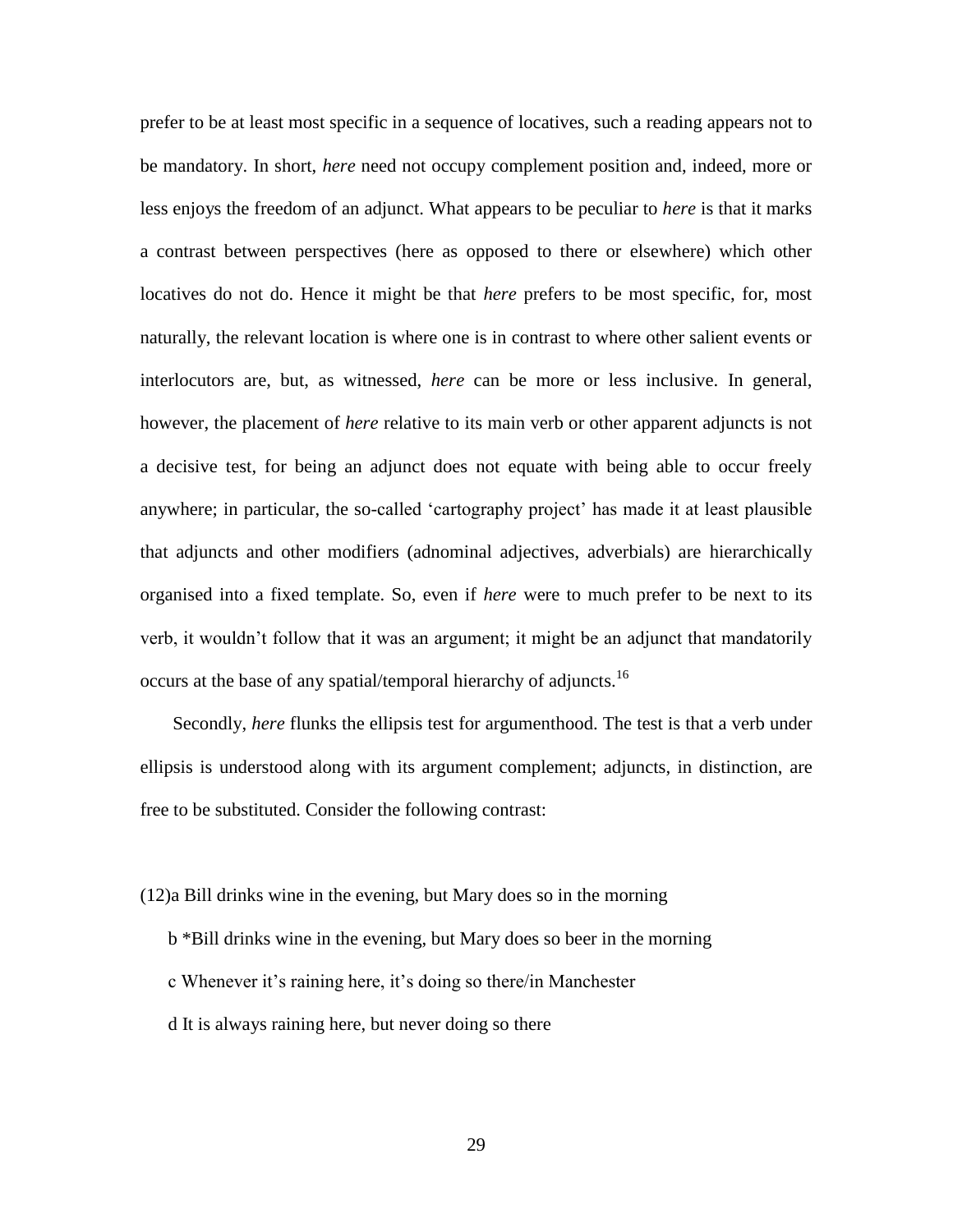So, *here* doesn't behave like an argument.

 There are other tests for the argument/adjunct distinction that pertain to nominal complements (e.g., the interpretation of anaphoric *one*) and verbal complement positions, but these are not applicable to *rain* (see chapter hnbh for a thorough discussion of potential argument vs. adjunct tests in relation to predicates of personal taste). Still other tests rest on movement options. An insight of the GB framework was that adjuncts are more restricted than arguments in their movement (more 'minimal' in the distance they may move), adhering to both island constraints (for our purposes, subjancency), and the ECP (Empty Category Principle).<sup>17</sup> The basic import of the ECP is that the construal of moved items meets certain conditions that have the consequence that in some environments adjuncts only support a local or short construal, whereas arguments (object arguments, at least) support a long construal.<sup>18</sup> It has proved difficult to be precise about the generalisation that appears to be underlying this descriptive fact (see Hornstein and Weinberg, 1995). Furthermore, in recent minimalist theorising, the notion of government, essential to the traditional ECP, has been abandoned (Cheng and Corver, 2006). Still, regardless of the theoretical status of ECP, the long vs. short construal might offer a test for distinguishing arguments from adjuncts. Compare:

(13) Where did you think that George drank beer?

(13) is ambiguous between the location of the thinking event and the location of the drinking event. In contrast, (14) is not ambiguous: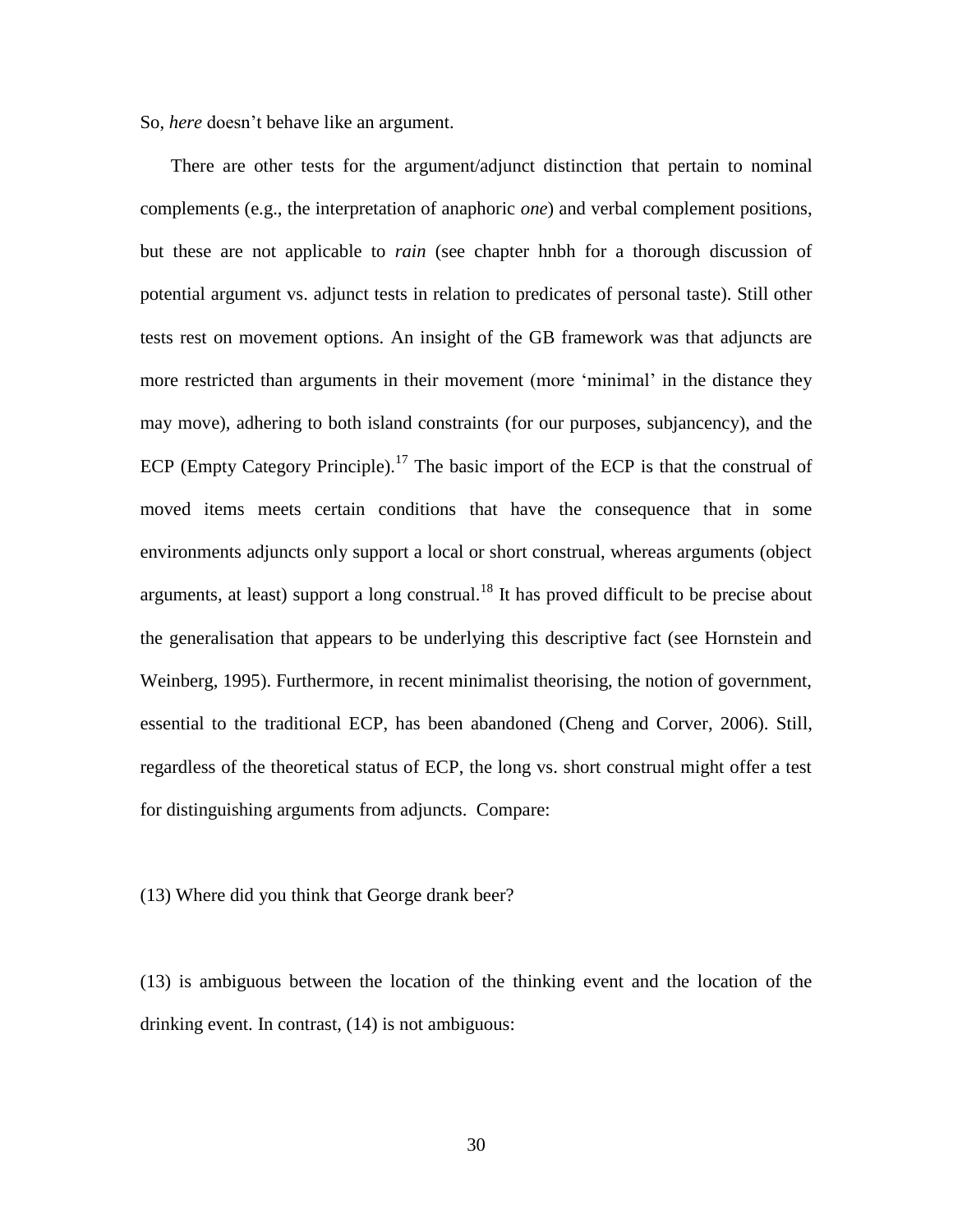#### (14) Where did you think that Caesar conquered?

(14) is not the most felicitous way to ask 'Which country did you think that Caesar conquered?', but nonetheless it has only one reading: the one on which *where* undergoes *wh*-movement as an argument of *conquer*, for *conquer* obligatorily selects a theme argument. So, the thought here is that *where* cannot be base generated to modify *think* and move locally up to the SPEC CP position, for that would leave *conquer* without an argument. One way of generating a test for the argument/adjunct distinction, therefore, is to see if *wh*-movement creates ambiguity between a long and short construal in a multiclause structure such as (13). If so, then the movement is from an adjunct position, because, all else being equal, an adjunct may modify different positions freely and must have at least a local interpretation (thinking or drinking, as it were). If *wh*-movement only has a long construal, then the movement is from an argument position, because such a position must be satisfied, which precludes the short construal. Hence, in (14), *where* cannot modify *think*. I'll assume that the test is sound.

Consider, then, (15):

### (15) Where will John think that it is raining?

Is a reading available where it is the location of the thinking event that is being queried rather than the location of the raining event? If not, then it would seem as if *where* has moved from an argument position. For what it is worth, I have no difficulty finding the relevant reading. The reading is not obvious because of the verb *think* and a lack of setting. Substitute *radio-in* for *think*, and imagine that John is being pursued by a posse who want to discover his location by tracking his radio signal. Alternatively, consider: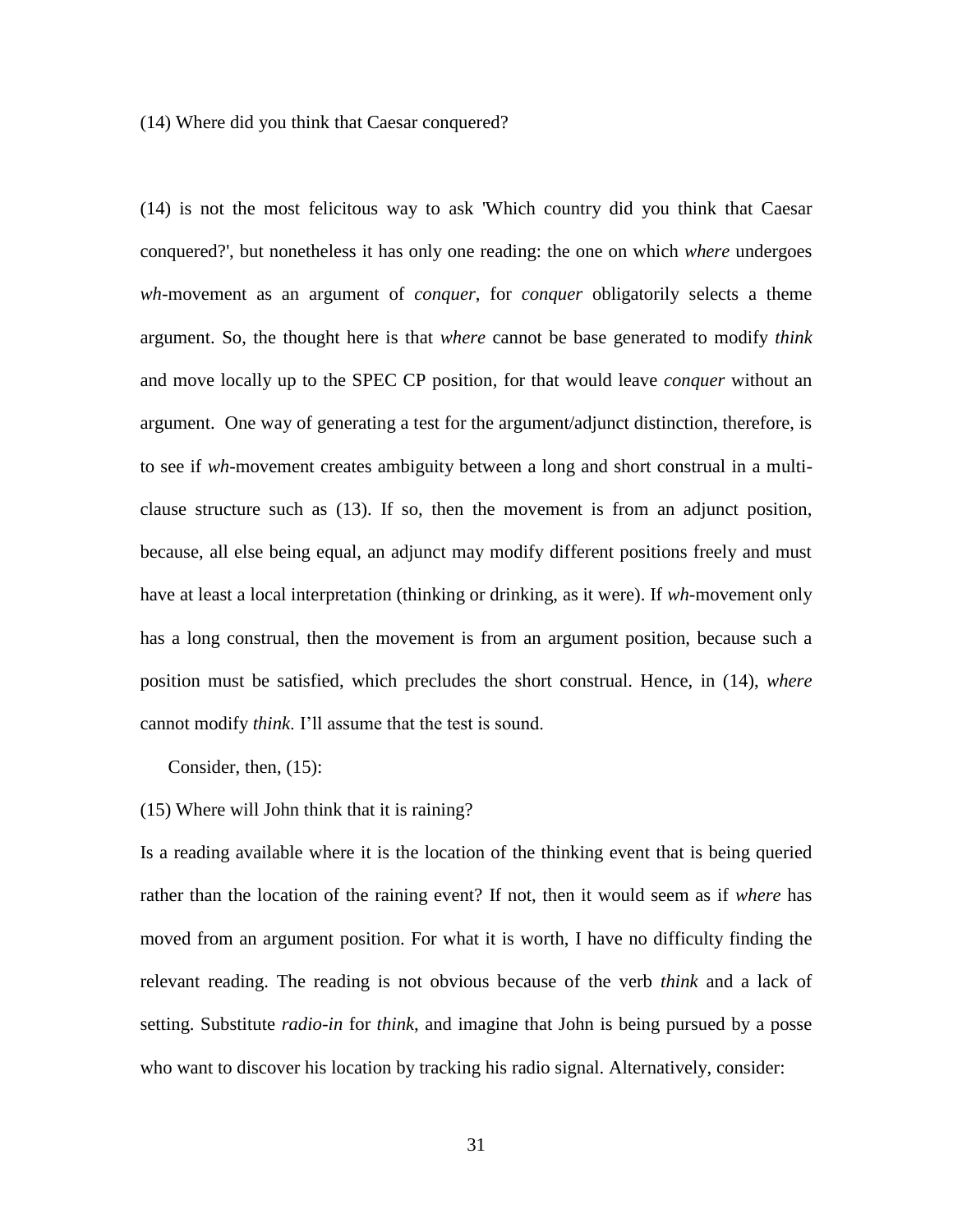(16) Where will the weatherman discover that it is raining?

Given the weatherman scenario, the ambiguity stands out ('In his bunker' or 'Eventually, Manchester'). What is clear is that the relevant reading is by no means as inaccessible as a *wh*-adjunct construal of (14). One may formulate similar test cases with subjacency violations and negation, but I think the results come out the same; indeed, the adjunct status of where seems to be confirmed, assuming the test is in good order.

# Consider:

### (17) Where did John figure out whether it is raining

If *where* were an argument of *rain*, one would predict (17) to be marginal, being a weak subjacency violation (in this case, a 'weak island' violation) on its *only* reading. It seems to me, however, that the natural reading of (17) involves *where* modifying *figure out*, which renders (17) perfectly acceptable, for *where* is construed short and so is neither an ECP nor a subjacency violation. If this is so, then  $(17)$  should pattern with a clear case of adjunct movement:

## (18) How did John figure out whether it is raining

Clearly, *how* here *only* has a short construal modifying *figure out* and doesn't have the reading where *how* modifies the manner of the raining (torrential, say). Of course, the precluded reading here is much worse than the subjacency-violating reading of (17). The factors making for such a difference are difficult to tease apart because the location of the raining event is naturally construed as coincident with the place of the event of the adoption of an attitude towards the raining event, whereas the manner of raining is not so generalizable. In other words, the difference appears to be a matter of semantic interference. To see this, compare locative *where* with temporal *when* and manner *how* in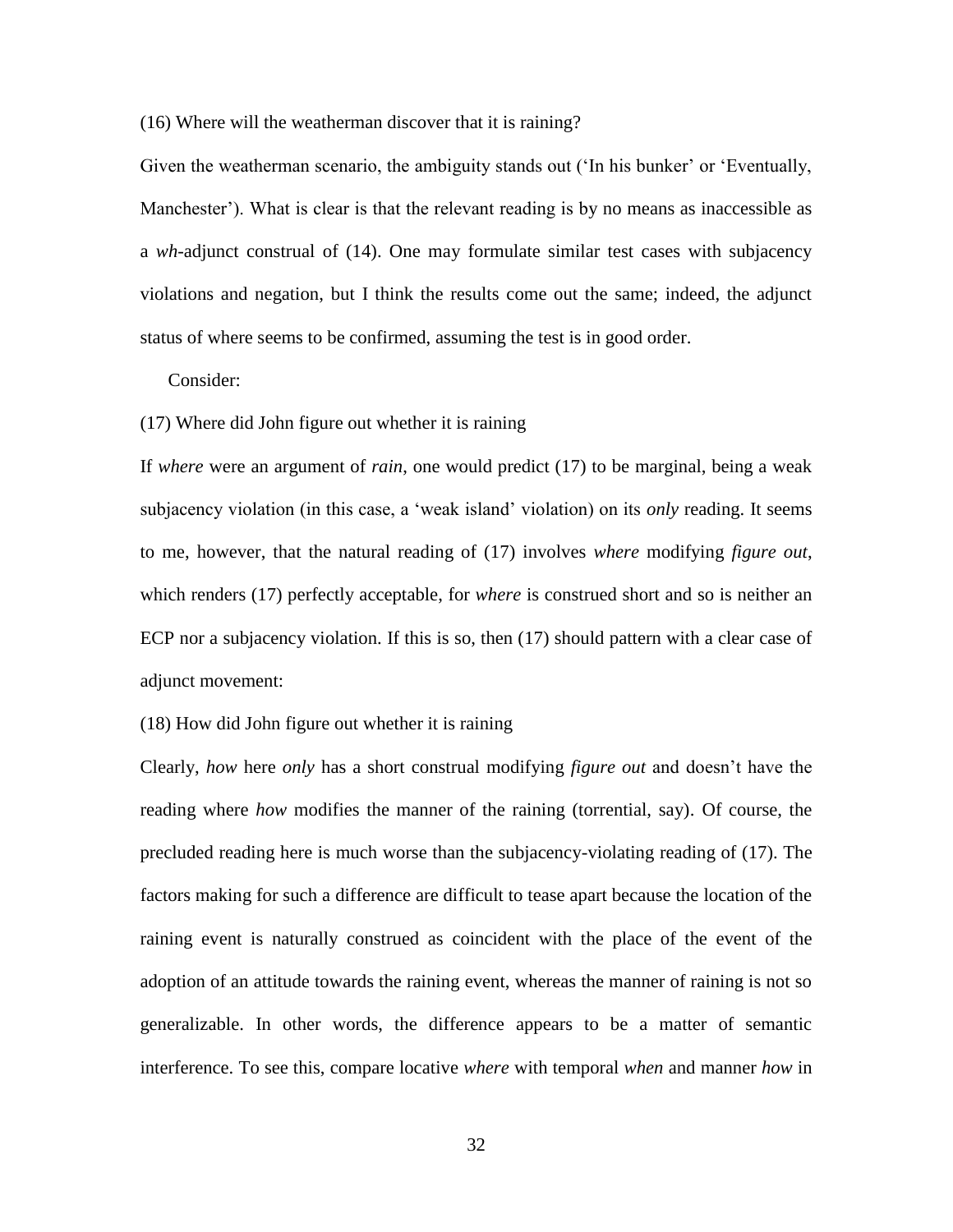the following dialogues, where B's question are interpreted with the fronted *wh*-item modifying *rain*:

- (19)a A: Mary wondered whether it is raining in London. Jane wondered whether it is raining in New York.
	- B: ?Where did John wonder whether it is raining?
	- b A: Mary wondered whether it is raining at 1pm. Jane wondered whether it is raining at 2pm.
		- B: ??When did John wonder whether it is raining?
	- c A: Mary wondered whether it is raining hard. Jane wondered whether is raining light.
		- B \*How did John wonder whether it was raining?

It strikes me that all of the B responses are pretty bad, perhaps degrading from (19a) to (19c) as indicated. This is even with the heavy priming of the A statements. From a purely syntactic condition on movement, however, that is (i) only sensitive to the difference between arguments and adjuncts, and (ii) entails that adjuncts cannot be interpreted low in such cases (because of the intervening *wh*-item *whether*), there should be either a stark difference between these cases, marking the difference between arguments and adjuncts, or no difference, marking all the *wh*-items as adjuncts. A natural explanation of the difference does appear to obtain, therefore, is that there is an interference effect, which makes location more salient for the interpretation of the weather predicate than time or manner. If the weather predicate did select a locative argument, then there shouldn't be anything the least bit untoward in the low readings of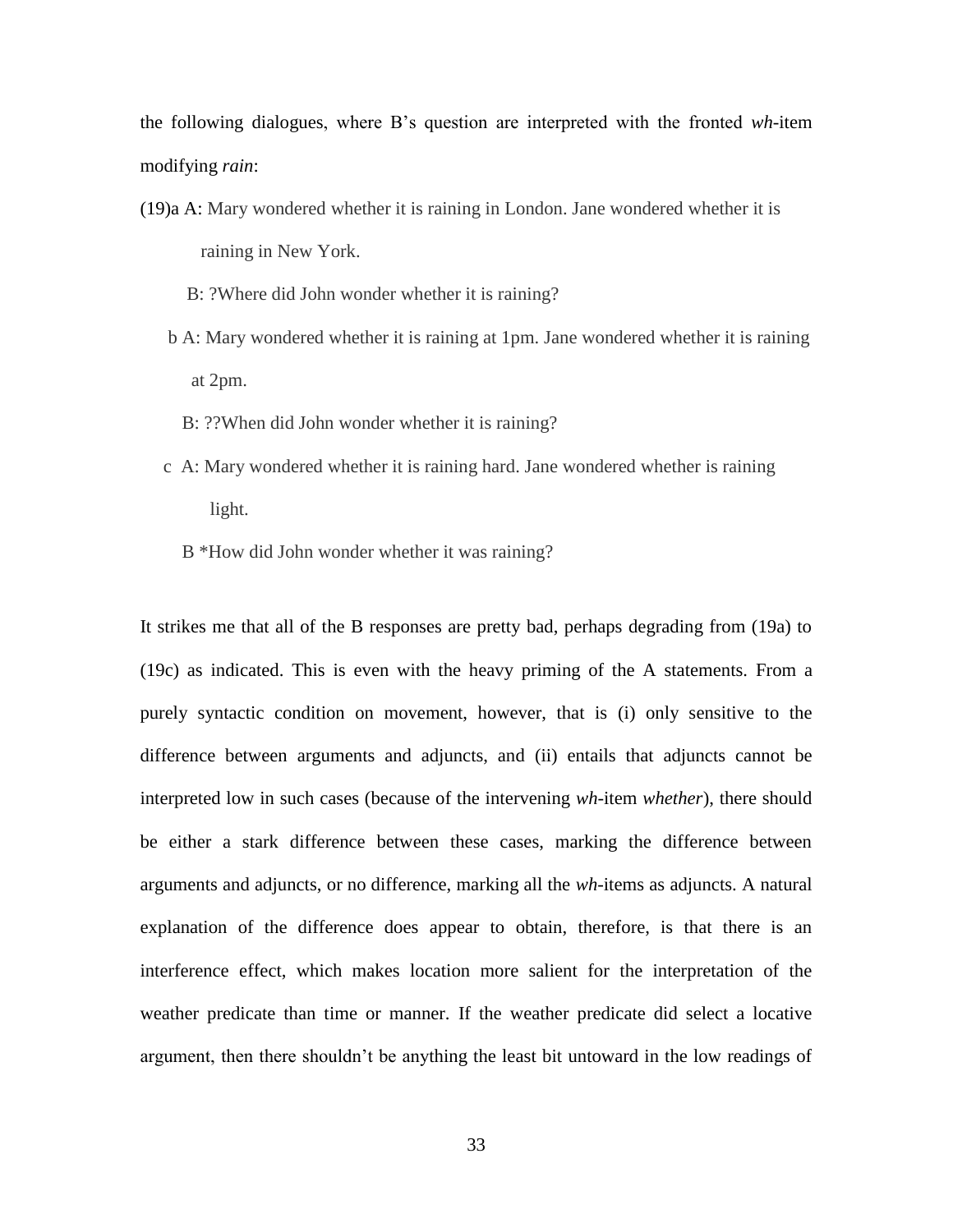$(17)$  and  $(19a)$ . The fact that  $(17)-(19)$  all have natural high readings patterns all the items as adjuncts, regardless of precisely how the acceptability of the low readings pattern.

 If we are to assume, therefore, that weather predicates do not syntactically select an argument to be interpreted locatively, it remains odd why the putative locative argument role should only surface as an adjunct, for *rain* does accept theme non-locative arguments:

(20)a It's raining cats and dogs

b It rained frogs

c It rained a hard rain

More generally, why should argument roles surface as adjuncts? In the case of *buy*, there is something of an answer, in that, plausibly, no lexical item codes for more than two argument positions.<sup>19</sup> Hence, the 4-place concept of BUY cannot be lexically encoded, so the extra semantic arguments must surface as adjuncts of *buy*. No such general rationale makes sense of Neale's proposal, for the dispute is whether *rain* has a single argument, not three or four. Furthermore, the occurrence of obligatory adjuncts, if such there be, do not furnish a decisive test in favour of optional adjuncts expressing semantically essential information. The exact point about such cases as *put* or *word* is that their adjuncts are obligatory, not optional, whereas the locative adjuncts of *rain* are optional, which precisely suggests that the information they express is not argument-like or semantically essential; if it were, the adjunct would be obligatory, one would think. Moreover, as just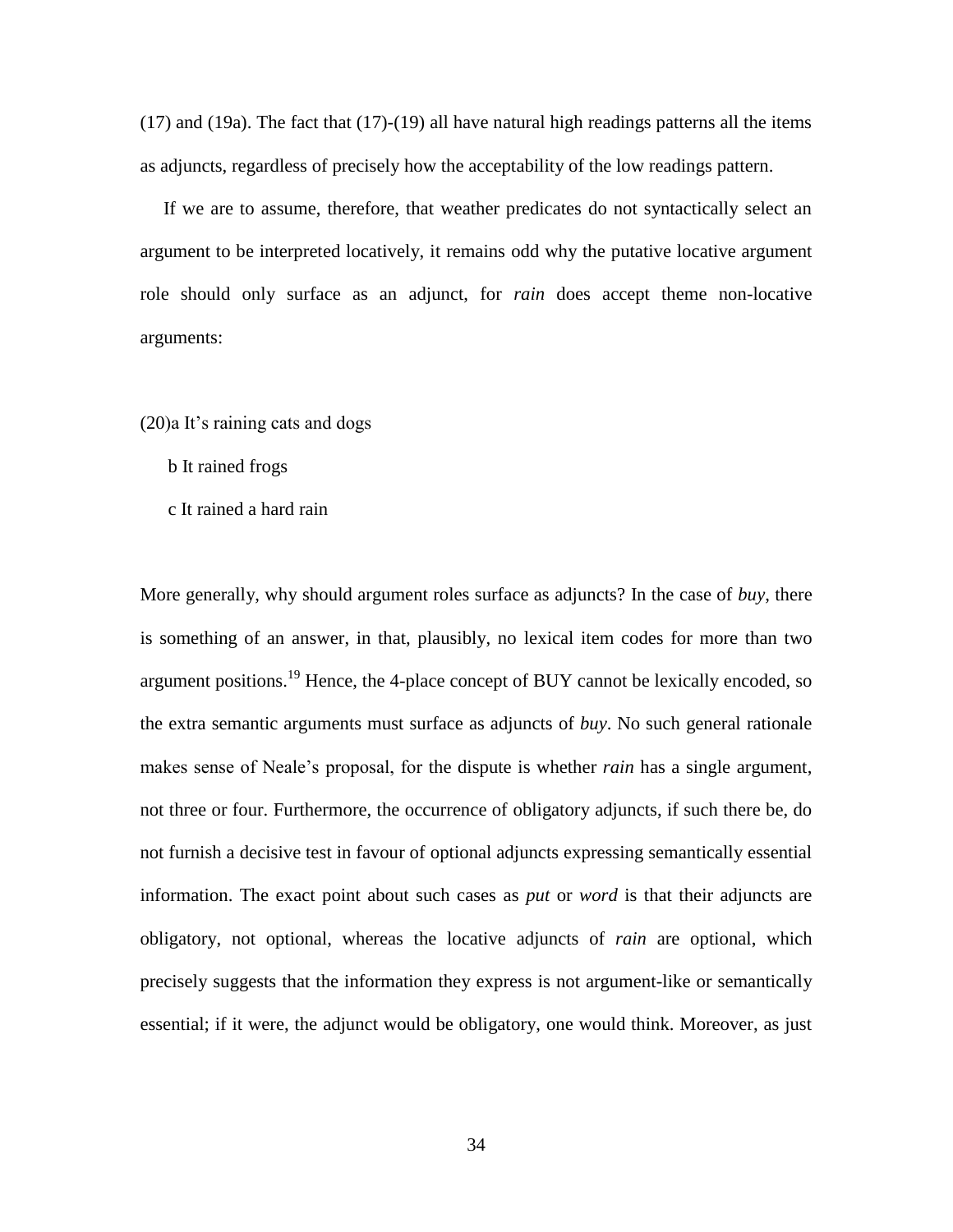indicated, *rain* does take nominal arguments, whereas *put* does not (\**Bill put the glass the table*).

 As it stands, therefore, the Taylor/Neale proposal is not obviously false and does, I think, accurately render the locative phrases associated with weather reports as adjuncts rather than arguments. Furthermore, the position would, if sound, make good sense of the peculiar status of meteorological predicates in weather reports. Still, the proposal is dubious precisely because it is exceptional. To show that a predicate takes a *syntactic* argument position is to show that there is evidence for its thematic content (however that might be determined) being essential to the content of the predicate, i.e., the evidence, *qua* syntactic, is independent of our intuitions about what would be involved in the relevant claims being true or false. Such truth-conditional intuitions are unreliable in the present case, and perhaps all other cases too, because they don't distinguish between semantic content proper as an invariant feature of the language and pragmatic or encyclopaedic factors that might be constant. Thus, to forgo a syntactic differentiation of the encoding of semantic information in terms of argument/adjunct risks a return to intuitions about truth conditions, whose unreliability make so tempting the thought that weather reports express locations as syntactic arguments. In short, talk of semantic arguments syntactically realised as adjuncts is just obscure without some clear conception of what is involved in a feature being semantically essential but linguistically optional. In effect, the position is suggesting that some linguistic differences do not make a difference to the language.

35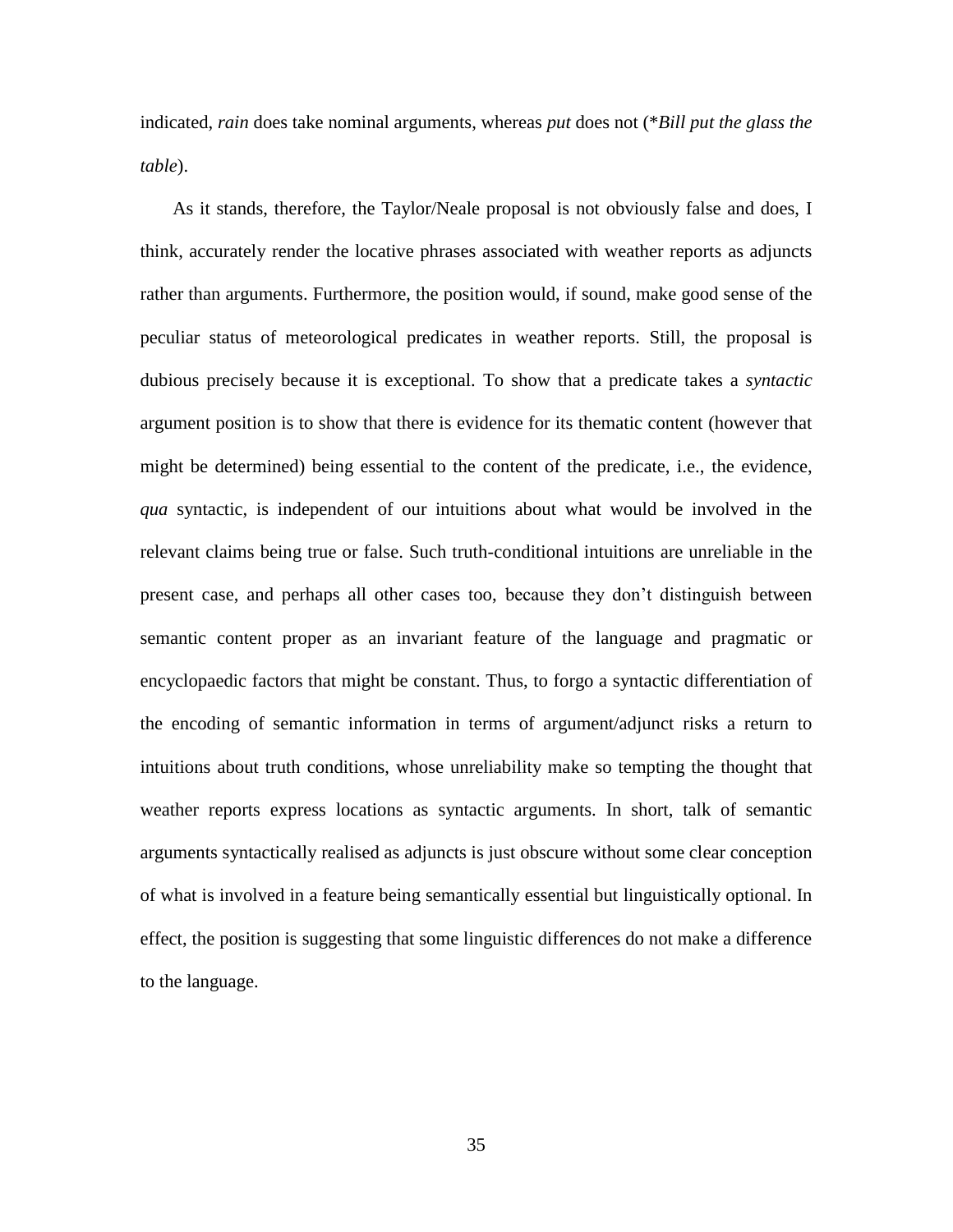Notwithstanding all of the above, my commendation of Recanati's position against the 'standard view' does not depend solely on the weatherman case. The second strand to the 'standard view' is that weather reports admit bound readings in which the putative locative argument position is quantified into. I shall propose that *definite* readings are available for such cases as instances of a general semantic phenomenon. This line of argument is independent of the weatherman scenario, so is immune to any qualms over it. Before presenting my case for this claim, though, I first want to consider and *reject* another aspect of Recanati's case for meterological predicates being non-locative.

## **4.2:** *Rain***,** *dance***, and** *arrive*

If the lexical entry for *rain* lacks a locative argument position, then one should expect it to pattern with verbs whose entries uncontroversially lack such a position, and not to pattern with those verbs whose entries uncontroversially feature such a position. Such reasoning is pursued by Recanati (2010, pp. 82-6) by way of a comparison of *rain* with *dance* and *arrive*. 20

 Recanati takes it as given that *dance* takes a sole theta-marked agentive argument and an unmarked event argument mandatory for all verbs:

(21) λ*e*λα[dance(*e*, α)]

This entry gives rise to the following kind of logical form:

## (22)a Sam dances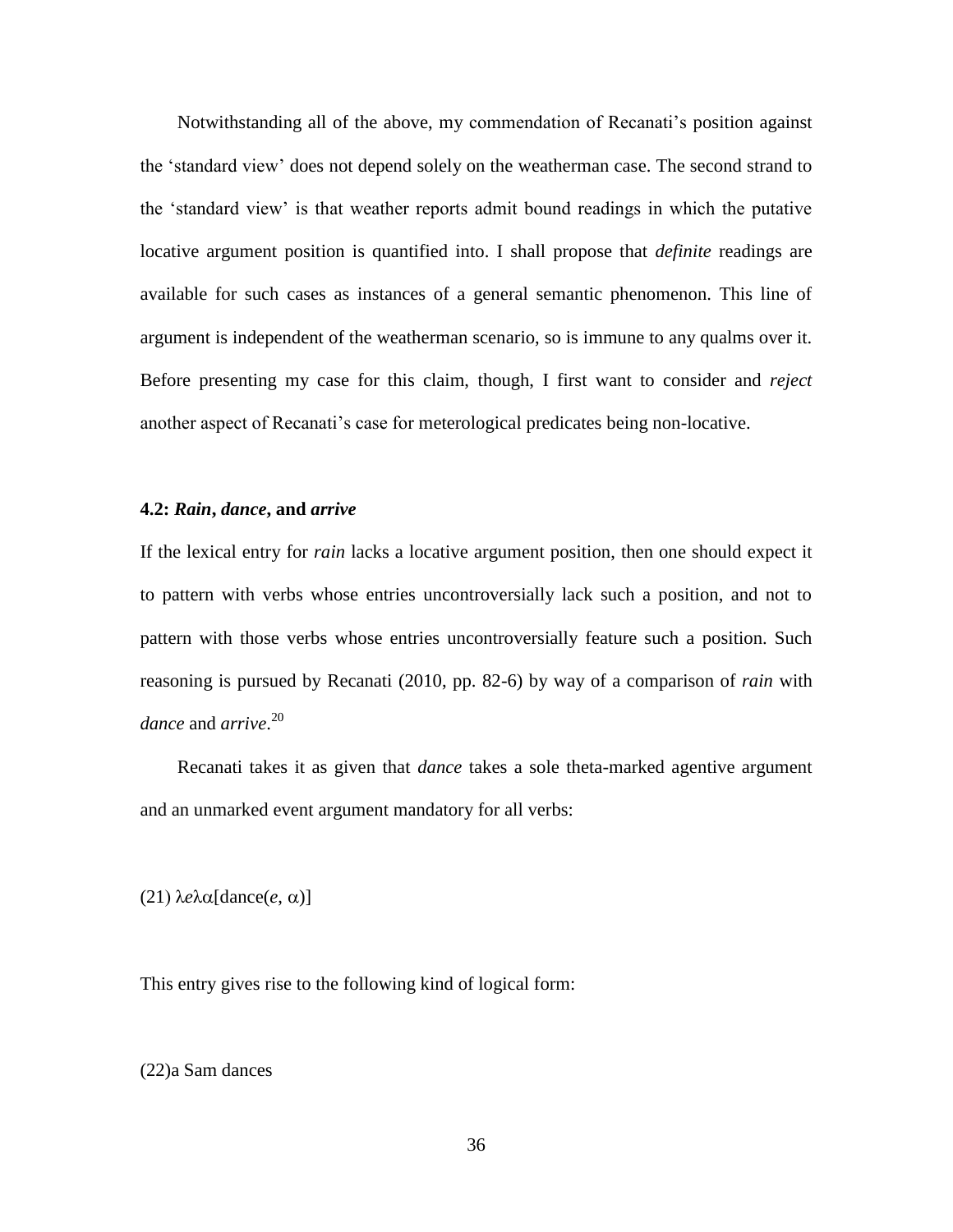# b.  $(\exists e)[\text{dancing}(e) \land \text{AGENT}(\text{Sam}, e)]$

To be sure, any dancing going on is going on somewhere or other; there is no dancing outside of space. Still, no location is obligatorily semantically encoded in tokens of *dance*. The locative content of a token of *dance* may arise 'metaphysically' on the basis of our general understanding that dancing involves physical movement. It may also arise 'pragmatically' by way of the context of utterance providing a salient location:

(23)a Did Mary enjoy the disco?

b. Oh yeah! She danced with everyone

The dancing spoken of in (23b) was dancing at the disco, not just somewhere or other, perhaps in the distant past. In such cases, we may speak of the logical form of the utterance as being contextually enriched with a locative theta-relation that takes the disco and *e* as its arguments.

 $(24)$  ( $\exists e$ )( $\forall x$ )[dancing( $e$ )  $\land$  AGENT(Mary,  $e$ )  $\land$  PATIENT( $x$ ,  $e$ )  $\land$  LOCATION(disco, *e*)]

Finally and trivially, locative information can be explicitly provided by various kinds of adjuncts (e.g., *here*, *at the ball*, *on the roof*, etc.). The crucial point in all of this is that (21) is the lexical entry and so *dance* freely admits non-definite construals and it seems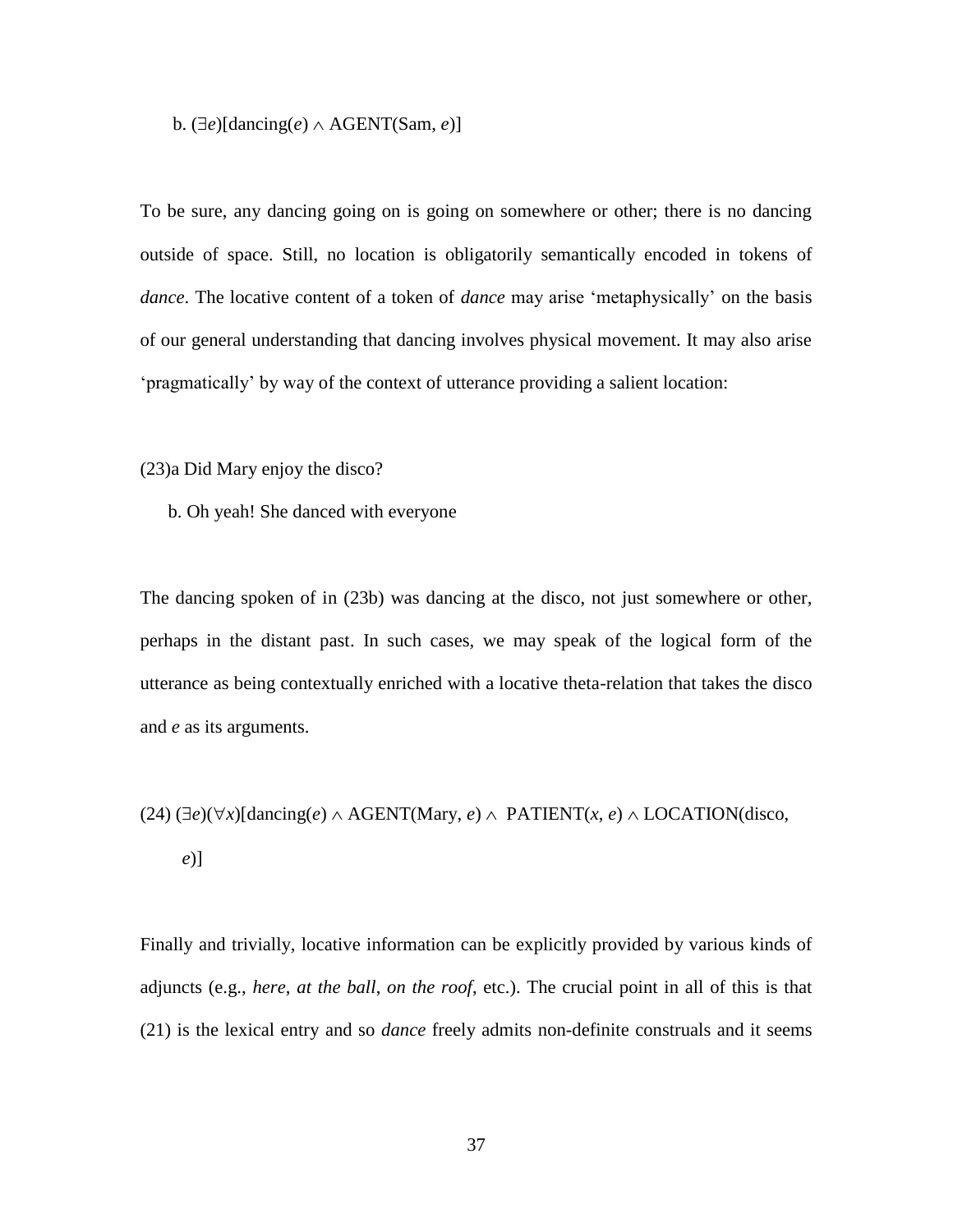clear that its lexical understanding is punkt, unless we reckon every activity verb to feature a locative position.

 On Recanati's view, *arrive* is different (cf. Partee, 1989, pp. 270-1). It semantically encodes three argument positions: (i) the obligatory event position, (ii) an agentive position, and (iii) a locative position:

(25) λ*e*λαλ*l*[arrive(*e*, α, *l*)]

Since *arrive*, like *dance* (on the relevant reading), is intransitive (neither takes an obligatorily non-empty complement), how is one supposed to tell if the putative lexical difference between *dance* and *arrive* is genuinely lexical or merely metaphysical or pragmatic? Recanati offers the following data:

(26) A: John has danced.

- B: Where has he danced?
- A: I have no idea

(27)A: John has arrived.

- B: Where has he arrived?
- A: \*I have no idea.

The acceptability of (26) indicates that there is no lexically encoded locative position in *dance* because the saturation of the position is optional as signalled by A renouncing any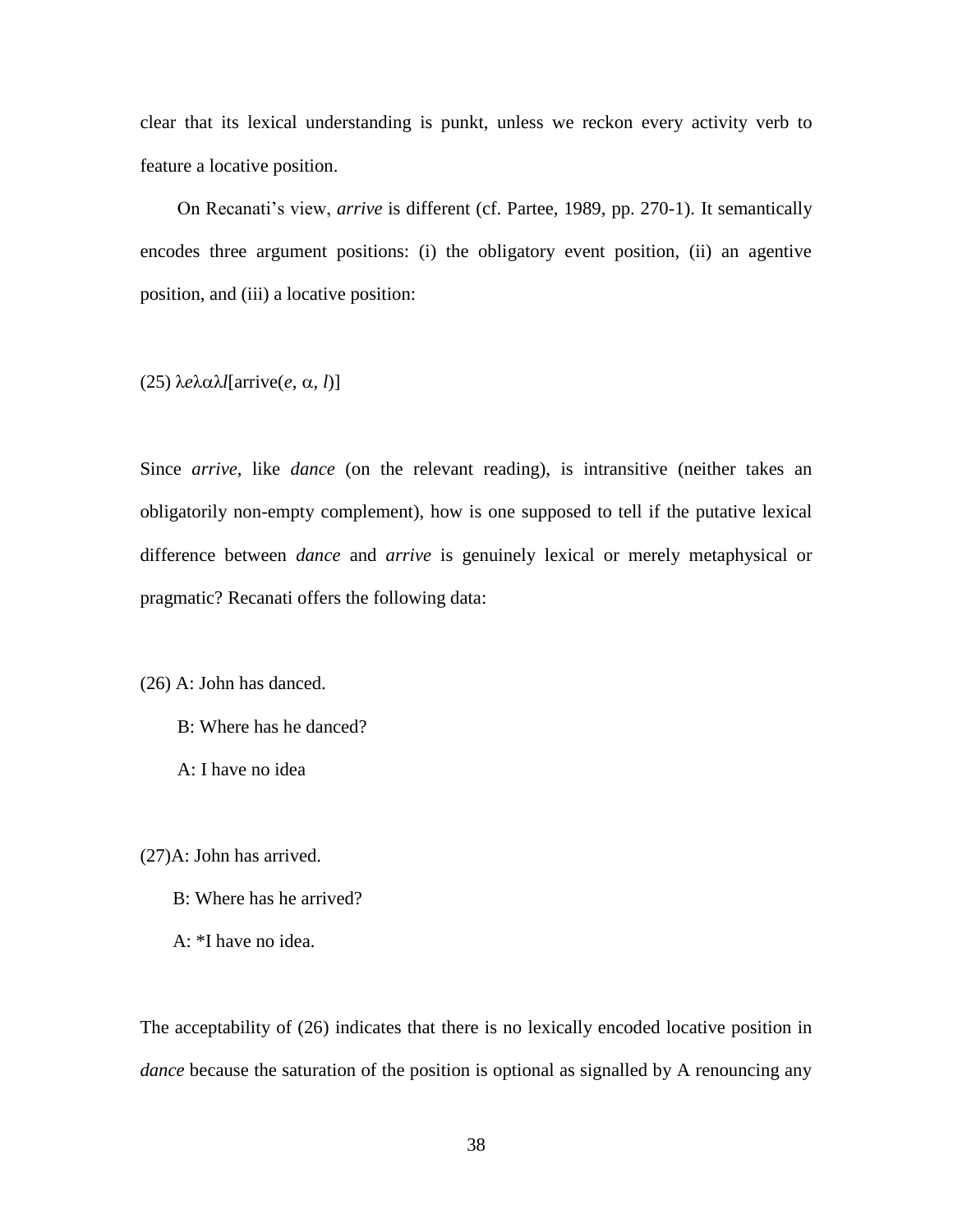definite locative construal of her initial statement. In  $(27)$ , on the other hand, A's renouncing of a definite locative construal leads to unacceptability, which signals that *arrive* is locatively marked, even if the position is not morphophonemically marked. If we assume that this kind of discourse pattern is revelatory of the adicity of the verb, we can test it on *rain* and, of course, if the weatherman scenario is kosher, then *rain* indeed patterns with *dance*, not *arrive*:

- (28) A(the weatherman): It's raining!
	- B: Whereabouts?
	- A: I don't know—we must do the calculations

 I find this argument unpersuasive; indeed, it seems to me that the considerations are actually inconsistent with the weatherman reasoning. First off, I assume that Recanati's position on *dance* is obviously correct, i.e., the verb does not lexically encode a locative position. The reason I think this is true, though, is not to do with the particular properties of *dance*; rather, *no* verb lexically encodes a locative argument in the manner Recanati suggests. Before we get to *arrive*, consider a verb such as *load*.

(29) Joe loaded hay all day

Joe must have been loading the hay onto something, but is this implication lexically encoded? It seems so insofar as *load* takes locative as well as theme complements: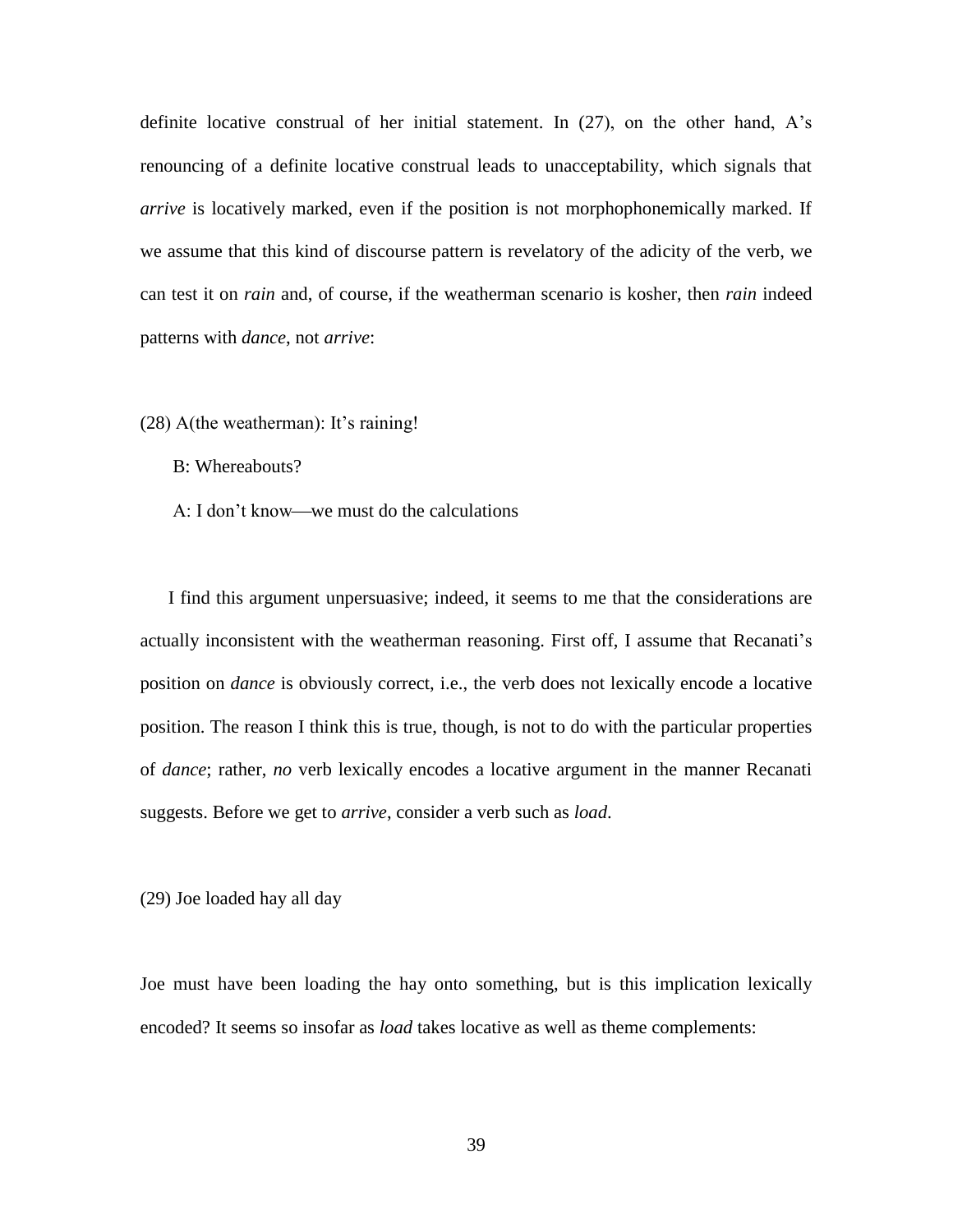(30)a Joe loaded the truck with hay

b Joe loaded hay onto the truck

These two constructions are subtly different, but for our purposes the crucial point is that *load* selects a locative complement in direct object position.<sup>21</sup> On the other hand, consider:

(31)A: Stan loaded coal all his life

B: What did he load coal onto?

A: How should I know?

Thus, even a verb that selects an explicit locative argument fails Recanati's discourse test.

Consider the English locative *par excellence*: *put*.

(32)a \*Jane put the glass

b Jane put the glass on the table/into the cabinet/etc.

c Jane put the glass down

Here, it looks as if *put*, unlike *load*, obligatorily selects a locative complement, either as a propositional phrase or as a resultive.<sup>22</sup> The important thing to note, though, is that the complement cannot be implicit, merely understood, for (32a) is quite beyond the pale. Given all of this, then, there is little reason to think, *pace* Recanati, that *arrive* has a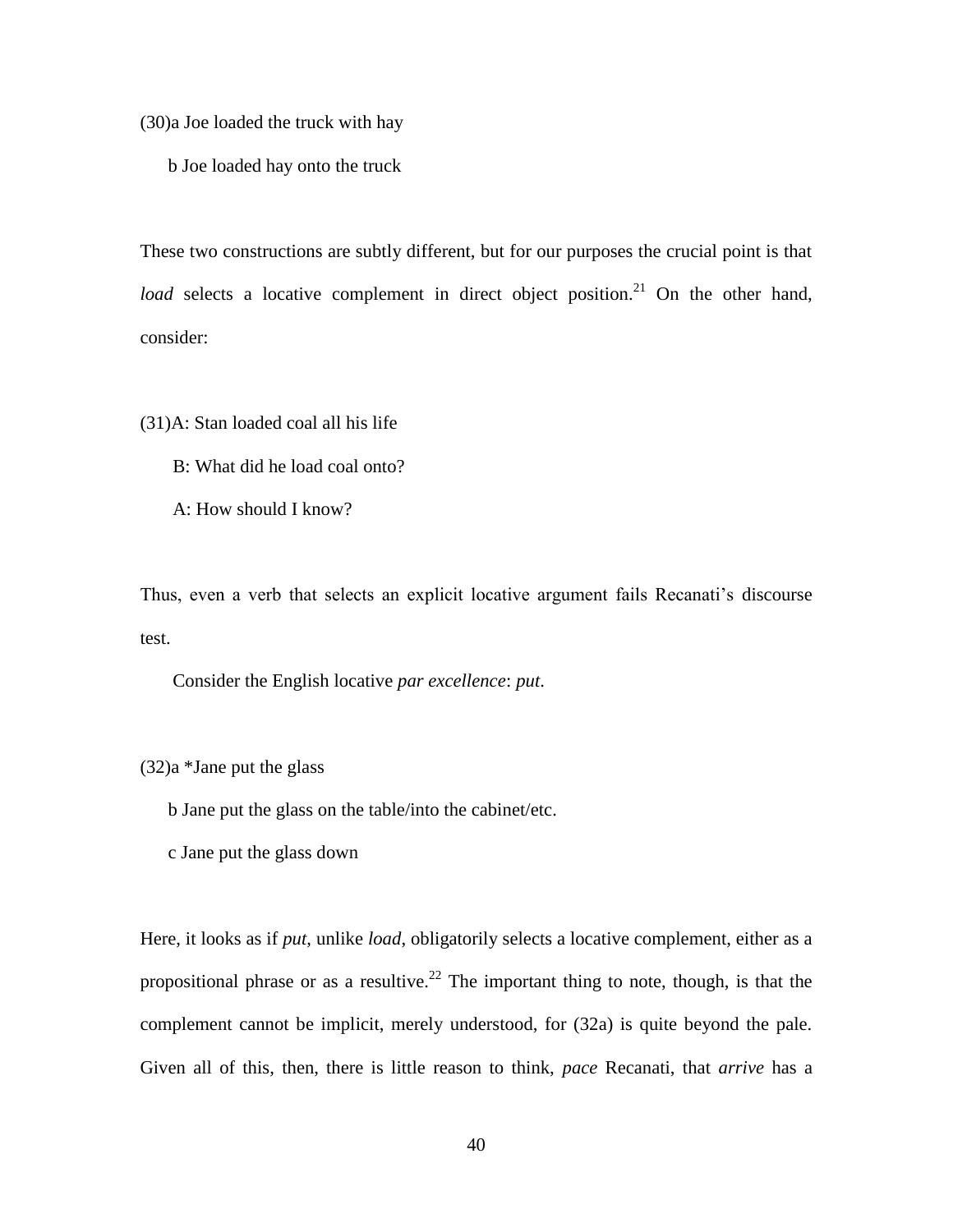lexically encoded locative position: the putative test for the locative nature of *arrive* doesn't generalise and the paradigmatic locative *put* can only take explicit locative complements, which *arrive* characteristically lacks. The situation is actually worse than this.

 Recall the original weatherman scenario. Imagine that our weatherman is somewhat less excitable than the one earlier described. Upon seeing the light on his console flash, he doesn't exclaim 'It's raining', but, having a sense of the occasion, solemnly intones 'Rain has arrived'. It seems patent to me that if the original weatherman scenario indicates that *rain* lacks a lexically encoded locative position, then our new scenario shows that *arrive*, too, lacks such a position, for both admit a non-definite construal (punkt, even). In fact, finding non-definite construals for *arrive* is not hard. Imagine a couple whose respective jobs involve lots of air travel, so much so that neither can keep track of where the other one is most of the time. Still, being a loving couple, whenever either of them land, they send a text to the other saying 'I've arrived'. Clearly, the only available construal is non-definite and so is one, without further ado, that is consistent with a punkt reading of the lexical item.

 None of the above should lead us to think that *rain*, *dance*, and *arrive* are structurally equivalent. My conclusion is only that none of them lexically encode a locative position. *Dance* is as Recanati reckons; in particular, it is an unergative verb that thematically marks its mandatory subject as agentive. As an *activity* verb, it is also durational and so admits durational modification:

# (33) George danced for an hour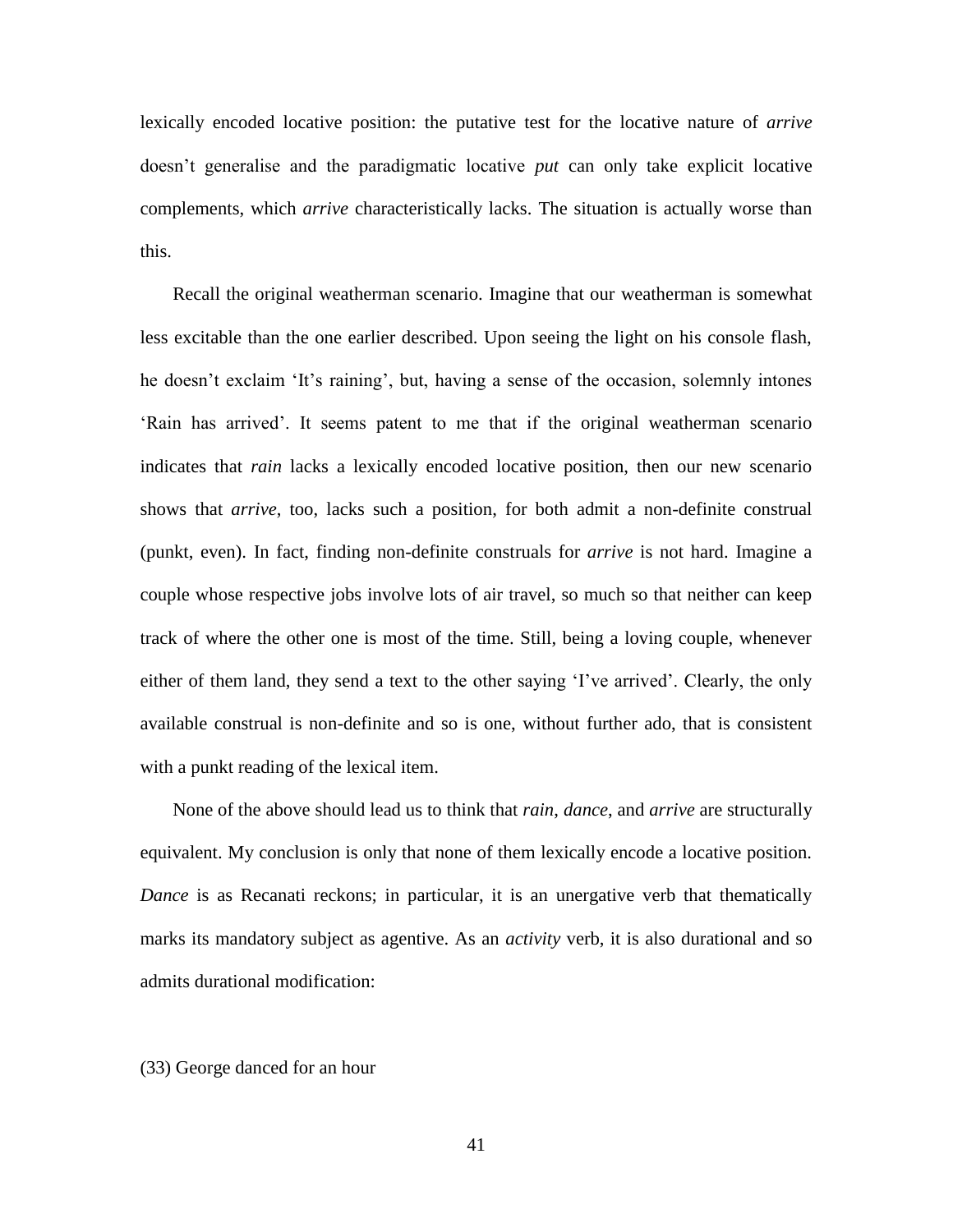*Arrive* is standardly taken to be an unaccusative, a verb that theta-marks its mandatory argument as a theme, not an agent. Semantically, unaccussatives typically describe events of change of state or movement (compare: *fall*, *die*, and so on), where the value of the argument is not construed as initiating or causing the event. The structural reflex of this property is that the grammatical subject argument of intransitive *arrive* starts life in the object complement position, and undergoes movement to land in the subject position. Such a difference has its surface signature:

(34)a At the stroke of midnight arrived the late guests

 b \*At the stroke of midnight danced the late guests c Just in time there arrived the telegram d \*Right on cue there danced the guests

Here we see that *arrive* may lack a subject, unlike *dance*, or may take an expletive subject *there*, again unlike *dance*. Furthermore, being an achievement, *arrive* is punctal and doesn't admit durational modification:

(35) \*George arrived for an hour

Any sense of *arrive* possessing a locative argument position, I think, perhaps derives from its being telic, i.e., the verb does entail some definite point of termination or goal. This point, though, is not a definite location, but simply the durationless termination of a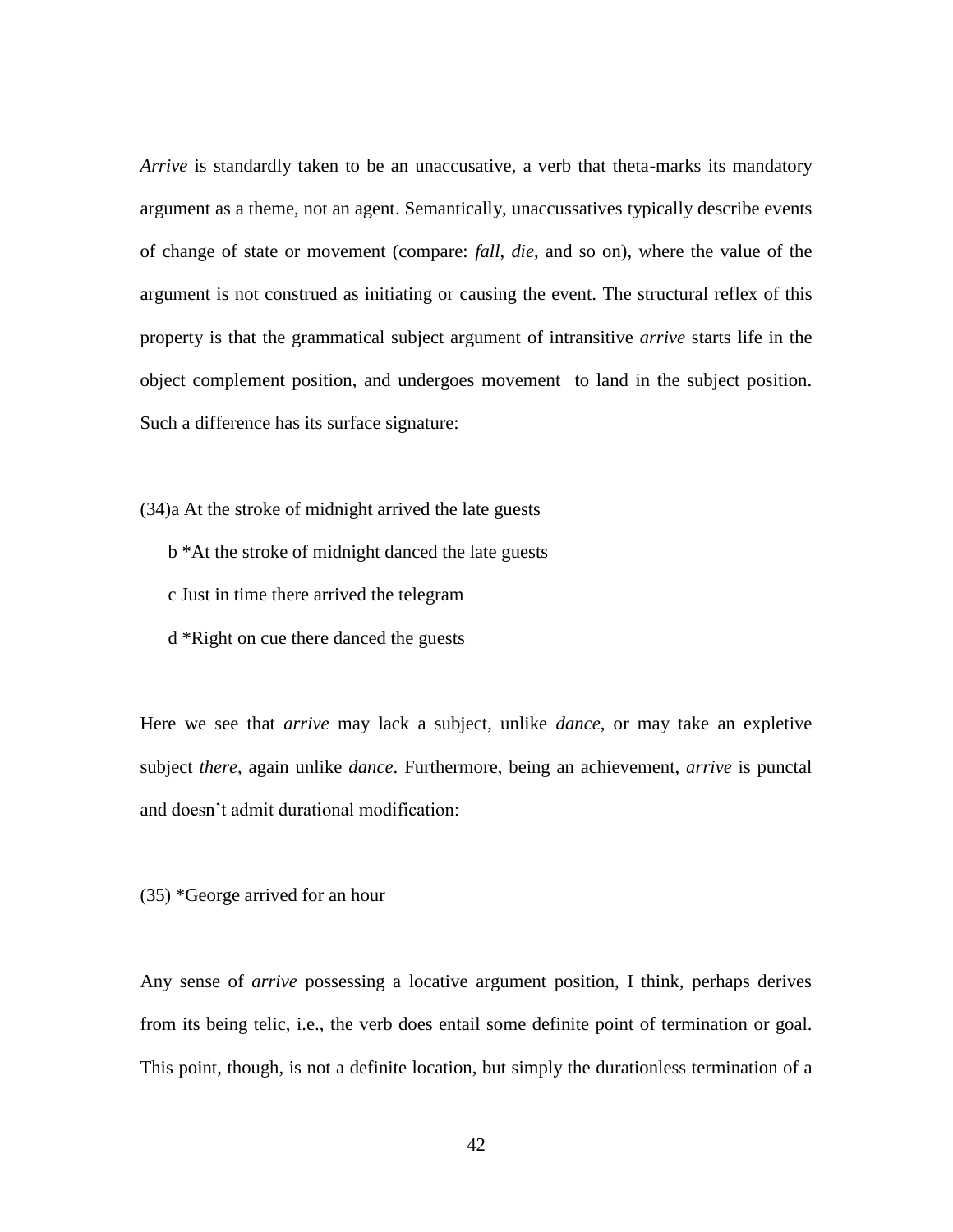process, which can occur somewhere or other. So, I think it is acceptable to think of *arrive*, qua achievement, as having a lexically implied goal, but I can see no reason to think that such a goal is lexically mandated as an argument position, still less a definite locative.

What of *rain* itself? We may think of it as an agentless unergative, if you will excuse the oxymoron. Following Hale and Keyser (1993, 2002), think of unergatives ('pure' intransitives) as formed by the conflation of a nominal argument with an abstract verbal head, which surfaces as the unergative. Thus:

 $(36)$  [xp... [ $_{v}$ P AGENT  $v$ +dance [ $_{N}$  <dance>]]]

Such an account readily explains why unergatives often admit a cognate theme argument. Thus:

(37) Mary danced a dance/sneezed a sneeze/walked a walk

*Rain*, I submit, is just like *dance* save that it lacks an agentive argument: nominal *rain* conflates with an abstract verbal head to delver the meteorological verb; hence it is that *rain* can take objects:

(38) It's raining rain/cats and dogs/frogs/etc.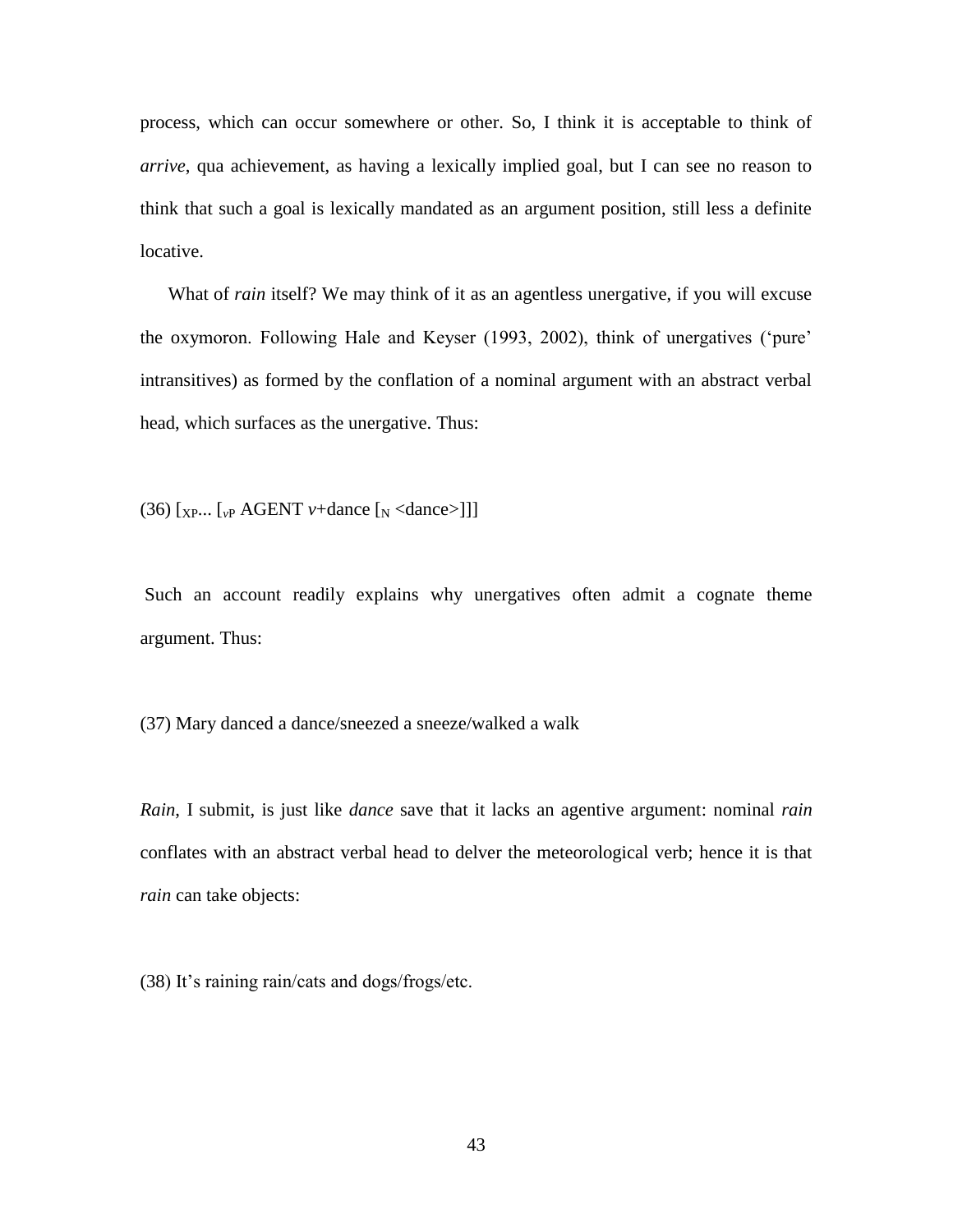The unmarked case, of course, is where there is no complement.<sup>23</sup> A nice consequence of this position is that *rain* is given a theme argument, albeit one conflated, for it is reasonable to think that all verbs must take at least one argument.  $24$ 

 Overall, then, I share Recanati's view that *rain* lacks a locative position, but not because it patterns with *dance* rather than locative *arrive*, but because no verb has a locative position in the intended implicit sense. Verbs can take locative arguments, of course, but they are always explicit. So, barring a proper spelling out of Neale's (2007) proposal to save Taylor (2001), as discussed above, *rain* is non-locative as far as language is concerned, even if any raining event must take place in some location.

# **4.3: Quantifying in**

The second strand to the 'standard view' is that meteorological predicates must contain a locative position because we can quantify into it. If there were no such position, then the quantifications would be, contrary to fact, illicit. The relevant data are exemplified in (39):

#### (39)a Wherever I go, it rains

b Every location *l* is such that if I go to *l*, it rains at *l*

The exhibited reading of (39a) is enabled by an implicit position licensed by *rain* being bound by the prefixed quantifier phrase, or so claims the 'standard view'. That is to say, *It rains* contains a locative variable in nonquantificational constructions; hence it is that it can be bound in (39a). If this is so, then we supposedly have a criterion for the presence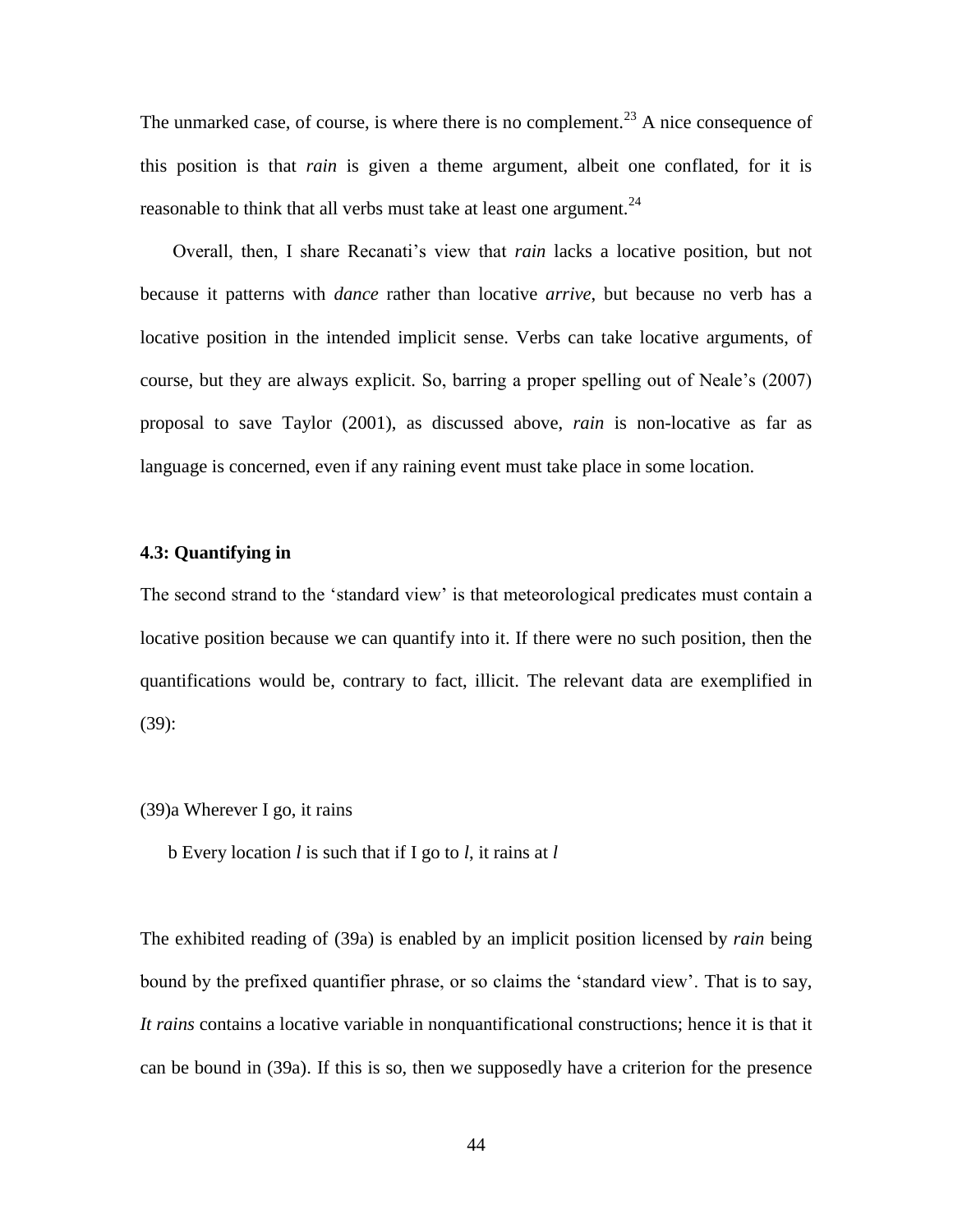of a variable item, *viz*., a bound reading is available. Note that in cases such as (39a), the quantificational phrase is an adjunct, which did not start life in an argument position. The supposed binding relation, therefore, cannot be underwritten by standard movement operations, such as quantifier raising (QR) or the like, which move an item and leave a trace/variable behind. This is obvious enough, for the putative locative variable is neither a trace nor an occupier of an argument position, as far as one can tell. Still, (39) appears to have *rain* pattern with other relational items (nouns, adjectives and verbs), which lends weight to the thought that *rain* itself takes a locative argument in some ('covert') sense as suggested above. Consider these examples adapted from Dowty (1982) and Partee (1984, 1989), where the bracketed material corresponds to what Partee calls *implicit arguments* and what we have been describing as syntactically unexpressed thematic positions.

(40)a For most Arabs, America is the enemy [of the Arabs]

- b Everyone prefers a local [to them] bar
- c Whenever the copyeditor made a mistake, the proof-reader would notice [the mistake]

 Recanati (2004) doesn't so much reject this argument from quantification as doubt that it is as compelling as its proponents imagine. I have to agree. Recanati suggests that the principle in operation here overgenerates, i.e., it obliges us to posit hidden variables where there aren't any just because we can find a quantificational reading. In other words, Stanley's (2000) claim that where we have semantic binding, we have syntactic binding, is far too strong a condition, for it obliges us to posit syntactically realised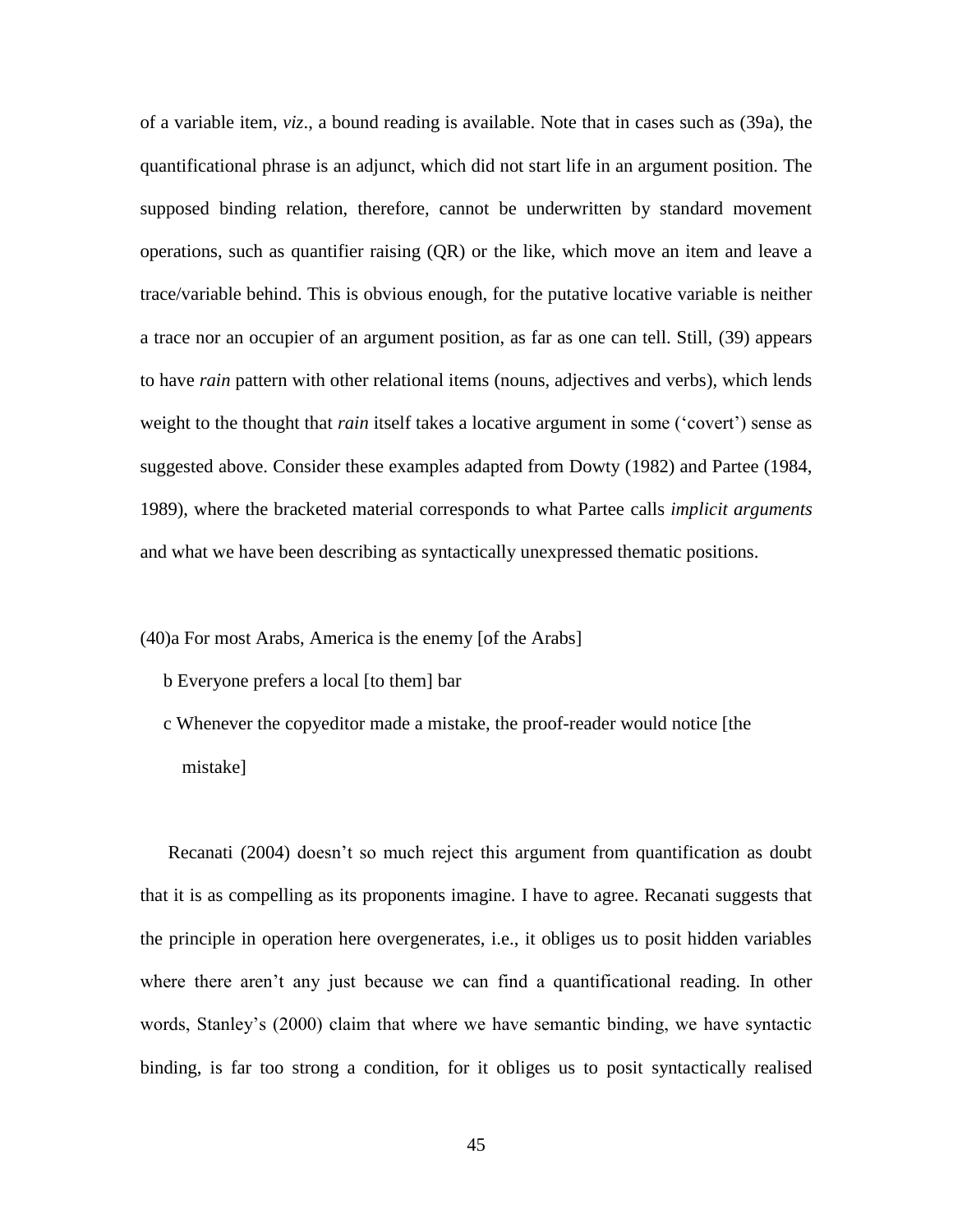variables for any verb one cares to mention, any verb that can enter into the kind of quantification context exemplified in  $(39)$ .<sup>25</sup> So, consider (41):

(41) Whenever Bill cooks mushrooms, Sam eats

Assume we naturally understand this sentence to mean that Sam eats mushrooms on all those occasions when Bill cooks mushrooms. It would now appear, though, that we have to posit a variable as the object of *intransitive eat* in order for it to be bound—an unwelcome result.

 Martí (2006), endorsed by Stanley (2005a, p. 226; 2005b, p. 244), rejects Recanati's reasoning on the basis that (41) is not essentially quantificational. Consider the following discourse:

(42) A: Whenever Bill cooks mushrooms, Sam eats

B: #No he doesn't; curiously, he eats something else

The intuition marked in (42) is that B's response is anomalous. In distinction, the corresponding discourse about rain is OK:

## (43) A: Whenever Bill lights a cigarette, it rains

B: No it doesn't; curiously, it rains somewhere else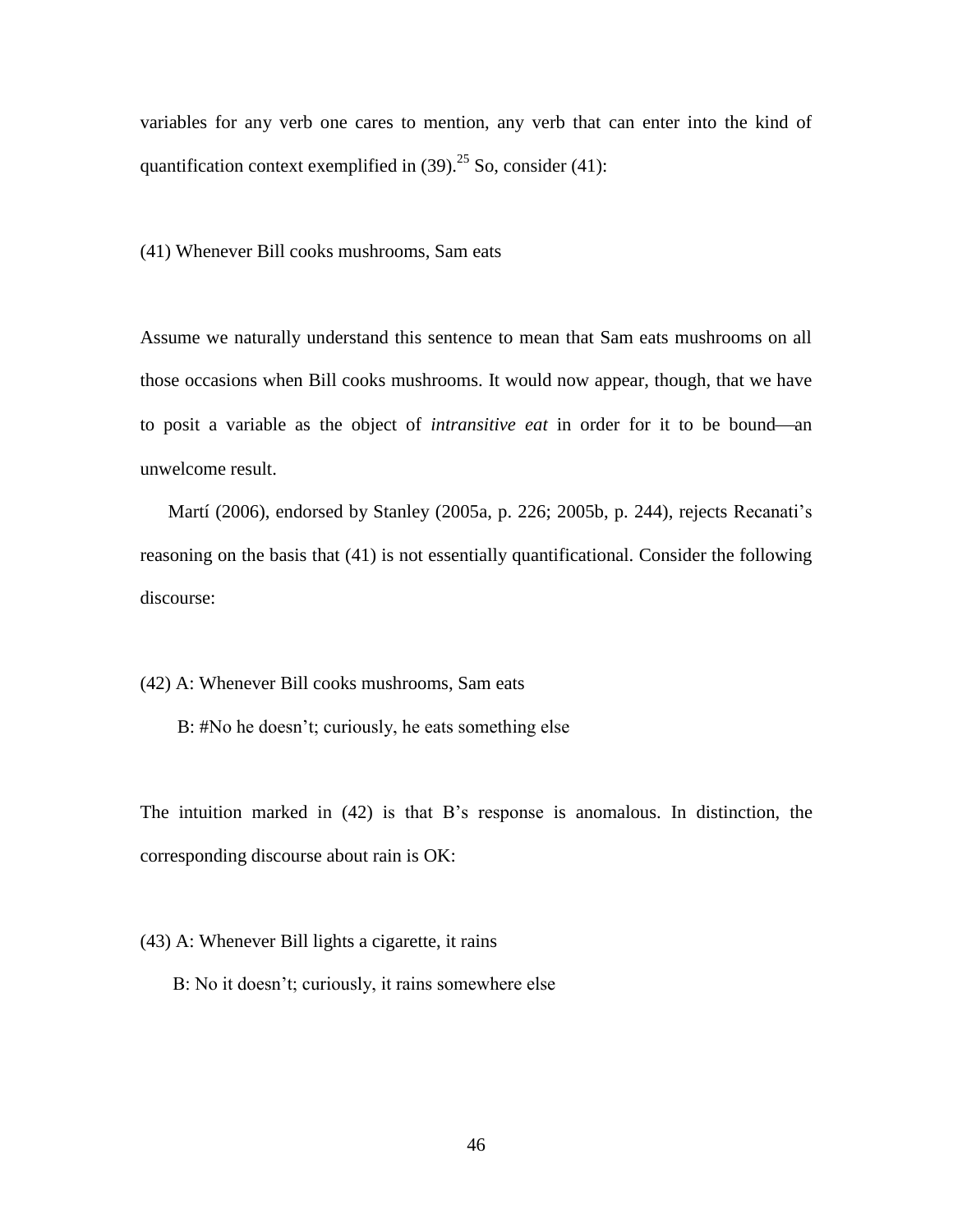If, the reasoning goes, (41) is a case of quantification into the putative object position of *eat*, (42) should be fine, for A's utterance would, indeed, be false, as B reports, should Sam eat something other than mushrooms. In (43), there is no corresponding problem, which is meant to indicate that A's utterance in  $(43)$ , but not in  $(42)$ , is genuinely quantificational.

 I find this argument unconvincing. Recanati's point need not be construed as the claim that (41) *must* take a bound reading, only that it may do so. Such a possibility suffices to support the overgeneration criticism, for the claim Recanati is challenging is that bound readings mandate as a matter of saturation a variable position into which a prefixed phrase may quantify. A single case is enough to refute the generalisation. That general point aside, B's response in (42) is not necessarily deviant. The response, 'No he doesn't', is elliptical for 'No he doesn't eat' or 'No he doesn't eat mushrooms', where these completions correspond to what B may intend by his response. On the first construal, B's response is incoherent, for B is simply contradicting herself, saying that A both eats and doesn't eat. On the second construal, B's response is perfectly fine, but is only enabled if *eat* in A's utterance is construed transitively with its object supplied by the prefixed phrase. The situation is the same for  $(43)$ . The phrase, 'No it doesn't', is elliptical for either 'No it doesn't rain' or 'No it doesn't rain whereabouts Bill lights a cigarette'. Again, on the first construal, B's response is incoherent without further ado, for B is being self-contradictory. On the second construal, the response is fine. The cases are therefore symmetrical; the potential for asymmetry arises from differential construal of the ellipsis. Of course, the presumption of the argument is that the ellipses are filled in differently in the two cases, which generates the differences suggested, but there is no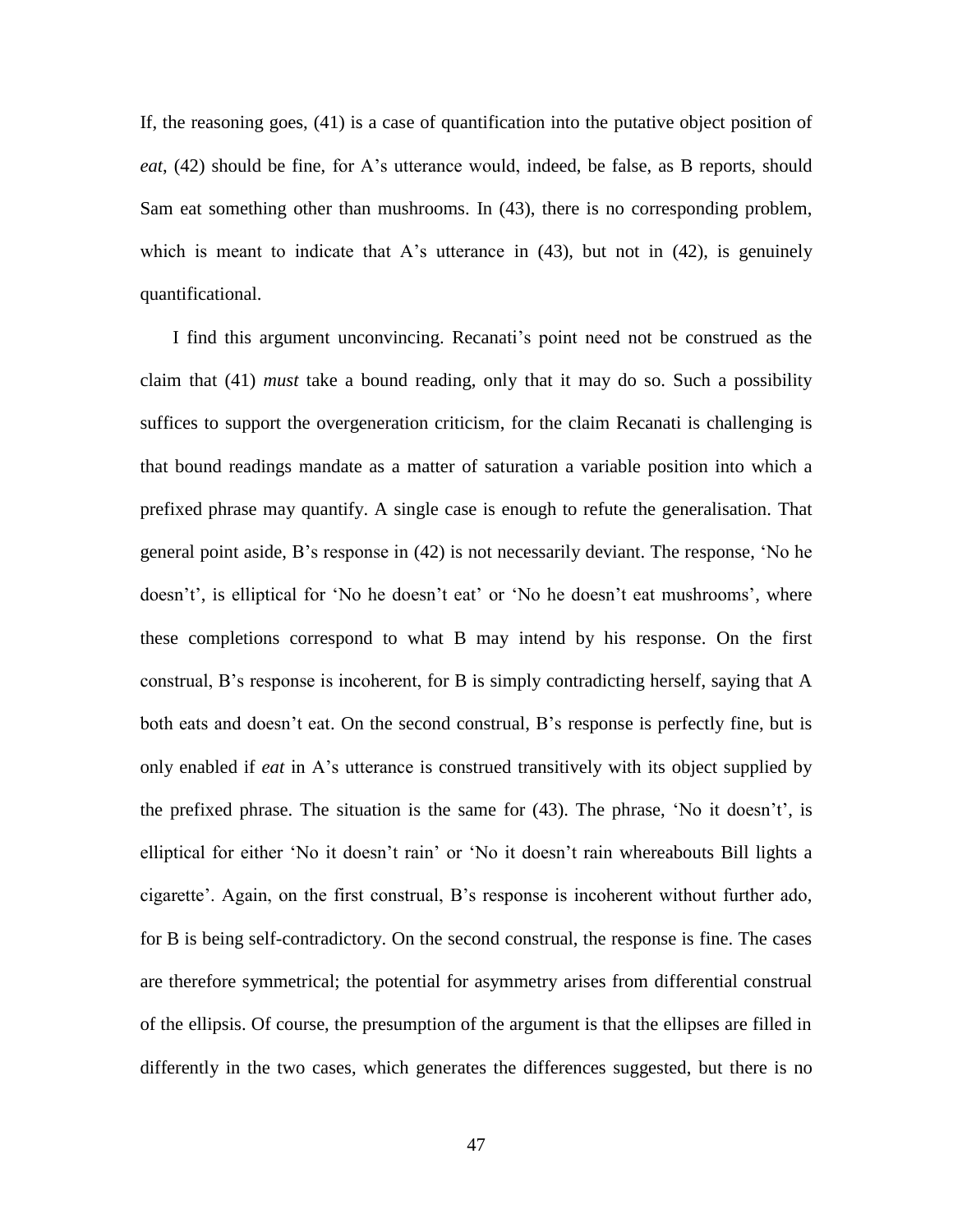argument for this that I can discern, for both ellipses admit the two fillings I have suggested. The question is which one is favoured, if any, which I shall turn to below.

 Stanley (2005a, pp. 226-7) offers a further consideration in support of Martí's examples. Suppose that Sam's dirty plate is on the table and A says, 'Sam ate', intending to communicate that Sam ate the mushrooms Bill cooked for him. It is anomalous for B to respond with (44):

# (44) #No he didn't; Sam ate broccoli

Again, the thought is that if *eat* could pick up the mushrooms as the referent of an implicit argument, then (44) should be fine. That (44) is anomalous thus indicates that *eat* doesn't express the relevant argument. Now imagine that A, located in Manchester, is on the phone to B, who is watching the live football from Manchester at her home in London. As usual, it is raining in Manchester, but B sees clear skies on her TV during a rare break in the weather. A utters, 'It's raining', only to be contradicted by B, who utters  $(45)$ :

(45) No it isn't; it's sunny

Stanley's thought is that the coherence of the negation in (45), but not in (44), is due to *rain* taking a free locative variable, to which different speakers may coherently predicate different properties (A and B disagree precisely they are talking about the same location, which A would express by *here* and B by *there*). So, *rain* is distinct from intransitive *eat*,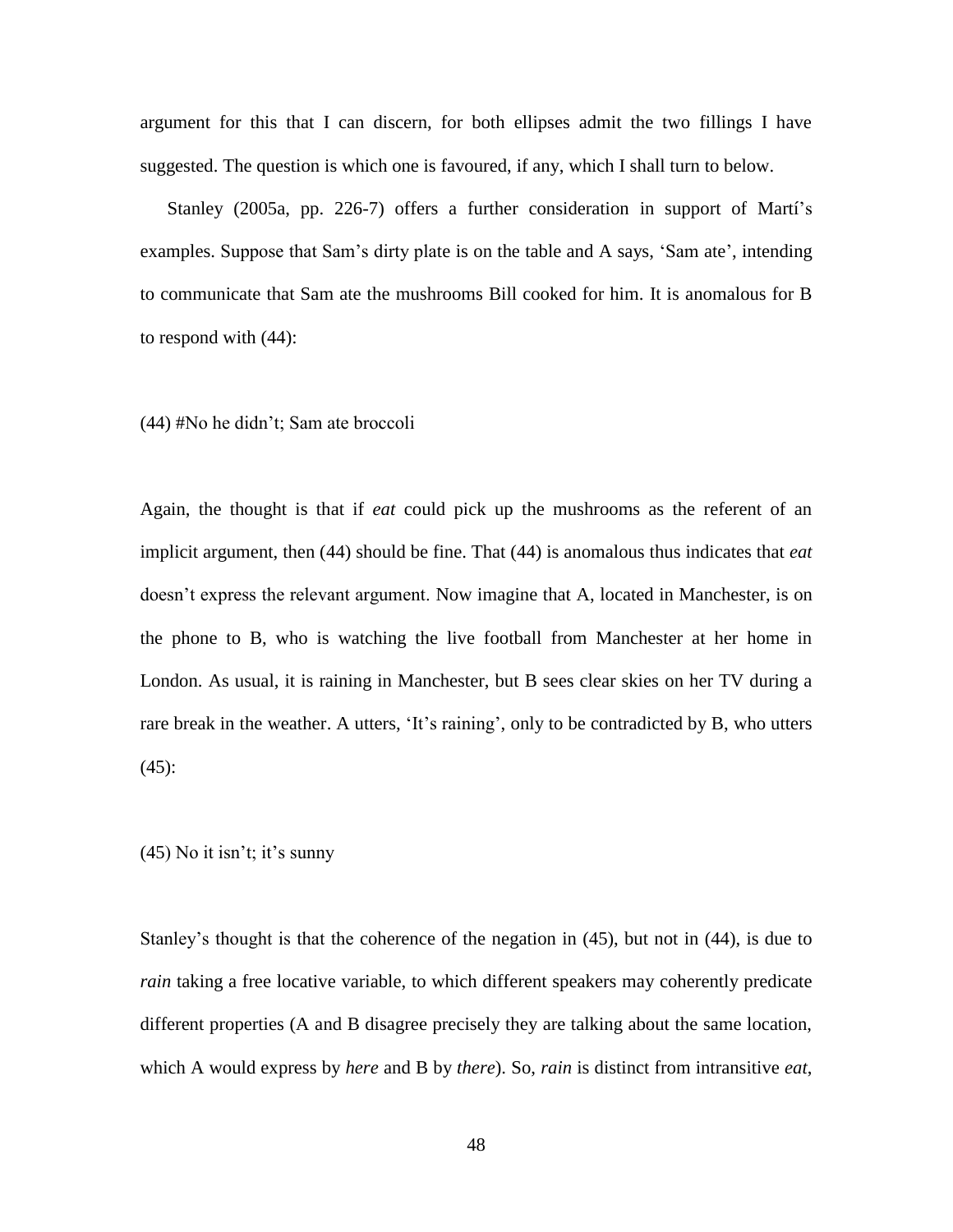which doesn't take an object, implicit or not. As before, the argument is persuasive only if we assume a certain filling for the ellipses.

 If we fill out the ellipsis of (44) as 'No he didn't eat', then of course the claim is anomalous, self-contradictory. If it is filled out as, 'No he didn't eat mushrooms', the claim is not anomalous. Imagine, then, that we are looking at where the mushrooms are kept and find the spot bare. We both know that Sam loves mushrooms and has no qualms about leaving the rest of the household with none. So, you say, 'Sam ate'; I, who am in the know, respond with (44). Such a scenario saves the supposedly anomalous discourse. Similarly, (45) as it stands is a perfectly OK, but can be rendered *incoherent*. It is fine when B's ellipsis is filled with 'No it isn't raining whereabouts you are', but if the ellipsis is construed as 'No, it isn't raining here in London', then B's response is incoherent.

 If the above thoughts are correct, then the ellipsis test doesn't produce an argument against Recanati's overgeneration complaint: we can, indeed, quantify into positions of object-deleted transitives, which, without further ado, renders every such verb as selecting a variable in a way that was supposed to be peculiar to *rain*. Just what we should say about object deletion will be discussed below. That issue aside, we need not conclude that the ellipsis test tells us nothing. What the examples show, I think, is that we default construe intransitive *eat* as semantically indefinite (i.e., *eat something or other*), and default construe *rain* as locative. The reasons for this pattern are perhaps not hard to fathom. Since *eat* comes in the two forms, there is no reason to assume that a transitive construal is intended in the absence of explicit contextual cues. *Rain*, on the other hand, simply takes a locative reading on the basis of salience. Where an explicit locative phrase would be redundant, its absence signals a deictic reading. This difference explains, I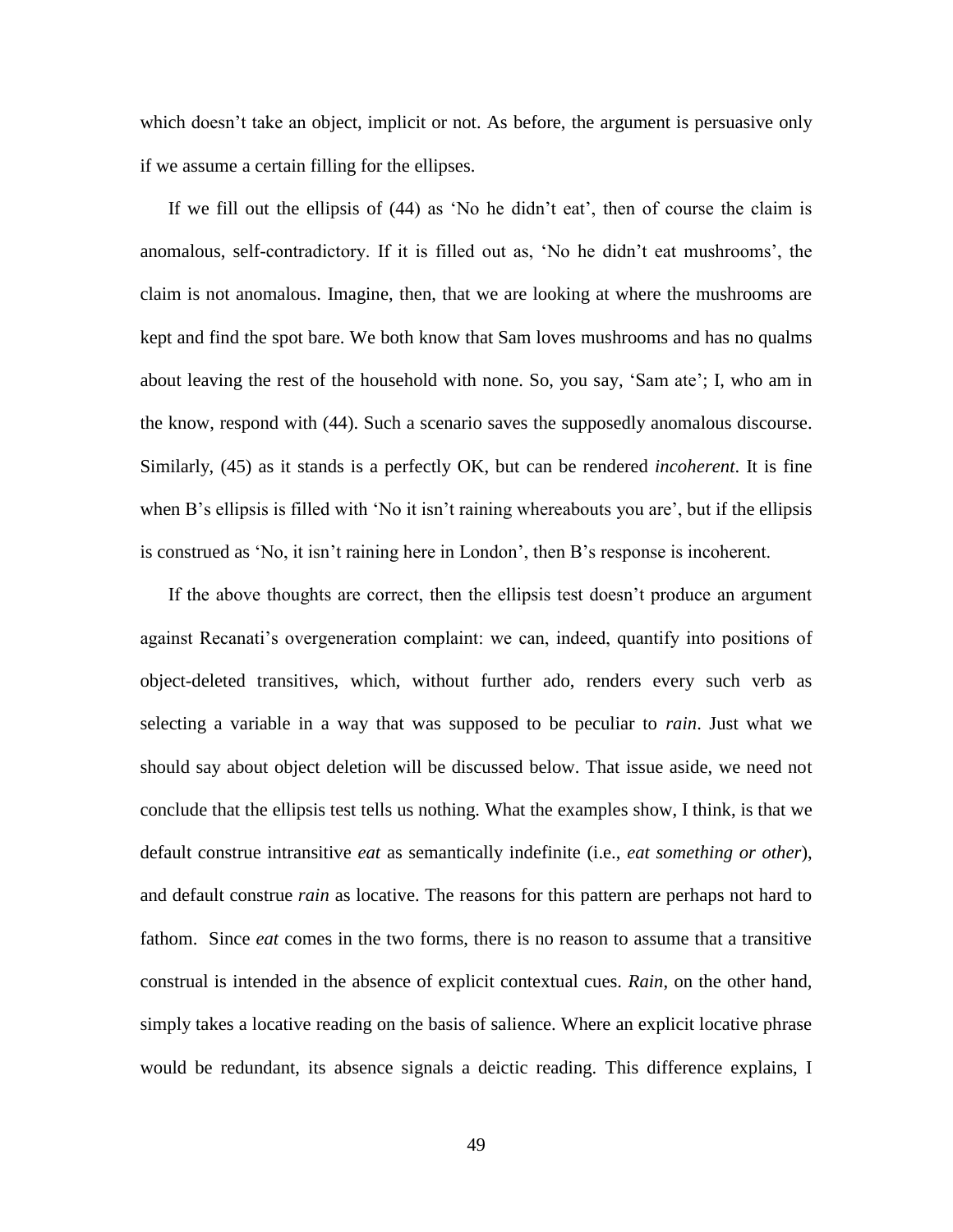think, the appearance of anomaly in the examples above; it is simply easier to read *rain* as taking a bindable argument because its default construal is locative, whereas intransitive *eat* is most readily construed indefinitely precisely because it lacks an object; if we intend a definite object, it is preferred to say which one or kind, so it is not most felicitously expressed elliptically. With some little reflection, though, the cases are seen to be symmetrical. So, there is a difference between *eat* and *rain*, but, *pace* Stanley (2005a, p. 227), it is not a difference that tells one what is proper to semantics and what is proper to wider cognition. $^{26}$ 

 We can, however, advance beyond Recanati's overgeneration criticism. One might imagine scenarios in which weather reports in the scope of a quantificational phrase have a definite rather than bound reading. Indeed, this is to be expected because we can insert a locative phrase even in the presence of the quantificational phrase (*Wherever I go, it rains in Manchester*). It doesn't follow that the predicate cannot encode a locative position, but the quantificational data do not necessitate such a position, precisely because the quantifiers are not obligatorily read as quantifying into that position. So, quantificational cases are not evidential of the presence of locative argument positions.

Consider the following scenario:

*The shaman scenario*: There is a shaman who serves a group of villages. When he visits a village, he is invariably asked to perform a dance in order to ensure rain. Although he enjoys the power and prestige, he is not self-deluded; he begins to doubt whether his dancing has any affect on the climate at all. In one village in particular, it is always raining whether he dances there or not. One day he airs his doubts about his powers to the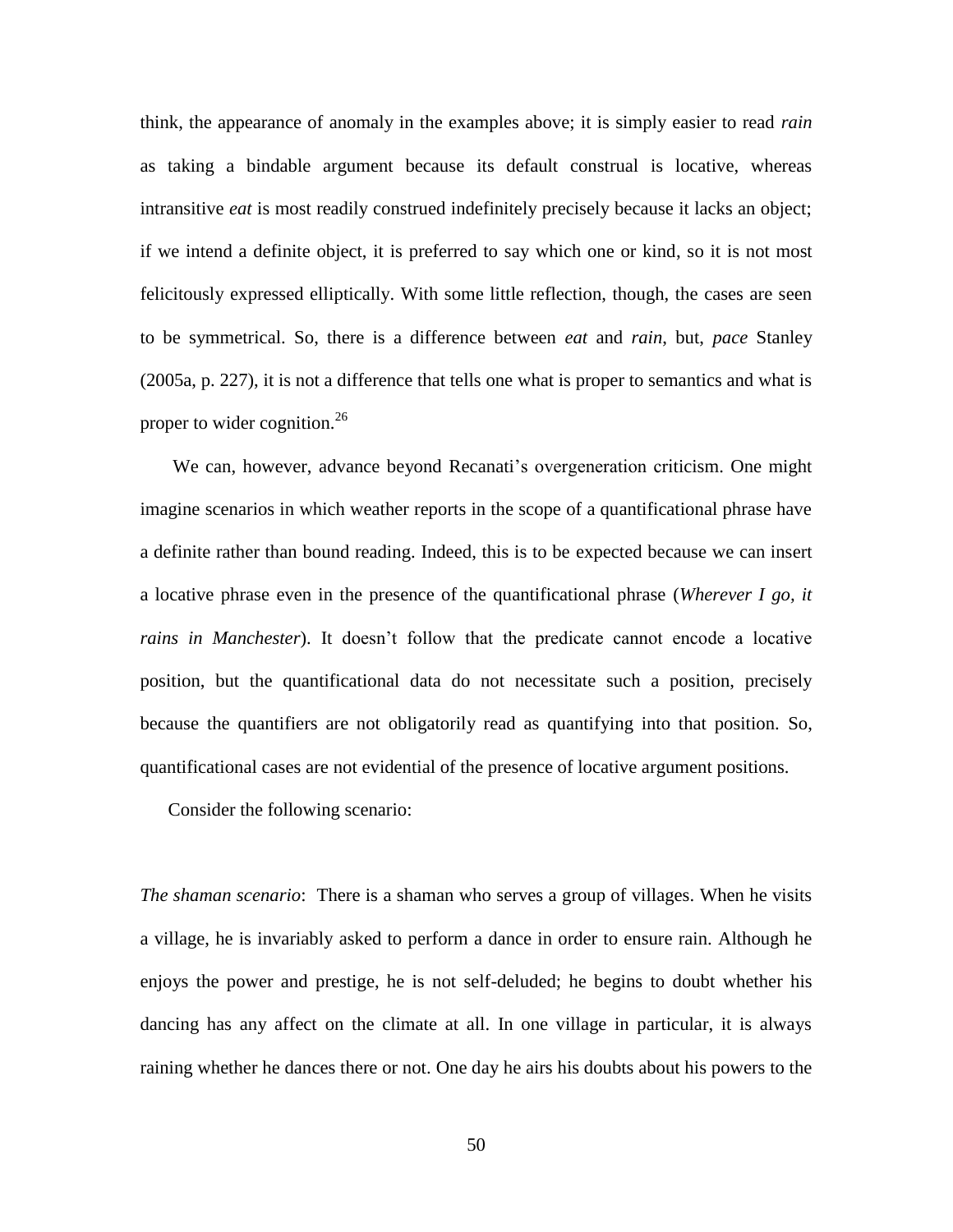village chief. The chief is unconvinced by the shaman's scepticism; in particular, he points out that it rains in his village when the shaman does his dance. 'Look', the chief implores, 'only when you dance here does it rain'. 'Rubbish!', protests the shaman amid a typical deluge, 'Wherever I dance, it rains'.

The shaman's assertion can here be construed as in (46b)

(46)a Wherever I dance, it rains

b For all locations *l*, if I dance at *l*, it rains at *l*

Even if this is accepted, it might still be protested that the reading the 'standard view' builds its case upon remains available—it is the default reading, no less. So, there must after all be the locative position for the reading to be available. Stanley (2000), for instance, assumes that all semantic binding is necessarily supported by a syntactic relation, e.g., a variable-operator relation. There is no syntactic basis, however, for a claim of such strength (cf., Collins, 2007; Neale, 2007; Pupa and Troseth, 2011). At any rate, in the present dialectic, the claim that that a locative variable is a necessary condition for the quantificational reading assumes what needs to be established: that the locative position needs to be syntactically present for the quantificational reading to be possible. If the definite construal is available in the manner I have suggested, though, then that shows us that the relevant quantificational reading is not mandated by the linguistic structure alone, for if it were, the reading would be necessary. We remain free,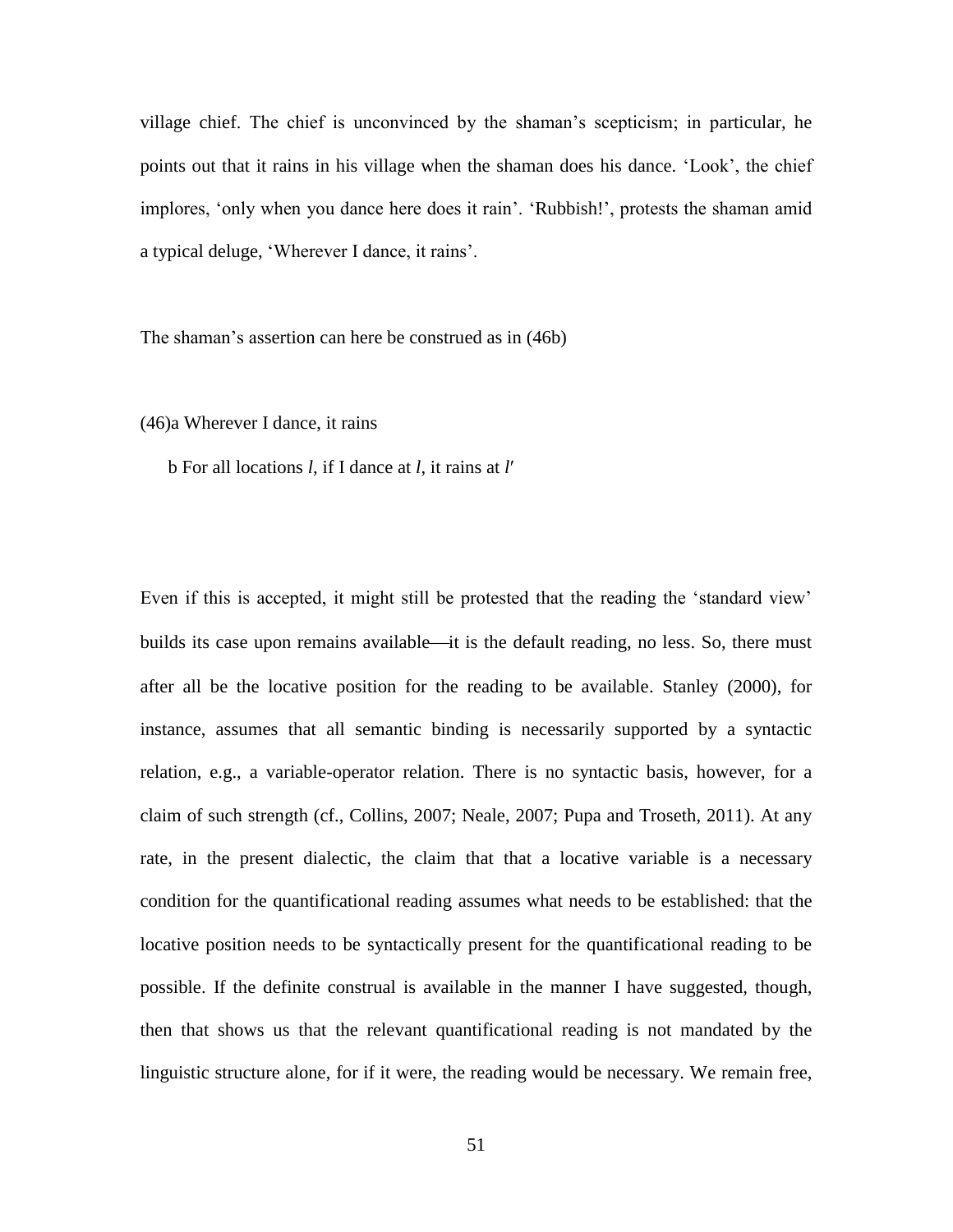therefore, to think of the definite and indefinite readings as being non-saturational construals.<sup>27</sup> This position is further buttressed by the possibility of indefinite readings where the locative position is not bound by the explicit prefixed quantifier. Imagine the shaman again. He could express his scepticism about his powers in terms of a general dissociation between where he dances and where it rains: it is always raining somewhere or other regardless of where he dances. So, when he says, *Wherever I dance, it rains*, the shaman does not identify where it rains, either contextually or via the quantifier; he simply asserts that when he dances somewhere or other it rains somewhere or other.

 If our reasoning is sound, it might be though that we should find a similar pattern across relational expressions, such as *enemy*, *local*, etc. As it is, the pattern doesn't generalise. We can certainly get definite readings of *enemy* even in the scope of a prefixed quantifier phrase. Again, consider *For most Arabs, America is the enemy*. Imagine the topic of discourse being world opinion about the geopolitical standing of Indonesia, and the conversation turns to the important question of Arab opinion, given the largely Muslim population of Indonesia. In this context, it seems straightforward to construe the sentece as saying that, for most Arabs, America is the enemy of Indonesia. Can we get an indefinite reading, where America is the enemy of someone or other? Perhaps we can with enough 'cleverness', but it is unclear to me, at any rate, how to do so. We need not tarry on this matter, though, for we can readily get indefinite readings for *local*. Consider:

(47) All the men preferred a local bar.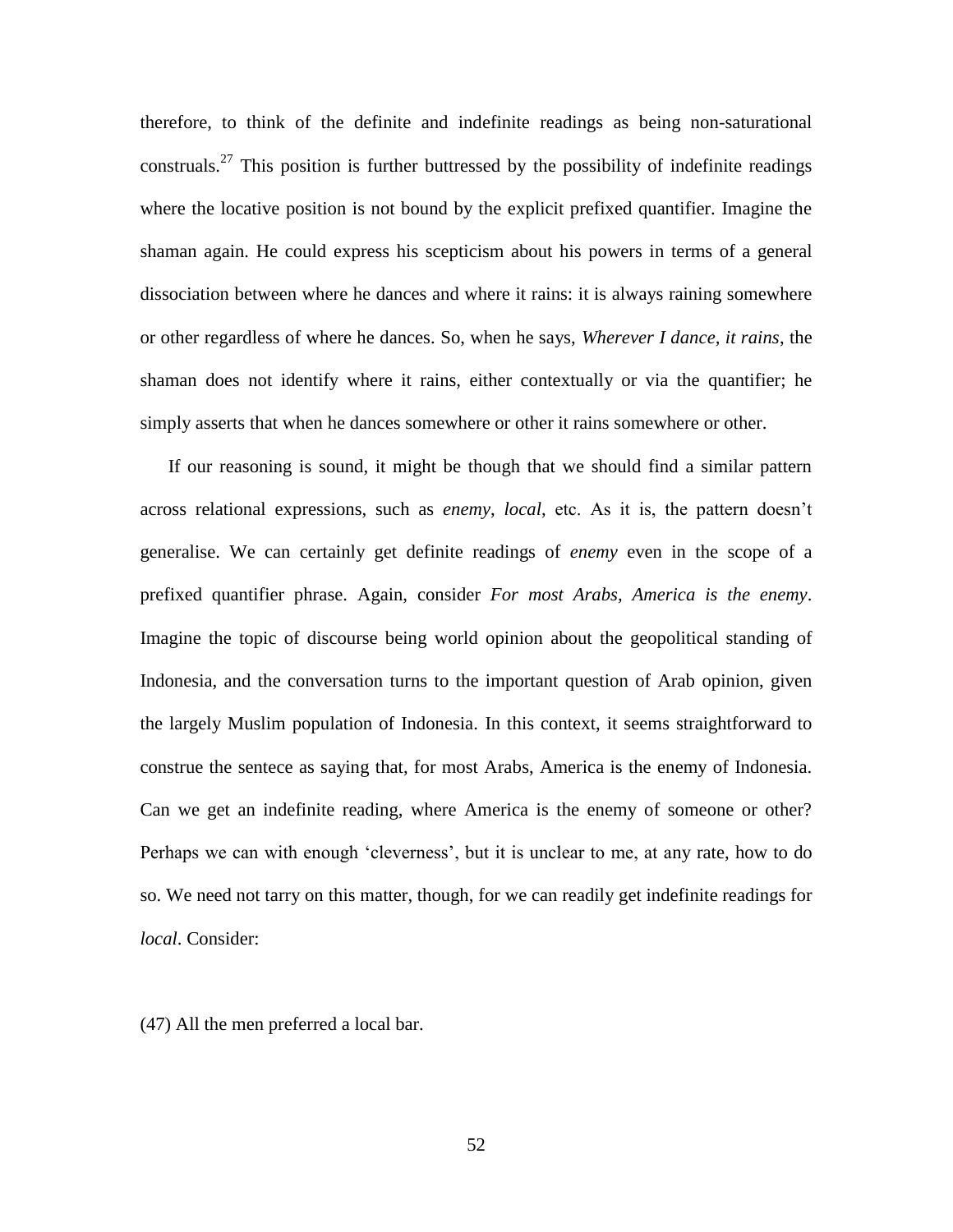The bound reading associates each of the men with some bar local to them. The contextually definite reading picks out a bar local to someone salient (the men and woman are arguing about whether to go into the city or go to one of some bars near Fred's house). The indefinite reading picks out some or other bar that is local to someone or other—a bar not in the city, say. If this is right, *local* is more like *rain* than *enemy*. The moral, at any rate, is that there is no evident reason to demand that *rain* should pattern with other so-called relational items, at least not if it is assumed that such items resist an indefinite reading.

 In general, then, we have found reason to dispute some of Recanati's arguments against the 'standard view', but have found the 'standard view' to be wanting regardless: indefinite readings of weather reports are available, and the putative locative position of *rain* is not necessarily bound in the presence of a quantifier, which means that the quantificational readings do not support the hypothesised saturational nature of the locative position.

 No matter how persuasive proffered readings and scenarios might be, the mere presentation of examples will always be unsatisfactory to the extent to which we lack a general theoretical explanation of why certain readings are available or not. Such an explanation, even were I able to provide it, is beyond my present scope. In the next section, though, I shall offer some general reasons to think that syntax does not contain free positions of the kind the 'standard view' supposes. Before that, let's consider a variation on the locative variable proposal.

## **4.4: Event variables**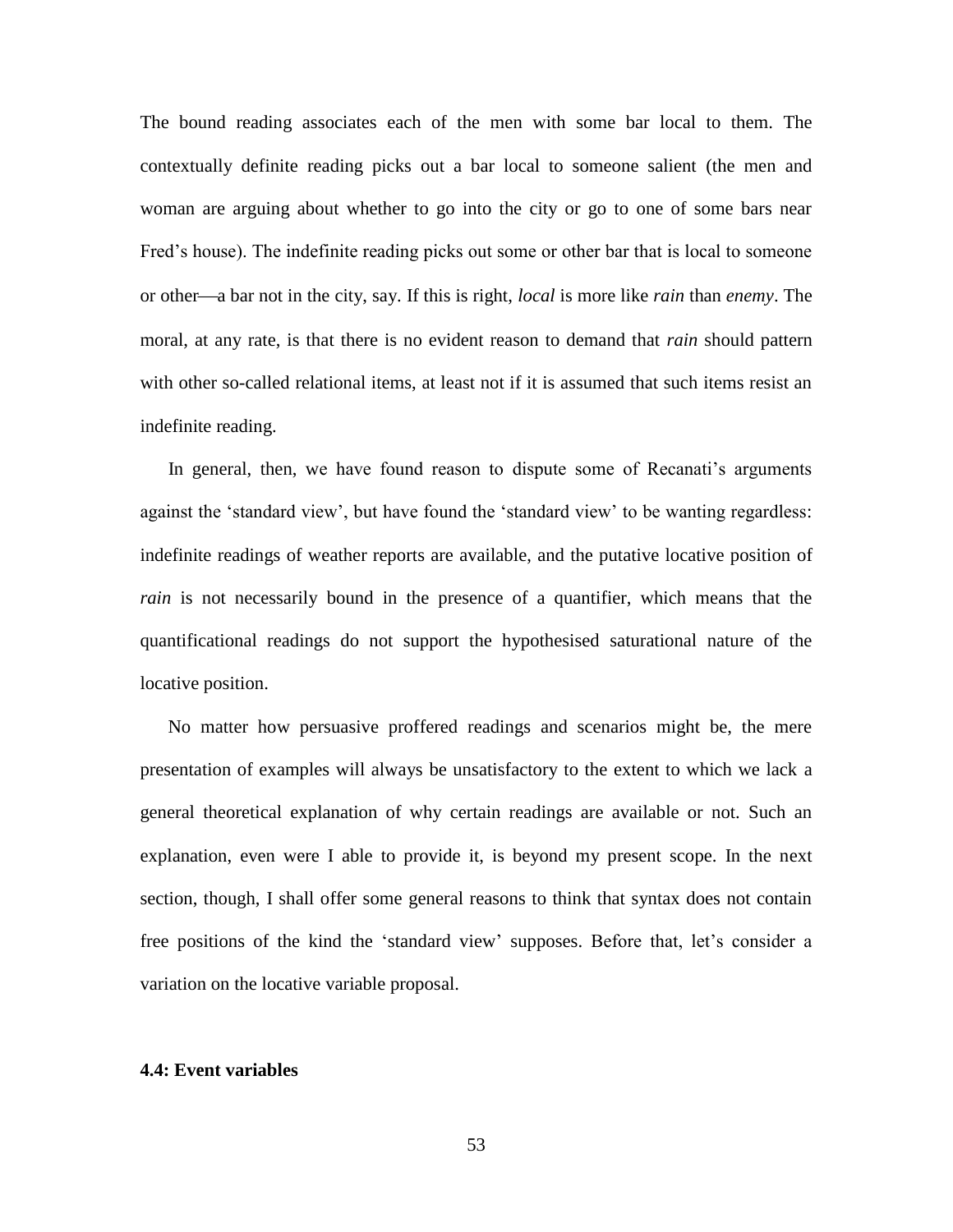We have so far followed Recanati in supposing that the 'standard view' of weather reports is that they include a locative argument position lexically mandated by the meteorological predicate. Stanley, who appears to be the paradigm of the 'standard' theorist for Recanati, in fact favours an alternative. Stanley (2000, p. 53, 2007, pp. 257-8; cf., Cappelen and Hawthorne, 2007) suggests that we may account for weather reports with just the bare event variable; there is no need for locative variables. Thus:

(48)a Whenever Sam lights a cigarette, it rains

 $b \left(\forall e \right)$ [Sam lights a cigarette at  $e \rightarrow \text{rains}(e)$ ]

The unbound bare weather reports are accounted for as follows:

In a bare use of "it's raining", the speaker makes deictic reference to a particular event or situation, and says of it that it is a raining event. The event has a location (say, New York City). So, on this account... "It's raining" is about a particular event, which is the value of an event variable in the syntax of the sentence... [T]he speaker and hearer know where the event is taking place because of their general knowledge about the world (Stanley, 2007, p. 258)

Let us accept that the kind of form depicted in (48b) adequately captures the bound reading of (48a). The analysis could also be finessed to capture an indefinite ('shaman') reading of the kind presented above; for example, in the scope of the universal quantifier, we could existentially quantify into the event position of *rain* inside the scope of the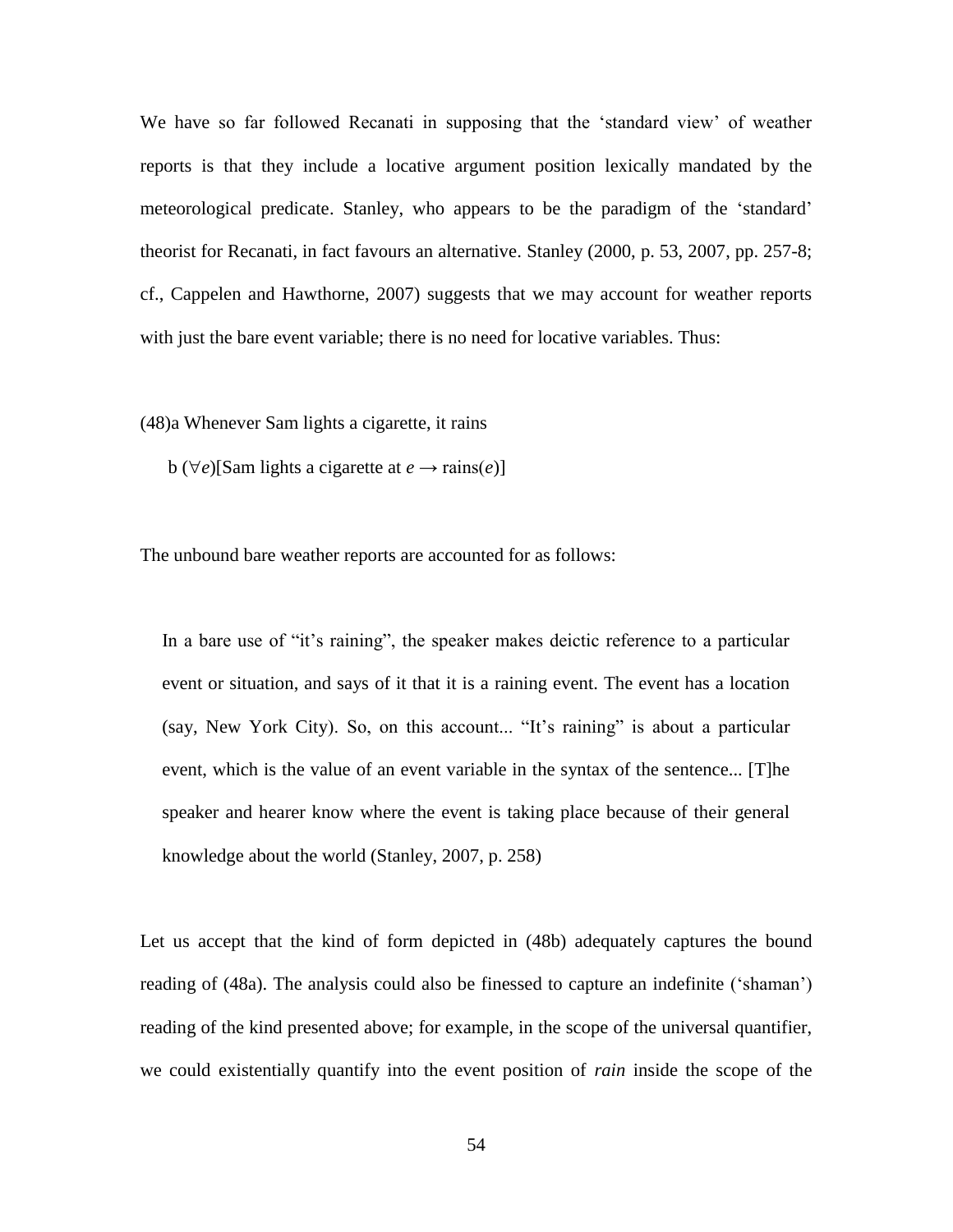universal quantifier. What is much less clear is how a contextually definite reading can be captured, as regards quantifier cases (our shaman scenario) and, perforce, the bare weather reports.

 Stanley's reasoning, as quoted above, is difficult to understand. He appears to claim that a speaker deictically refers to an event with implicit *e* and predicates *rain* of *e*. At any rate, it is difficult to see how else the reference takes place. Thus, the location value of *e* is not a matter of saturation, but, it seems, pragmatic enrichment.

 First off, it is somewhat opaque how one is supposed to use an implicit variable to refer deictically to an event.<sup>28</sup> As usually understood, event variables are saturated automatically by the use of a verb with its arguments, which triggers an existential generalisation over the event positions (e.g., Higginbotham, 1985; Parsons, 1991; Pietroski, 2005). One does not deictically refer to an event and predicate the verb to it along with the nominal participants; one refers to the event simply by using the argument taking verb: it is part of its content that an event of the relevant kind is picked out. This is hardly odd, for how else would one pick out the relevant events other than by the use of the relevant linguistic items? A speaker needs no special deictic access to kicking events—a privileged way of employing *e*—in order to predicate kickingness of them; she simply needs to use *kick*, which gets its event position saturated free of any intentions on her part. The same with *rain*. A speaker needs no deictic access to raining events; a competence with *rain* suffices to achieve reference to the events. The event itself is just too abstract or bare to be picked out other than by its very predicates. Another way of putting this point is that with the normal event saturation to which I am appealing, the event is indefinite in the sense that it is some or other event with various properties (a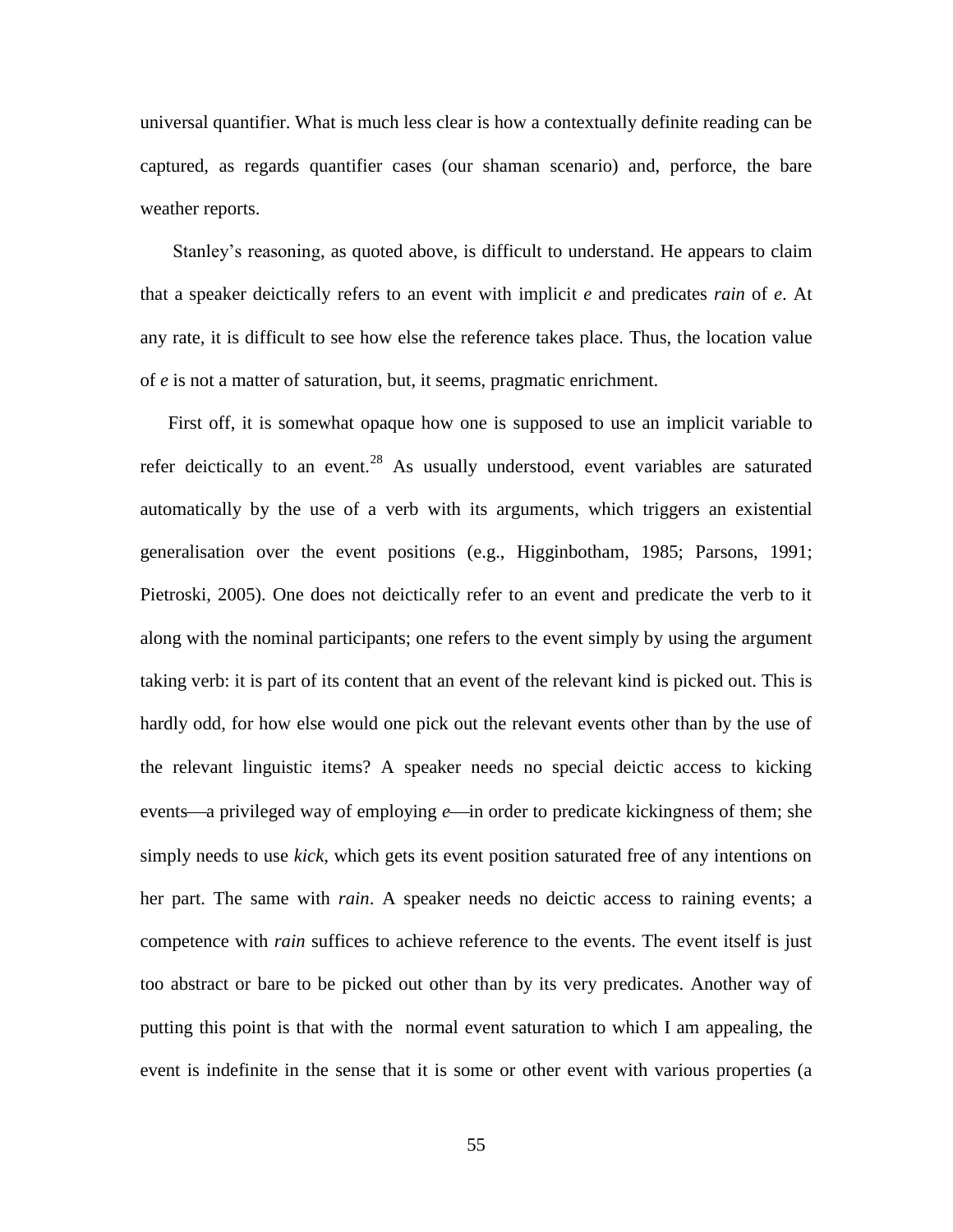raining event, a kicking of Sam by Harry event, etc.). An event is only made deictically definite if it can be picked out uniquely. The event, therefore, cannot be deictically picked out other than by some unique property; the event itself is too abstract or bare. The unique property relevant to weather reports is precisely the location of the event, which by Stanley's own lights is not a matter of saturation, but pragmatic enrichment. I cannot, therefore, see Stanley's proposal as anything other than self-defeating, at least if the idea of it is to avoid a pragmatic account of the truth conditional content of weather reports.<sup>29</sup>

 So far, then, we have discussed some reasons for commending Recanati's account of the definiteness of colloquial weather reports. The remaining issue is how we might account for indefinite saturation of the kind witnessed in the weatherman scenario.

## **5: Variadic functions**

Inspired by Quine's (1960) idea of how variables might be 'explained away', Recanati (2002, 2004, 2010) entertains, without entirely commending, a variadic function account of indefinite saturation. Before explaining the idea, let me make a general remark. Quine's account is in the tradition running from Curry and Feys (1958) up to Jacobson (1999) and much subsequent work on so-called 'variable-free semantics'. As I explained above, my animus towards construing syntax as featuring free variables clearly has a resonance with this rich tradition, but the positions are orthogonal. 'Variable-free semantics' seeks to implement a type theory without the use of bindable free variables in one's lambda abstractions. Variables, on this model, are mere artefacts of the theoretical representation; they are not part of the semantic machinery itself, such as being objects in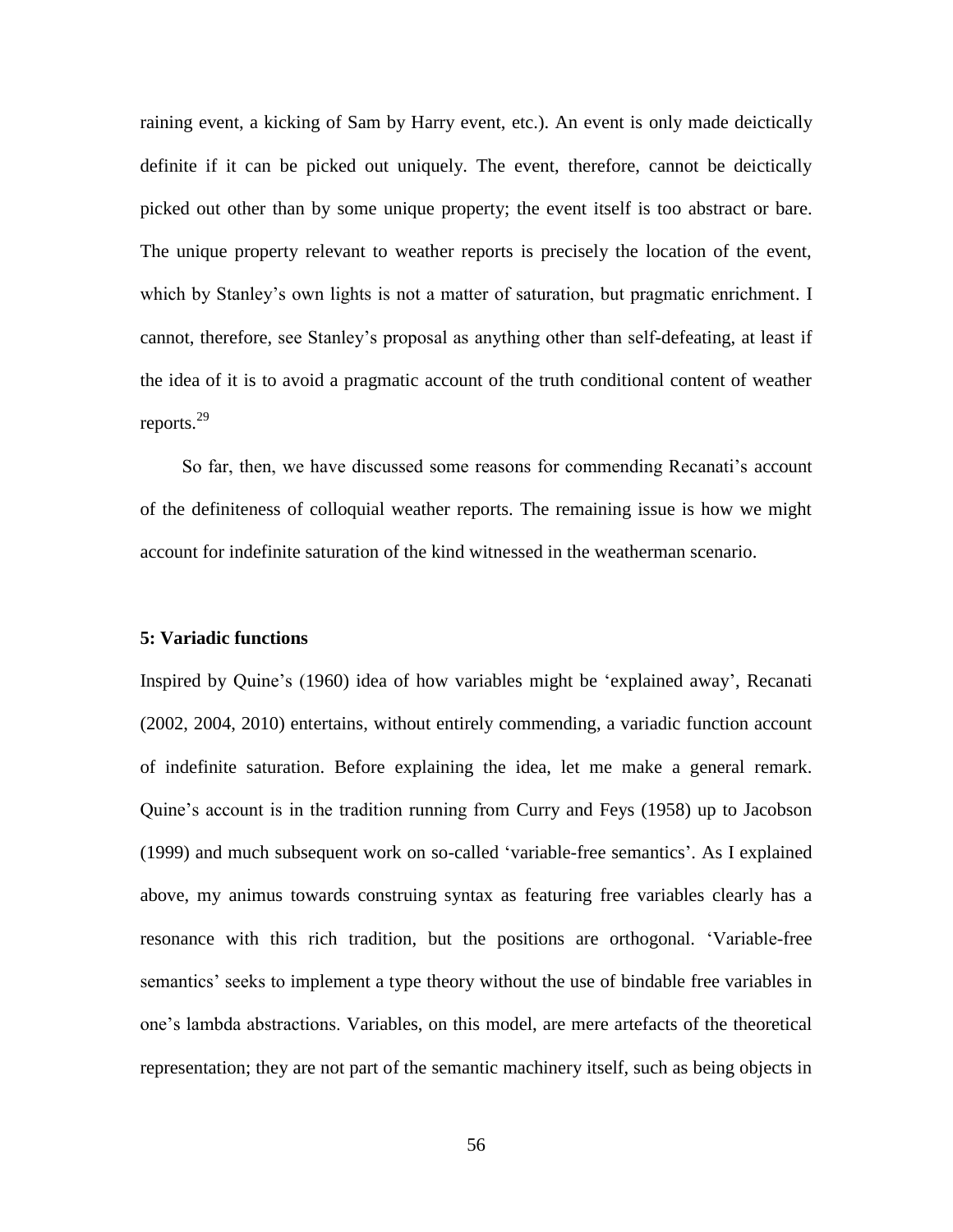the model. In distinction, my interest is in syntax conceived of as independent of any particular model-theoretic interpretation. Furthermore, the purpose of Recanati's variadic function approach is not to eliminate variable binding from one's type theory. Recanati's intent is to offer a semi-productive operation that accounts for lexical content in some instances (e.g., *eat*) and may serve as a means of fixing context-bound transitive readings of intransitives in other cases (e.g., *notice*, *finish*). Recanati, therefore, appears to be adopting a position on the much discussed topic of object deletion, *inter alia*, which, to the best of my knowledge, has developed orthogonal to Quine's original idea.<sup>30</sup> As previously noted, the approach might also serve to account for bound locative readings of *rain*, which Recanati (2004) suggests as an alternative to Stanley's account of weather reports. The crucial point is that variadic functions are imagined to be a resource which language has available to it, which, as far as one can tell, Recanati imagines to be freely employable. The critical comments I shall make of Recanati, therefore, do not in the least speak against the variable-free tradition in combinatory logic and semantics.

 A variadic function takes predicates of adicity *n* as inputs and maps onto them predicates of adicity  $\pm n$ . Such a function is 'recessive', if the adicity is decreased, and 'expansive', if the adicity is increased. If the former, the elided argument positions are construed as existentially quantified; if the latter, the extra argument positions are supported as the arguments of new predicates.<sup>31</sup> Schematically, for the single argument case, we have the following:

 $(RVF) f_R(\lambda x_1,... \lambda x_n [Fx_1,... x_n]) = \lambda x_1,... \lambda x_{n-1}[(\exists y)[Fx_1,... x_{n-1}, y]]$  $(EVF) f_{E}(\lambda x_{1}, \dots \lambda x_{n}[Fx_{1}, \dots x_{n}]) = \lambda x_{1}, \dots \lambda x_{n}, \lambda y [Fx_{1}, \dots x_{n} \wedge G y]$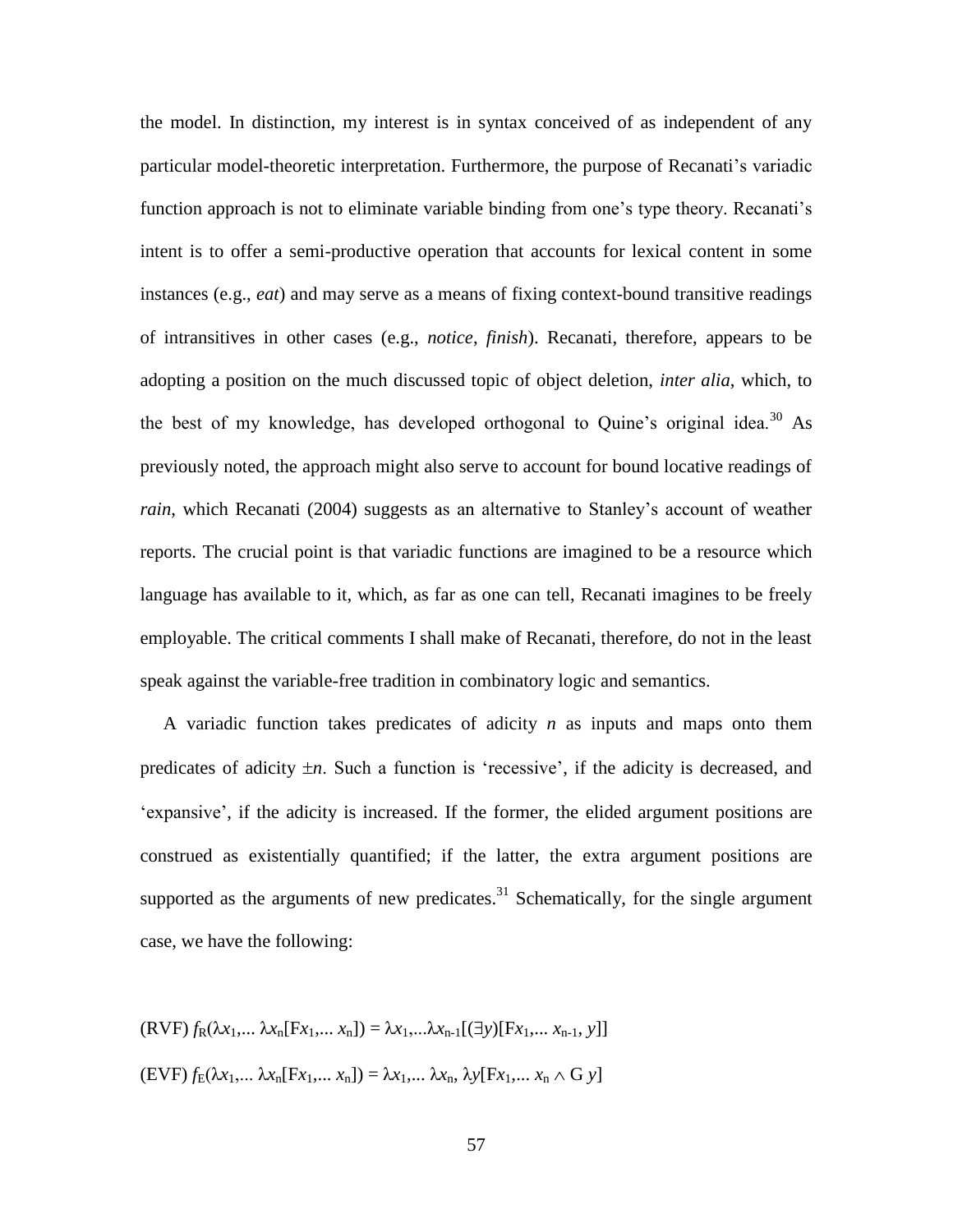For Recanati, RVF allows us to understand how, with enough ingenuity, we can cook up a linguistic scenario whose interpretation allows for relational predicates to be monadic (*notice*, *finish*, etc.), for in such cases, an argument position can be understood to be existentially wrapped-up (i.e., made indefinite) in the item. How does the approach work for weather reports in particular? Another way of posing the question is to ask: what is the adicity of the bare meteorological predicate? The approach gives us a choice. In the weatherman scenario, we may take *rain* to be primitively non-locative as regards argument position, which is what Recanati originally suggests. The quotidian locative uses of weather reports are the result of an EVF that provides a locative argument. Alternatively, we may construe *rain* as used by the weatherman as the result of an RVF, which, in effect, quantifies away the locative argument position that is saturated in the quotidian case. Note that the latter approach to the weatherman scenario is consistent with the 'standard view' insofar as the contribution *rain* makes to the weatherman's content is not the bare predicate, but (49):

 $(49)$   $\lambda e[(\exists l)[\text{rain}(e, l)]]$ 

Recanati (2010, pp. 118) is sanguine, though, about the choice, because, 'from a general methodological point of view' (ibid., p. 119), either option as to what is lexically primitive would involve mapping a modified form onto the bare form, and this mapping would be the result of 'free pragmatic enrichment', not saturation. For the same reason,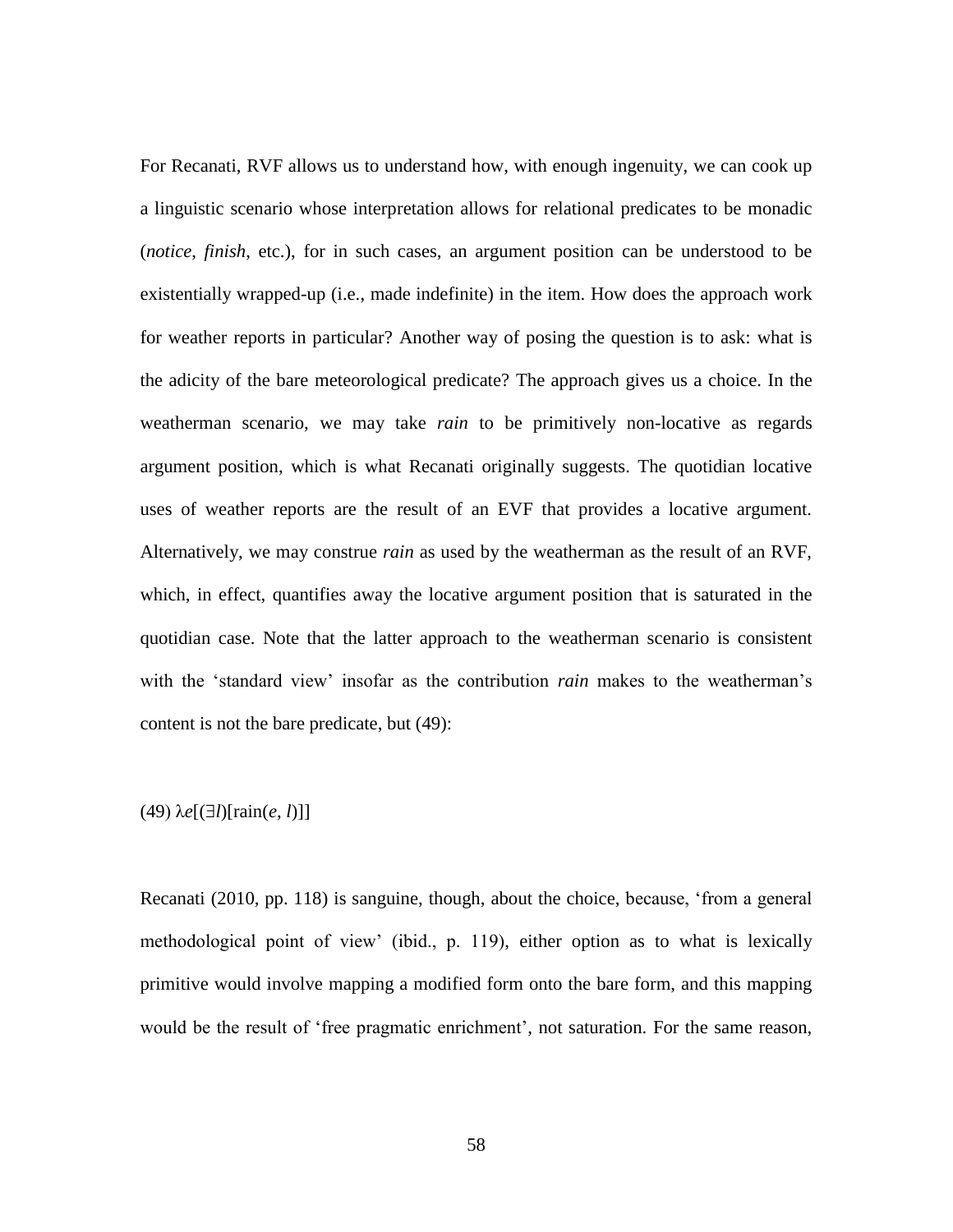Recanati is sanguine about the very idea of variadic functions as an alternative to a pure pragmatic approach, as it were, i.e., one that modifies content 'top-down'.

 It is important to note that, for present purposes, variadic functions are understood to be lexical (part of conventional meaning, if you will) or more generally implicit. For example, the move from *Billy kicked the ball* to *Billy kicked the ball into the net*, might be described as a case of EVF, where the prepositional locative is the extra argument+predicate. We may remain neutral on that because our concern is for the potential of 'pragmatic intrusion' into content which is not exhibited in the kind of explicit case just offered. Moreover, while Recanati (2004) appeals to EVF to account for bound indefinite readings of weather reports, we saw above that such readings are not mandatory, so we do not require a special EVF feature or mechanism to account for such readings. In distinction, there is a prima facie syntactic/lexical case for RVF as attested in the literature on object deletion. Besides which, it is the RVF case that offers the 'standard view' an alternative perspective on the weatherman scenario. So, regardless of its formal coherence, is there good reason to think that RVF is operative in natural language? It is worth being explicit about the dialectic. If RVF is to be 'pragmatically' or freely available to support indefinite consturals in the weatherman scenario and other outré cases, then it must be lexically-syntactically unconstrained; for otherwise, the availability of RVF would be licensed as a matter of saturation, and so not be 'free'. If RVF is not free, then it is not a viable option for Recanati, and his sanguinity is out of place. As it is, I think RVF applies nowhere without restriction, and the constraints on argument deletion are very robust and do not support an RVF reading. If all that is so, then Recanati is being far too concessive to the 'standard view', at least as regards RVF.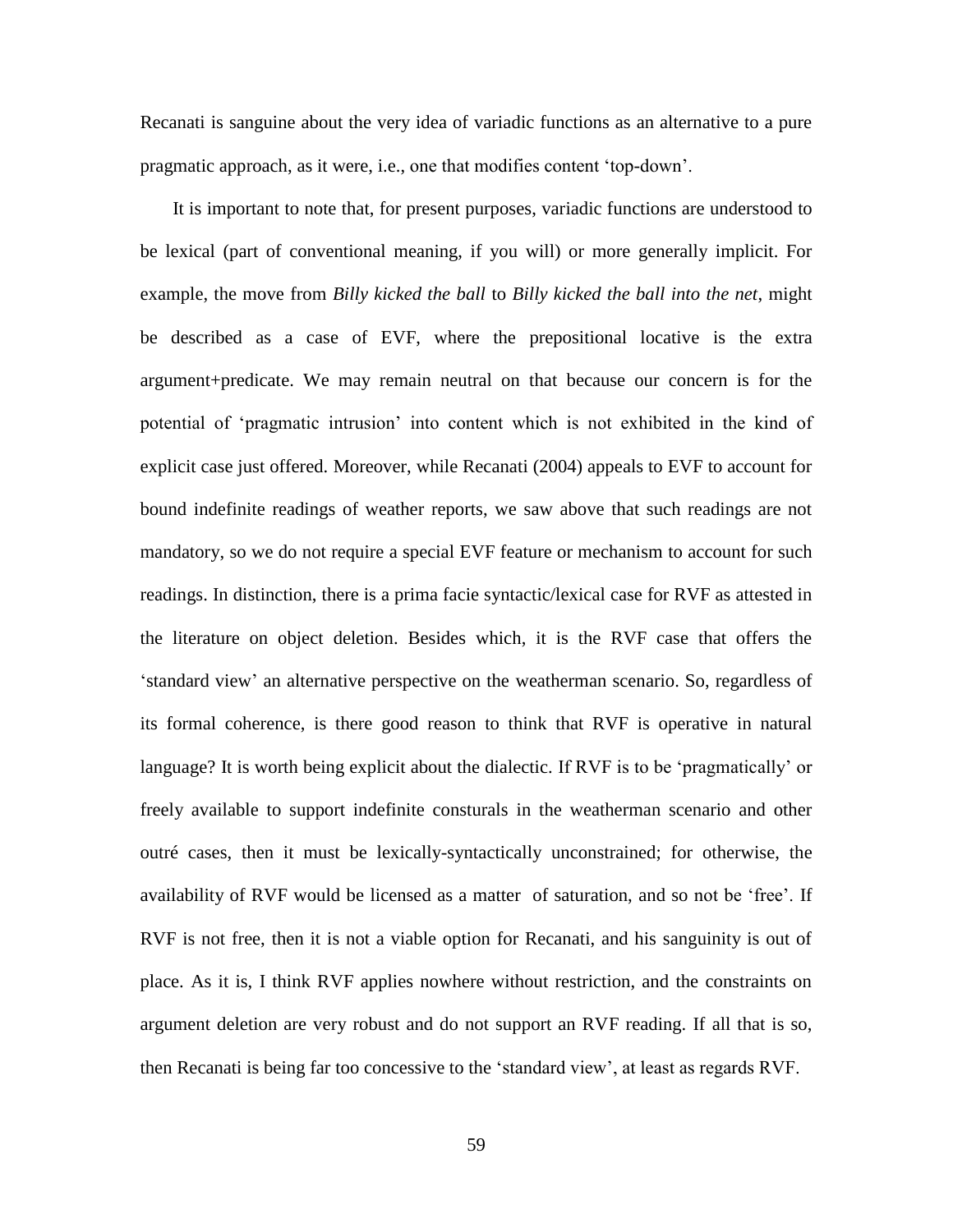There are many cases of object deletion. Our interest is in those cases that might be taken to support an RVF analysis insofar as their construal is existentially indefinite. In what follows, I shall go through a range of such cases and show that none of them are happily described in terms of  $RVF<sup>32</sup>$ 

 (i) The parade example of RVF is *eat*, which as an intransitive appears to be the output of RVF applied to transitive *eat*, i.e., to eat is to eat something. Such a construal, though, seems to give the wrong lexical content, as has been noted numerous times since Katz and Postal (1964) first proposed a rule of direct object deletion.<sup>33</sup> The implicit argument of intransitive *eat* is not just *something* eaten, but some *food* (at any rate, something edible), much as *Let's eat something* is a request to eat some food, not sand or a volume of poetry or the number 7. The same goes for other verbs that might *prima facie* be viewed as involving RVF in their lexicalisation, such as *read*, *drink*, *file*, *bake*, *weed*, *cook*, and numerous others. The verbs involve an implicit theme insofar as there is an understanding of the kind of object that may be related to the verb in the absence of an explicit object, such as, a text, fluid, food, etc. (cf. Bresnan, 1978; Dowty, 1982; Jackendoff, 1990).<sup>34</sup> It might be that the verbs are formed via the conflation of a nominal with an abstract verbal head, which would explain their construal as involving a kind of object (Martí, 2011). Yet in none of the cases is this 'implicit object' a mere something or other. Firstly, when we talk of someone, say, reading or eating *something*, the *something* marks ignorance or indifference, not the optional construal of someone eating gravel, say. The verbs do not seem ever to admit a *something* reading. Secondly, as Mittwoch (1982) pointed out, transitive and intransitive *eat* differ in aspect. Intransitive *eat* is an activity verb with no marked termination (to eat is not necessarily to finish eating something), but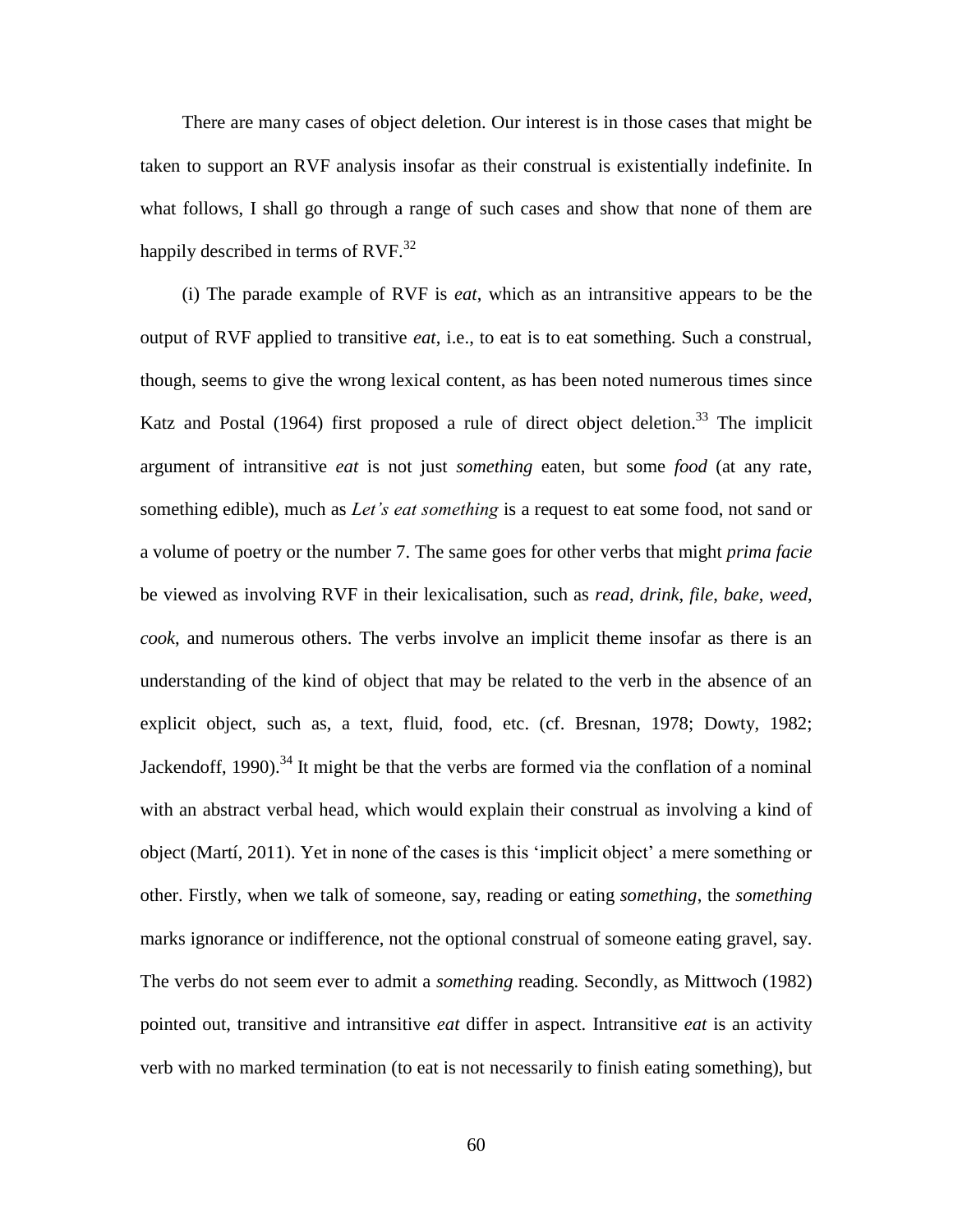transitive *eat* is an accomplishment with a termination (to eat an apple is to finish the apple). The same holds, more or less, for the other relevant verbs.<sup>35</sup> If all these verbs in the intransitive were in fact cases of RVF, they would be accomplishments, contrary to fact.

 The bare idea that the content of lexical items often features a kind of frozen RVF structure *is* very attractive. For instance, as noted above with reference to Neale (2007) and Taylor (2001), conceptual adicity is often greater than lexical-syntactic adicity, which suggests that the missing arguments are somehow existentially wrapped up in the lexical item. None of that, though, ameliorates the advertised problem. Besides, if we view RVF only as a frozen feature of lexical items, then it is difficult to see how it may fulfil the general pragmatic role Recanati would have it perform.<sup>36</sup>

 Just how we ought to understand this class of verbs is way beyond the scope of the present paper. All I hope to have shown is that the construal of the verbs appears to be more nuanced than a straightforward RVF can capture.<sup>37</sup>

 (ii) A related problem is that existential quantification often does not deliver the right scopal readings (Fodor and Fodor, 1980; Dowty, 1982; Partee, 1984). Consider:

(50)a Sam didn't eat

- b Sam didn't notice
- c Sam isn't a father
- d Sam isn't an enemy

61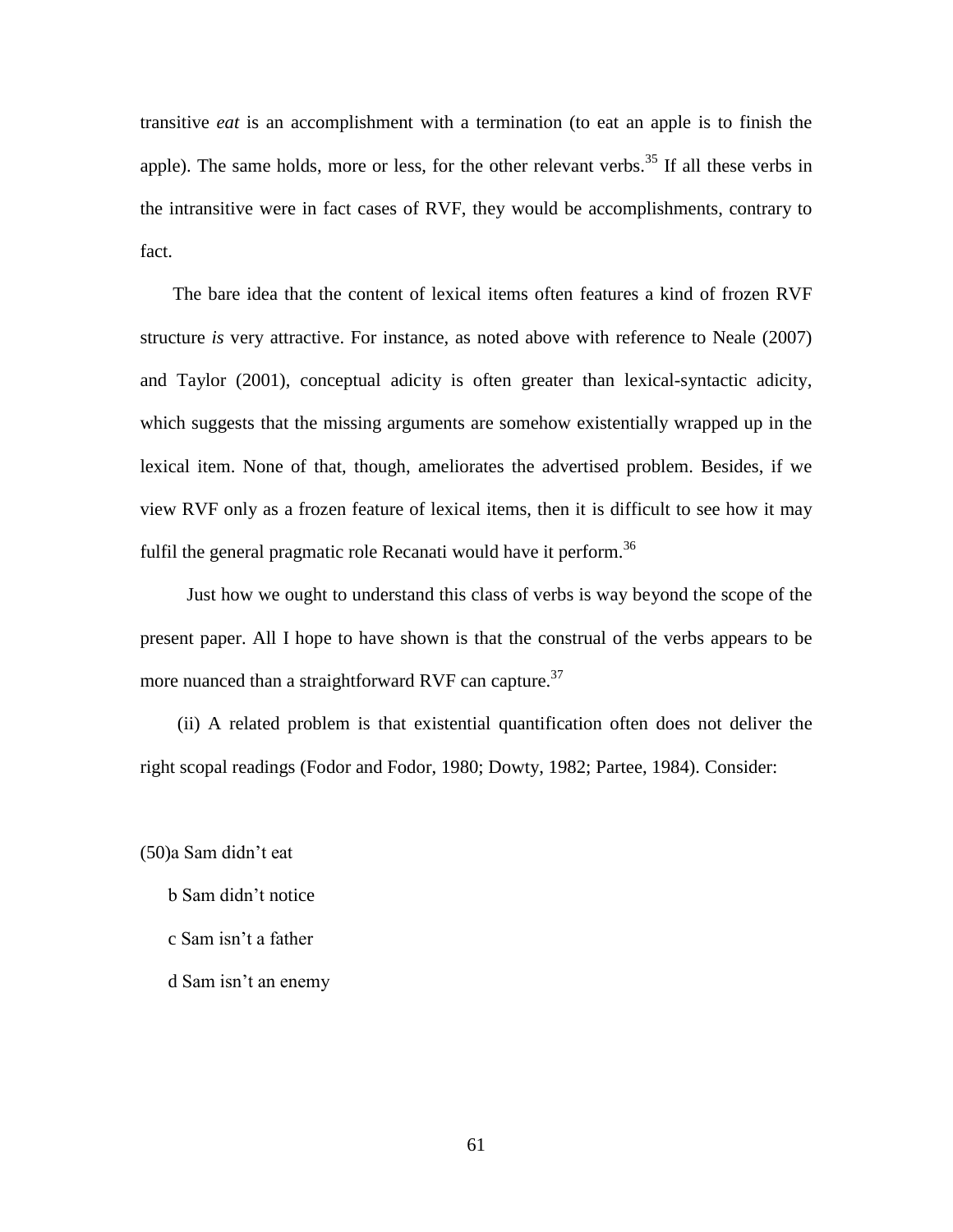We naturally read (50a) in line with an RVF reading (*modulo* the above complaint) as a narrow scope existential relative to negation, where Sam simply didn't eat anything at all, rather than there being something in particular (asparagus) that Sam didn't eat. This parallels (50c), where Sam isn't a father of anyone at all, rather than not the father of some particular person. On the other hand, (50b) is naturally read with existential wide scope, where there is something in particular Sam didn't notice, rather than it not being the case that Sam noticed something; that is, (50b) does not attribute a general lack of noticing to Sam. This reading patterns with (50d), where a token of the sentence remains true, even if Sam is an enemy of someone or other, just not the person salient, i.e., the existential reading takes wide scope relative to negation. It appears, therefore, that the variadic approach is at best restricted and fails to explain the scopal difference exhibited, which seems to be licensed by the relevant verb or nominal.<sup>38</sup> In particular, the problem for Recanati here is that many transitive verbs that do accept, with sufficient 'cleverness', an intransitive form, do not, unlike *eat*, *drink*, and so on, have a narrow scope existential reading (e.g., *notice*, *finish*, etc.). Thus, the claim that a general object deletion option (RVF) is freely available cannot simply be generalised from the properties of *eat*, *drink*, etc.

 (iii) Not all predicates admit argument deletion, for example, *devour*, *persuade*, *expect*, *tie*, *solve* and so on and on. It might be suggested that argument deletion is permissible in such cases, but that it is highly marked, not lexicalised as in the case of intransitive *eat* (cf., Neale, 2007, p. 366, n. 48). Well, maybe, maybe not. There remain predicates that definitely do not admit object deletion: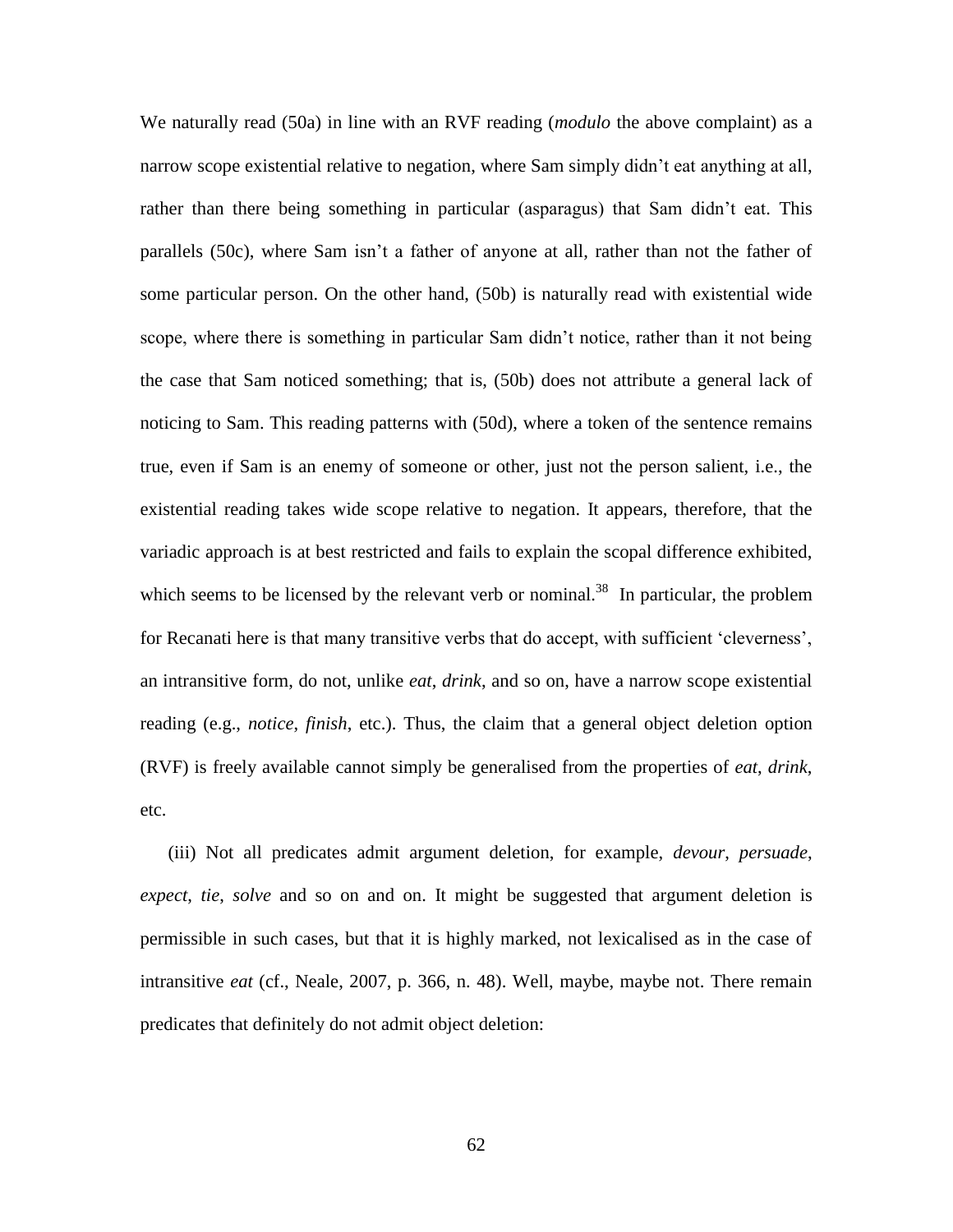## (51)a Bill gave Mary flowers

 $b *Bill gave Mary (= Bill gave Mary something)$ 

- c Sam had a cat
- d \*Sam had
- e Chris put the glass down
- f \*Chris put the glass

The point is not merely that the \*-ed cases do not mean what the RVF account would predict, but that the cases are ill-formed, not merely highly marked. What one wants to know from the defender of the variadic approach is why some predicates admit RVF and others do not. It is not enough to point to arbitrary lexicalisation, if such it is, for, to repeat, the above \*-ed cases are not highly marked, so do not become acceptable merely by imagining a sufficiently odd discourse.

 (iv) With predicates where argument deletion is possible, the deletion often gives rise to a distinct stable content lacking an argument position, not the same content save for an existentially generalised argument position. Here are some examples of activity verbs:

(52)a Harry walked the dog

- b Harry walked
- c Bill danced the tango
- d Bill danced
- e Mary swam the Channel

f Mary swam

63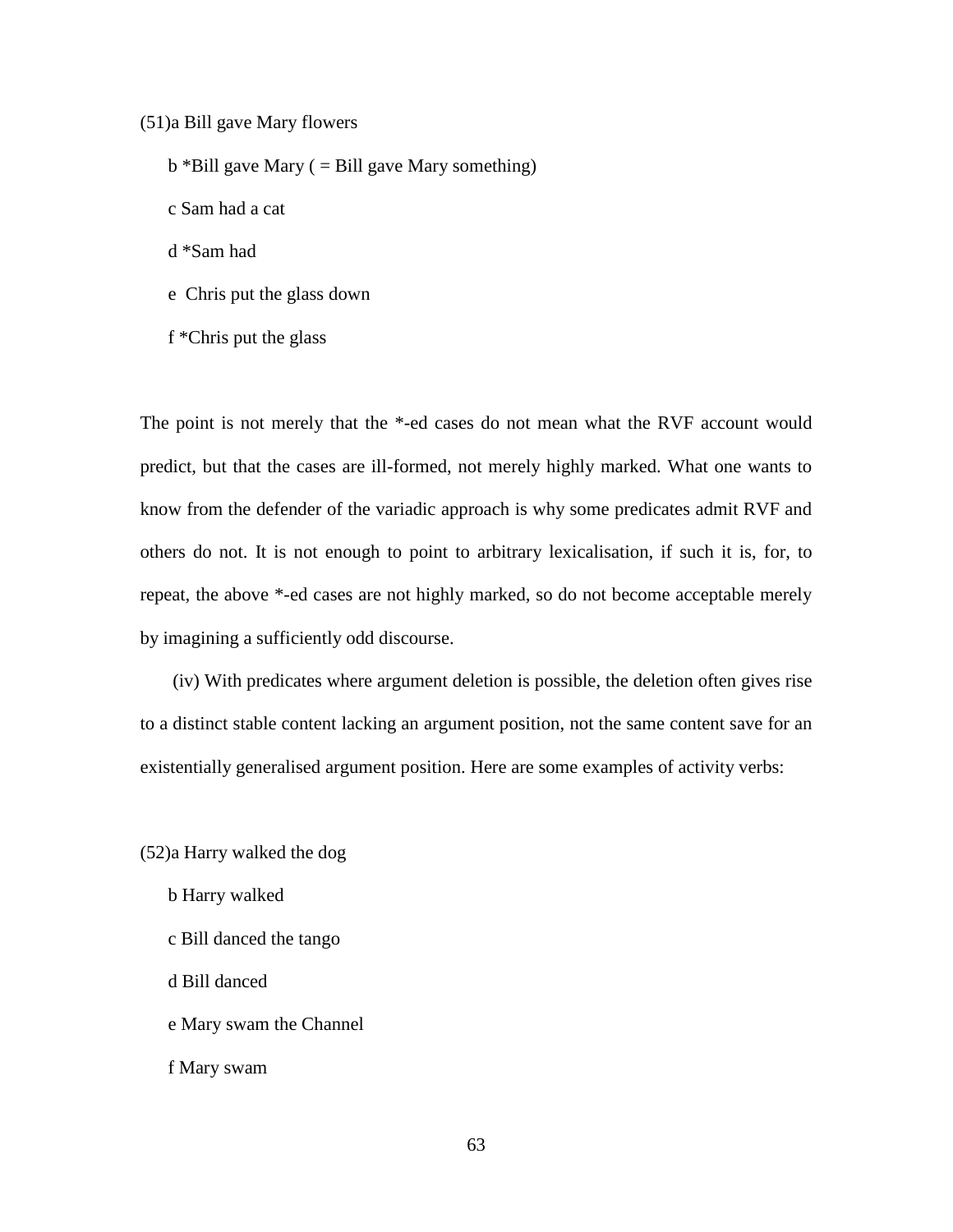For Harry to walk is not for him to walk anything at all; *mutatis mutandis* for the other two examples.<sup>39</sup> Again, the question for the RVF account is why it is so narrow, if extant at all: not only is it not always applicable, but even when it seems to apply, the resulting content is not a mere generalisation, but a content entirely lacking the argument position.

 (v) A similar effect is witnessed with *ergative* verbs, i.e., ones that admit a transitive/intransitive alternation, where, in the intransitive case, the subject is a theme, not an agent or natural cause:

(53)a The vase broke the window

- b The vase broke
- c The rain cleared the snow
- d The rain cleared

Plainly, the RVF reading is ruled-out in these cases precisely because of the unaccusative effect: the theme subject is not an agent/natural cause, but is construed in the object position in the intransitive cases.

 (vi) Other constructions admit object deletion too, but retain an understood argument position referentially dependent on an argument in a higher clause; that is, the construal is not one of existential generalisation. Consider the following familiar kind of cases (e.g., Lasnik and Fiengo, 1974):

(54)a Sam is small enough to lift Mary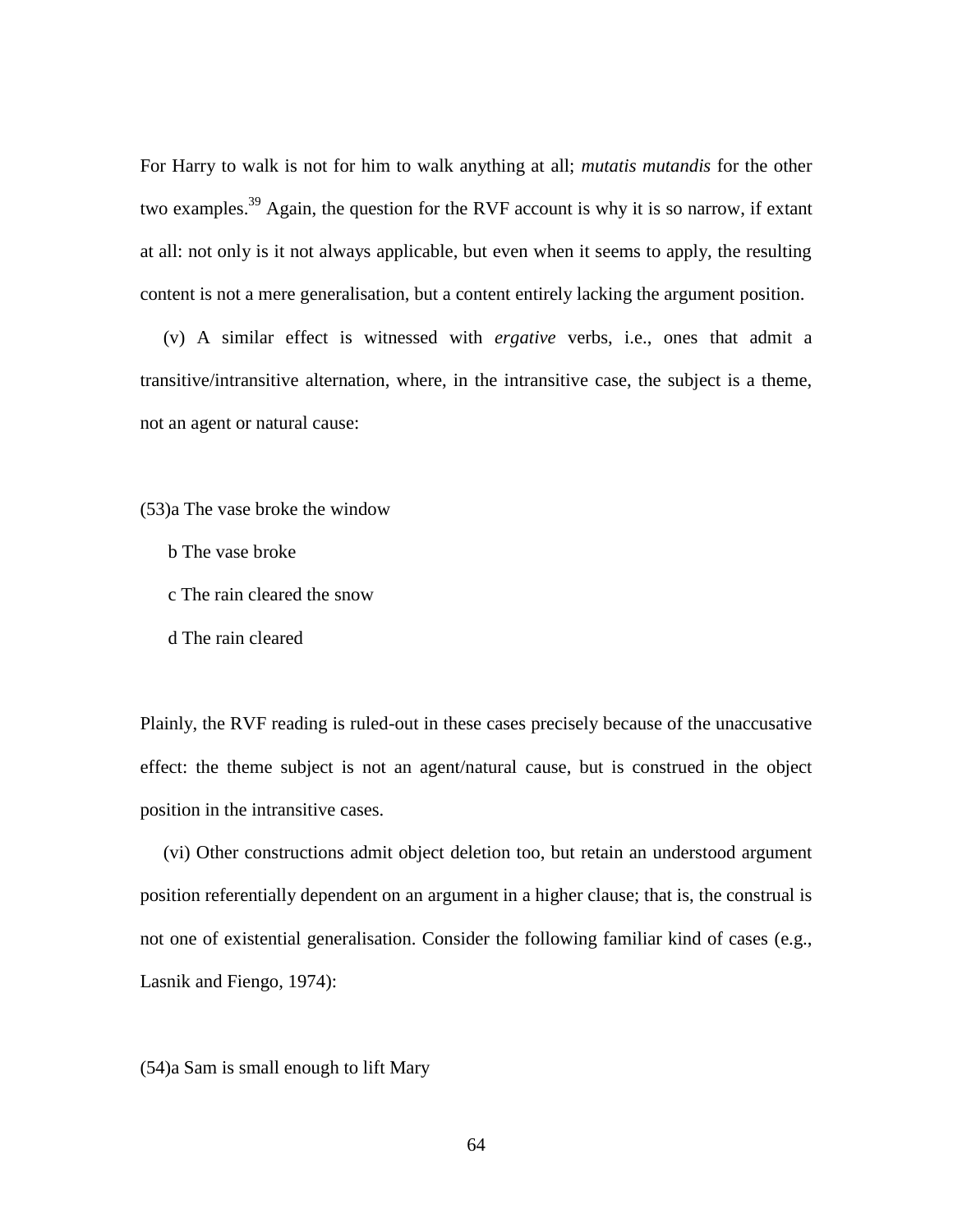b Sam is small enough to lift

c Sam is too clever to hire Jane

d Sam is too clever to hire

Note that, without further ado, these data are not inconsistent with an RVF account. In particular, (54b,d) are ambiguous between a construal where Sam lifts/hires someone/something and a construal where Sam is lifted/hired. The former construals, where the matrix subject is the understood infinitive subject, are hard to get, but remain perfectly legitimate and not inconsistent with an RVF account. Still, the resulting ambiguity of the object deletion remains unexplained.

 (vii) There are verbs where the argument position is understood to be present, but is reflexively construed, not existentially generalised; for example, *shave*, *bathe*, *wash*, *dress*, *strip*, etc.<sup>40</sup> These cases are different from the cases above where no argument position is understood; moreover, the verb remains thematically the same with the provision of a non-reflexive explicit argument (e.g., *shave/bathe a patient*). They also differ from the cases in (54) in a more subtle way. For example, on neither reading does (54b) mean the same as *Bill is small enough to lift himself*; it may mean the same as *Bill is small enough for someone or other to lift him*. The present point is simply that the reflexive class constitutes a case of lexicalised argument deletion that is not RVF; so, again, we find reason to think of RVF, if extant at all, as a heavily constrained operation, not a free pragmatic process.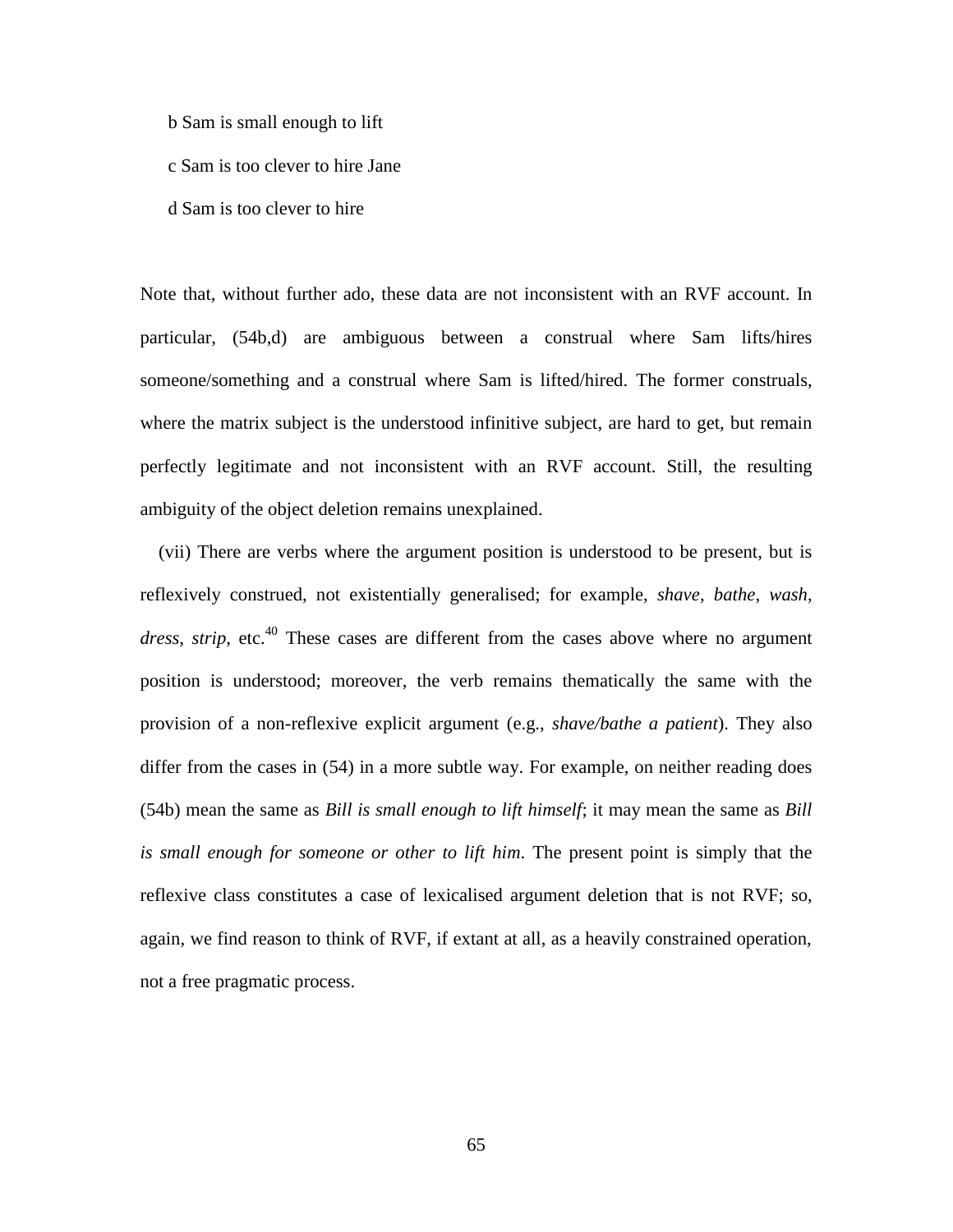From this somewhat brief survey of deletion in natural language, we may conclude, I think, that Recanati's sanguinity about RVF is unduly concessive to the 'standard view'. Recanati is right that RVF does not strike at the heart of truth-conditional pragmatics, because pragmatic conditions are still required to trigger the recessive effect, where not lexicalised. Recanati need not even admit that much, though, for variadic functions, if extant at all in natural language, play a very narrow, highly constrained role, or so it would seem. If that is so, then RVF is not a free pragmatic process.

# **7: Concluding remarks**

If my reasoning is sound, and we may be permitted to generalise from our weather-bound examples, then Recanati's brand of pragmatism is too concessive. By taking syntax as our starting point, we should endeavour to keep it simple and not posit whatever is apparently required in order to capture readings we imagine to be stable. In this way, we arrive at a so-called radical pragmatic position, not by way of reflection on the variety of things we may say with an utterance given a context, but by way of reflection on how minimal the constraints from the language itself are on what we can say. From this 'bottom up' perspective, 'radical pragmatics' is not best viewed as a radical claim; it is a properly conservative claim that credits to language no more than belongs to it as an invariant structure we employ from context to context rather than as a structure constitutively answerable to such contexts. Sometimes, one must acknowledge mess to see what is clean and simple.<sup>41</sup>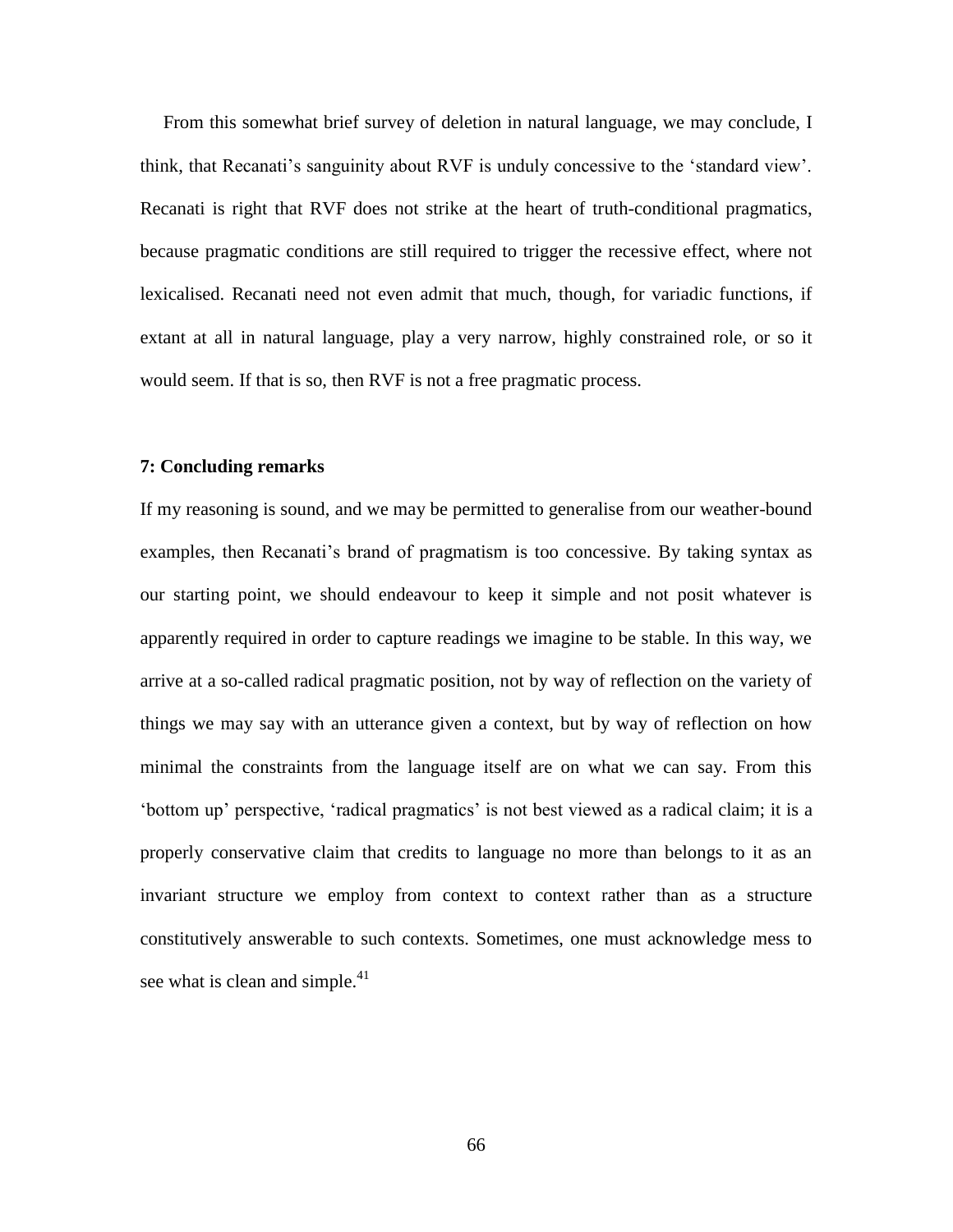#### **Notes**

<sup>1</sup> If we assume a broadly Gricean picture, we may think of context as that which must be mutually salient if the speaker's linguistic intention is to be recognised by the hearer.

<sup>2</sup> See Sennet (2011) for discussion of the problems with the typical ways of defining 'unarticulated constituent'. Definitional problems apart, one reason to be leery of the notion is that it suggests, if not entails, that sentence tokens express structured (Russellean) propositions. We don't want such a heavy duty theoretical commitment built into the very identification of a linguistic phenomenon.

<sup>3</sup> Recanati's (2007) is more or less reproduced in his (2010). Where I need to cite material occurring in both works, I shall only cite the latter work.

<sup>4</sup> The 'standard view' is Recanati's expression, and just who are the 'standard' theorists is not obvious, but I take Recanati to mean at least Perry (1986, 2007), Taylor (2001, 2007), Stanley (2000, 2007), and Neale (2007). Fillmore (1986) and Partee (1984, 1989) might also count. See below for discussion. Martí (2006) is not mentioned, but, although she partially defends Stanley position against Recanati, she is unlike the others mentioned in positing syntactic variables that are adjuncts not arguments. The presence of the variables, therefore, is not supposed to be licensed by syntax or lexical content. This position will be discussed below.

<sup>5</sup> The point should be trivial. *It's raining here* doesn't pick out any kind of location at all without some construal of what a given utterer has in mind by *here*: the very spot, the area, the town, the country, etc.

6 *Bill's car* takes as its value a car somehow related to Bill, but the nature of the relation is linguistically unspecified: the car Bill owns, the car he wants, the car that hit him, etc.

67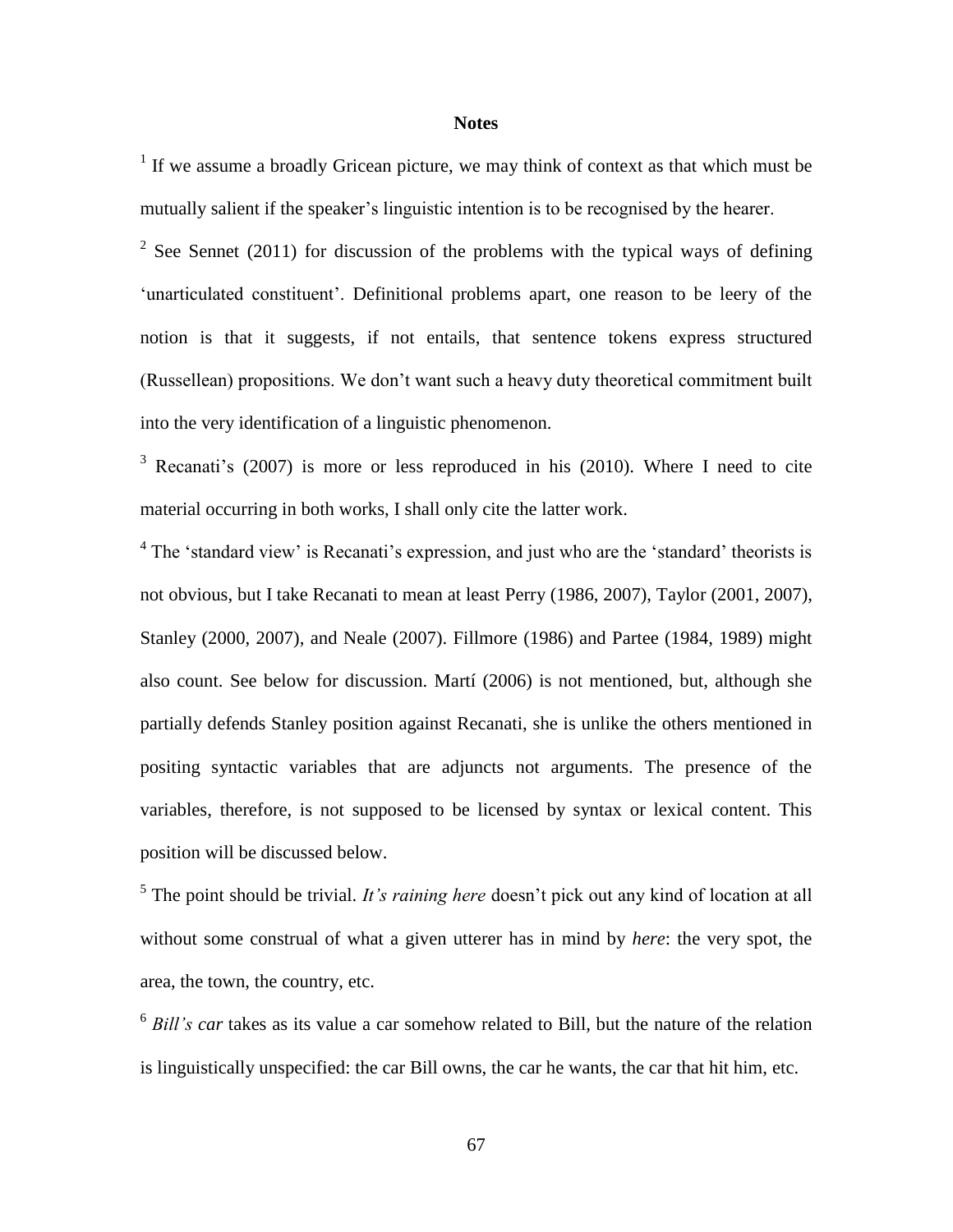$7$  Perry (1986, 2007) and Crimmins (1992) are clear that unarticulated constituents cannot be encoded by explicit linguistic material. They seem neutral about the possibility of unarticulated constituents being the values of implicit syntactic material (cf., Neale, 2007, pp. 271/317-9), although Korta and Perry (2011, p. 111) entertain scepticism of the very idea of a 'logical form' that might house the constituents. Sennet (2011) convincingly argues that such sanguinity is misplaced, for it looks, in general, to be impossible to identify an unarticulated constituent of a proposition without giving the constituent a structural position that mirrors the syntax of the relevant utterance. Thus, if there are unarticulated constituents, they appear to require a syntactic home. None of this, of course, militates by itself for a 'standard' view. So much the worse for unarticulated constituents and the 'standard view' might be one reaction.

8 The lambda abstractions employed here and below are to be understood as *our* representations of what the speaker-hearer understands by the relevant lexical item, not as descriptions of what the speaker-hearer represents. We do not, for instance, credit the speaker-hearer with lambda abstraction consciously or subconsciously. The 'reality' of the operators lies only in their marking the invariant combinatorial adicity of the relevant lexical item.

<sup>9</sup> Roughly, Perry (1986, 2007, p. 548) is neutral about how the locative position of *rain* is realised, as are Cappelen and Hawthornse (2007) and Hawthorne and Manley (2012). Taylor (2001, 2007) thinks the position is lexically encoded, but syntactically inert. Korta and Perry (2011p. 110) endorse Taylor's view, but consider such lexicalisation as 'a social phenomenon' contingent on the peculiarities of given speakers rather than a shared lexical competence. Neale commends Taylor's view on a more cognitive construal,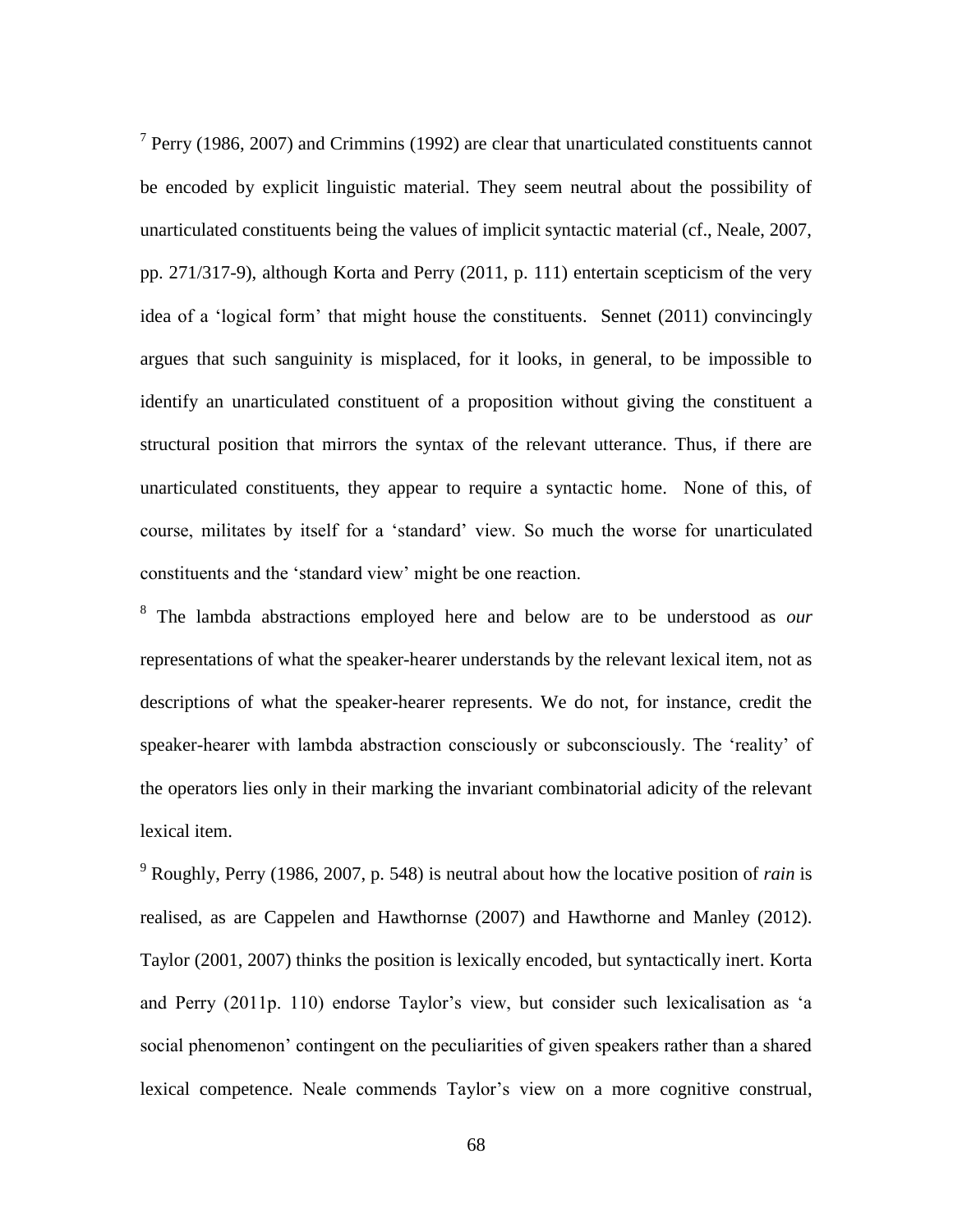without quite endorsing it. Stanley (2000, 2007) thinks the locative position is marked by a variable in a projected syntactic position (Corazza, 2007, holds a variant of this view). Fillmore (1986) and Partee (1984, 1989) may also, at a push, be viewed as 'standard' theorists, although neither, to my knowledge explicitly, discusses weather reports. Fillmore appears to favour a thoroughgoing 'integrationist' approach to content determination that does not sanction a clean separation of lexical content from pragmatics from 'construction content' (cf., Goldberg, 1995). By current lights, therefore, he is not a standard theorist. Partee, on the other hand, appears to be neutral, somewhat like Perry, about the ultimate locus of what she refers to as 'implicit arguments' (especially see Partee, 1984, pp. 171-3, but also see below). If one objects to talk of 'standard views', then it will not affect my arguments if 'Perry *et al*.' Substitutes for the offending phrase.  $10$  Nothing hangs on my use of eventish logical forms; I am following Recanti's (2007, 2010) presentation. Arguments that turn on event variables will be discussed later, though, so the use of the eventish format is convenient.

 $11$  It is also worth noting that the weatherman scenario has some similarity to the cancellability criterion for an implicature, which, as a pragmatic feature of utterances would militate for location not being a semantic feature. Thus, the weatherman may say, 'It's raining, but I don't know where', apparently cancelling the implicature that the speaker has a definite location in mind. In general, however, the kind of pragmatic 'completion' and 'expansion' to which contemporary pragmatists appeal is not solely a matter of implicature, so the locative aspect of weather reports is, indeed, cancellable, but so much does not suggest that the aspect is implicated.

 $12$  In essence, this is the objection raised by Neale (2007, pp. 301-4).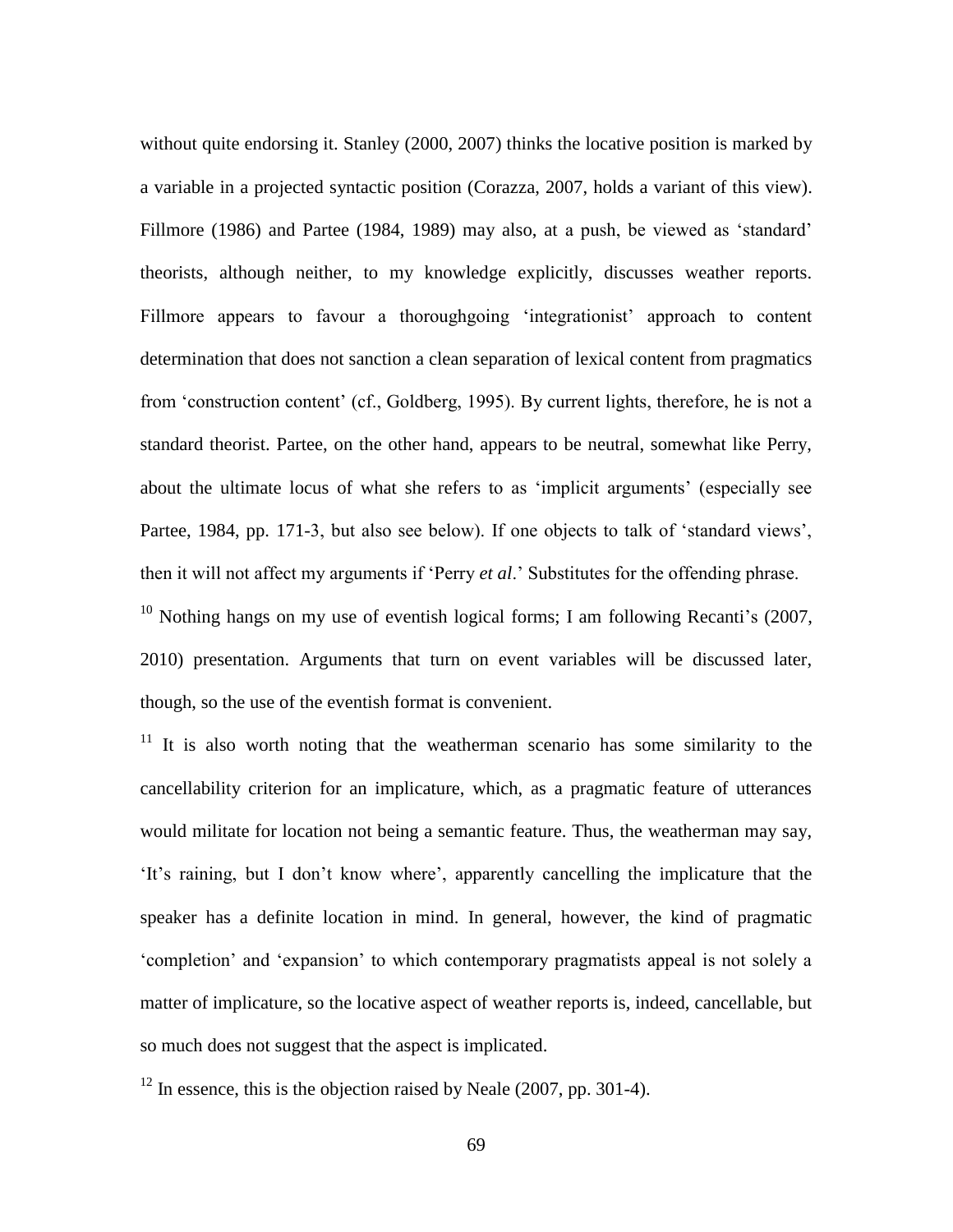$13$  Perry and Korta (2011) and Perry (2007) raise the issue not in response to Recanati's weatherman scenario, but Cappelen and Lepore's (2005, 2007) 'minimalism', according to which unarticulated constituents are a 'myth'. So, minimalism has it that *It's raining* always expresses some minimal proposition, which is apparently true just if there is rain anywhere at all, even on Venus, say. To accept the intended import of the intergalactic weatherman scenario, however, is not to endorse minimal propositions. All I intend the scenario to show is that location is not saturational because it is optional. It doesn't follow that every grammatical sentence is apt to express a (minimal) proposition, or any proposition at all. Still, the minimalist and the pragmatist are free to exploit the same scenarios for different ends.

<sup>14</sup> I shall assume that *here* and other so-called 'r-pronouns' (*here*, *there*, *where*) are noncomplex arguments that are thematically assigned a locative interpretation (*inter alia*) by the relevant verb. Kayne (2004) has persuasively argued that the items are more determiner-like, selecting a covert nominal (PLACE, THING, REASON). This more complex analysis of r-pronouns introduces irrelevant detail in the present context, so I shall hereafter ignore it. It bears noting, though, that if the r-pronouns are determiner phrases, then it is somewhat peculiar for them to be obligatorily overt, for I can think of no predicates that obligatorily select determiner phrases as arguments.

 $15$  In such a context, (11d) sounds fine to my ear, but my informal survey of opinion is mixed; still, none of my informants would offer it a '\*'.

<sup>16</sup> See chapter vbyn for discussion and references to the cartography project. For discussion of locative and spatial adjunction in particular, see Cinque and Rizzi (2010).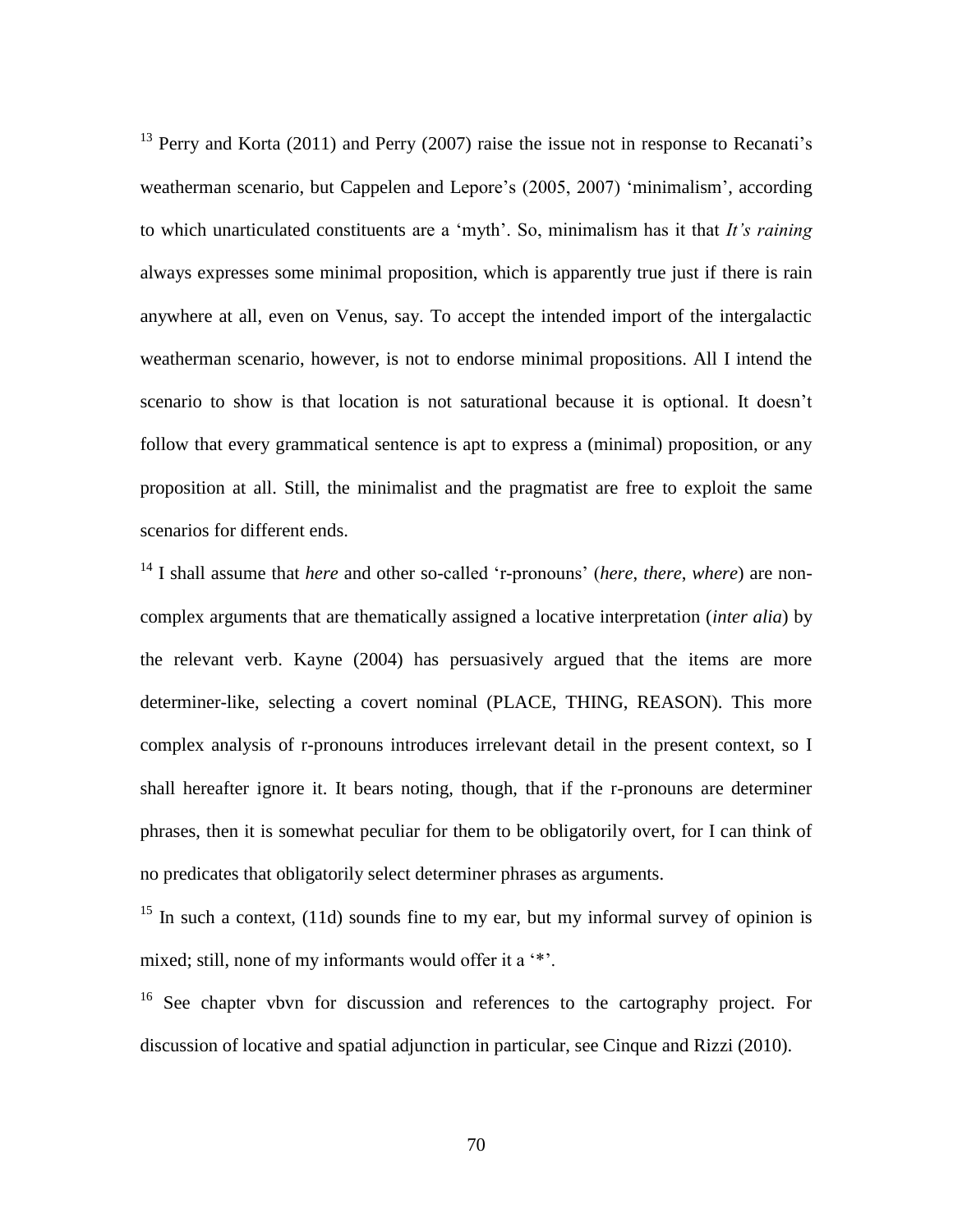$17$  For classic discussion of the relevant phenomena, see Chomsky (1981, 1986, 1995), Huang (1982), Lasnik and Saito (1984, 1992), Rizzi (1990), and Cinque (1990).

<sup>18</sup> In more theoretical terms, this means that adjuncts have to cycle through a series of adjoined positions on maximal projections to reach their target position, whereas arguments can apparently move less cyclically. That means that adjuncts are liable to be blocked in their progress in ways that arguments are not.

<sup>19</sup> See Larson (1988) for seminal discussion and Harley (2011) for an overview.

<sup>20</sup> Recanati takes his lead from Taylor (2001), who also compares *rain* with *dance*. Taylor suggests that the former lexically encodes a locative theme syntactically unexpressed in weather reports (ibid., p. 54). I agree with Recanati in finding this position unsatisfactory. The data do not militate for a lexical specification of a theme argument at the expense of the locative construal being an effect of general conceptual or encyclopaedic knowledge. We should posit as lexical only that information that has a structural effect. See above.

<sup>21</sup> (30a) entails that the truck was loaded with hay; (30b) doesn't support this entailment—it remains true even if Joe put a single load of hay onto the truck, which remained unloaded.

 $22 \text{ I}$  do not here assume that the complement of *put* is an argument; it might be an obligatory adjunct (Baker, 2003, pp. 319-21). The only important thing for present purposes is that the complement is locatively interpreted.

<sup>23</sup> A similarly oxymoronic position would be to treat *rain* as a themeless unaccusative, with the theme being admitted as a cognate object. It is not clear, however, if unaccusatives generally admit cognate objects (see, e.g., Pesetsky, 1995).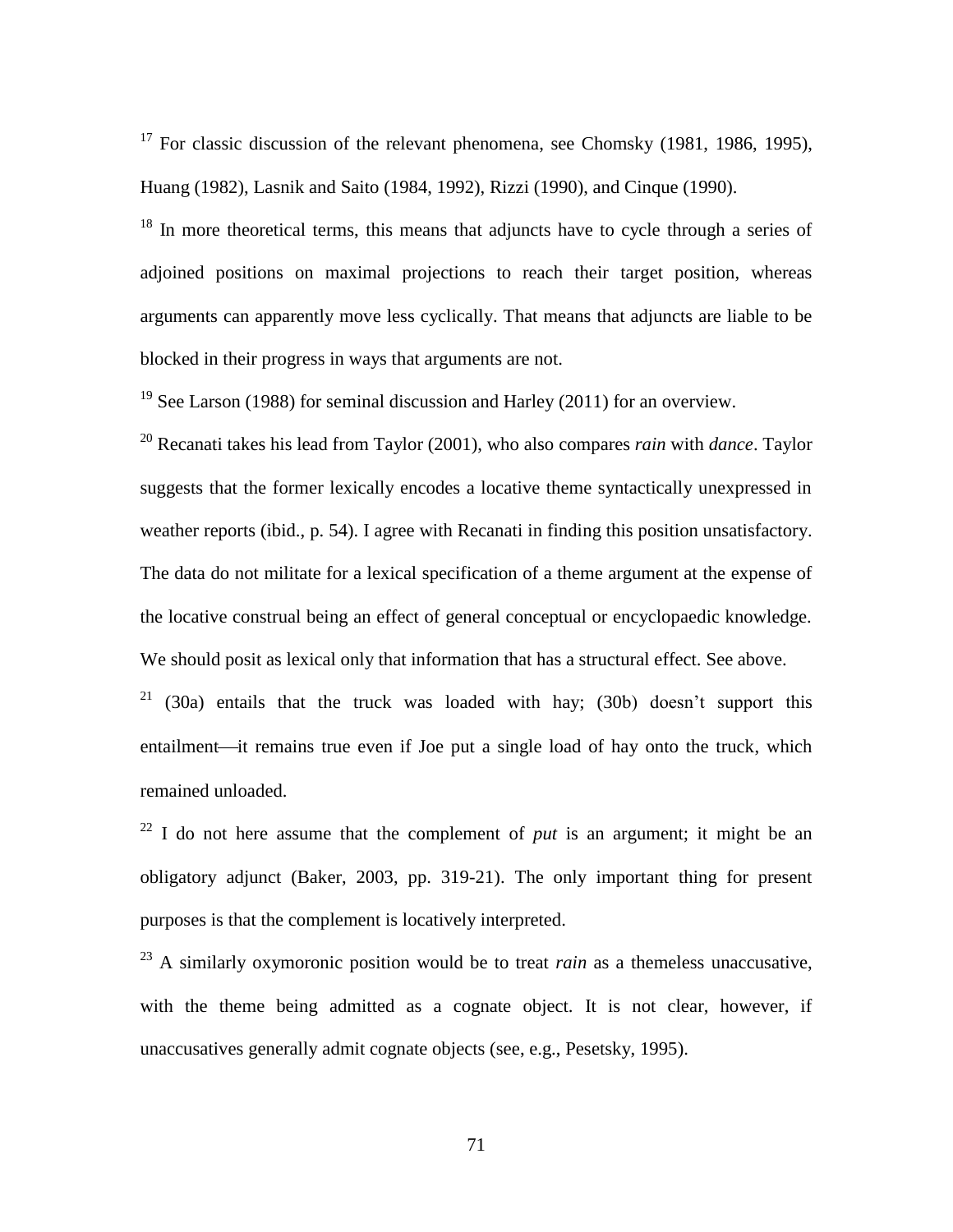$24$  Cappelen and Hawthorne (2007, p. 101) argue that 'there is no deep structural difference between 'rain' and 'dance', at least as far as locations are concerned'. On the basis of the forgoing considerations, I think they are correct in this judgement as regards locations in particular, but a general claim of the absence of a structural difference between *rain* and *dance* (and presumably all other activity verbs) is patently incorrect. Cappelen and Hawthorne's claim turns on the fact that the progressive form of *dance* may take an expletive subject without an object, just like *rain* may:

(i) There will be dancing

(ii) It will be raining

So much is true and does indeed show that a specification of a location is required for both cases if a natural level of 'informativeness' is to be achieved by utterances of the sentences. In no sense whatsoever, though, does this phenomenon suggest that *dance* and *rain* share the same argument structure; the data just tells us about the progressive form, not the structure of the verbs that are the roots of the progressive. This is evident. Firstly, even when in progressive form, the agentive participant of a dancing event may be specified in a way that is impossible for *rain*:

- (iii) Bill's dancing horrified the guests
- (iv) \*Manchester's raining shocked the Londoner

The difference here in fact reinforces Cappelen and Hawthorne's point that the specifications of locations are required for informativeness when the subject of a verb is missing; for (iii) does not demand an understood location in the way (i) does, at least as far as the requirements of 'informativeness' go. Still, the difference between the verbal roots remains. Secondly, when not in the progressive, *dance* and other activity verbs,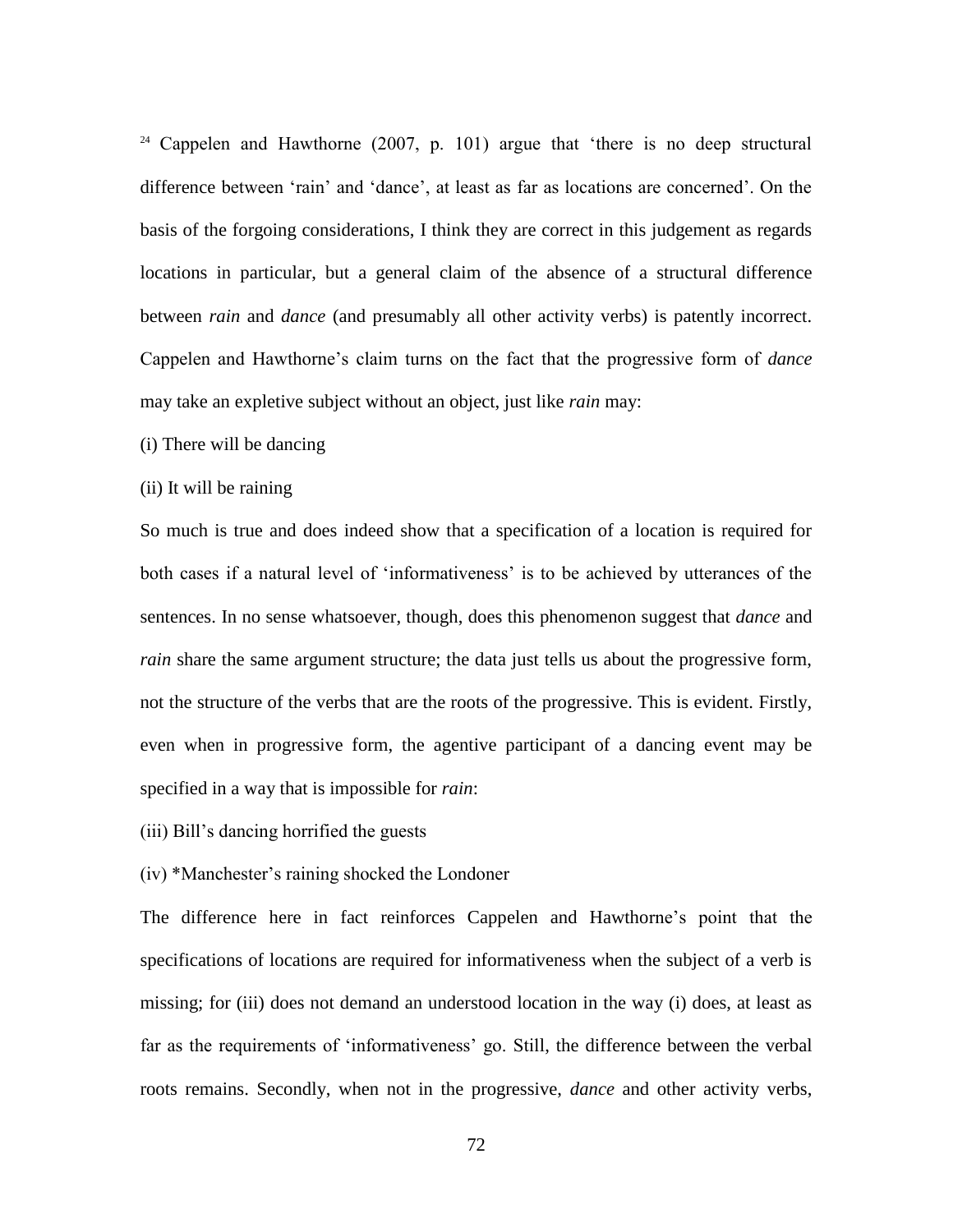unlike *rain*, have a mandatory agentive subject and do not accept an expletive in that position, unlike (i):

(v) \*There dances/danced

(vi) \*It dances/danced [with *it* as expletive]

(vii) It rains/rained

An unaccusative-like form of *dance* appears to be acceptable in some English dialects, but even here, the agent needs to be present:

(viii) There danced three couples

 $25$  Recall, the point of the quantificational cases is to show that the relevant verbs select locative arguments in general, which is evidenced by the variable being bindable by a quantificational adjunct. That is, the quantifer does not alter the structure of the phrase it quantifies into.

 $26$  A further consideration is offered by Cappelen and Hawthorne (2007) and Sennet (2008, p. 150), who correctly points out that Martí's discourse test patterns *dance* and other verbs with *rain*:

(i) A: Everywhere Jane went, she danced.

B: No she didn't, she only danced in a few places.

So, on the assumption that *dance* isn't inherently locative, the binding argument overgenerates.

 $27$  It is perfectly consistent with such a position that the construals that are available are syntactically constrained, e.g., argument structure may remain invariant. Stanley (2002) and Sennet (2011) are mistaken, therefore, in assuming that if syntax doesn't encode or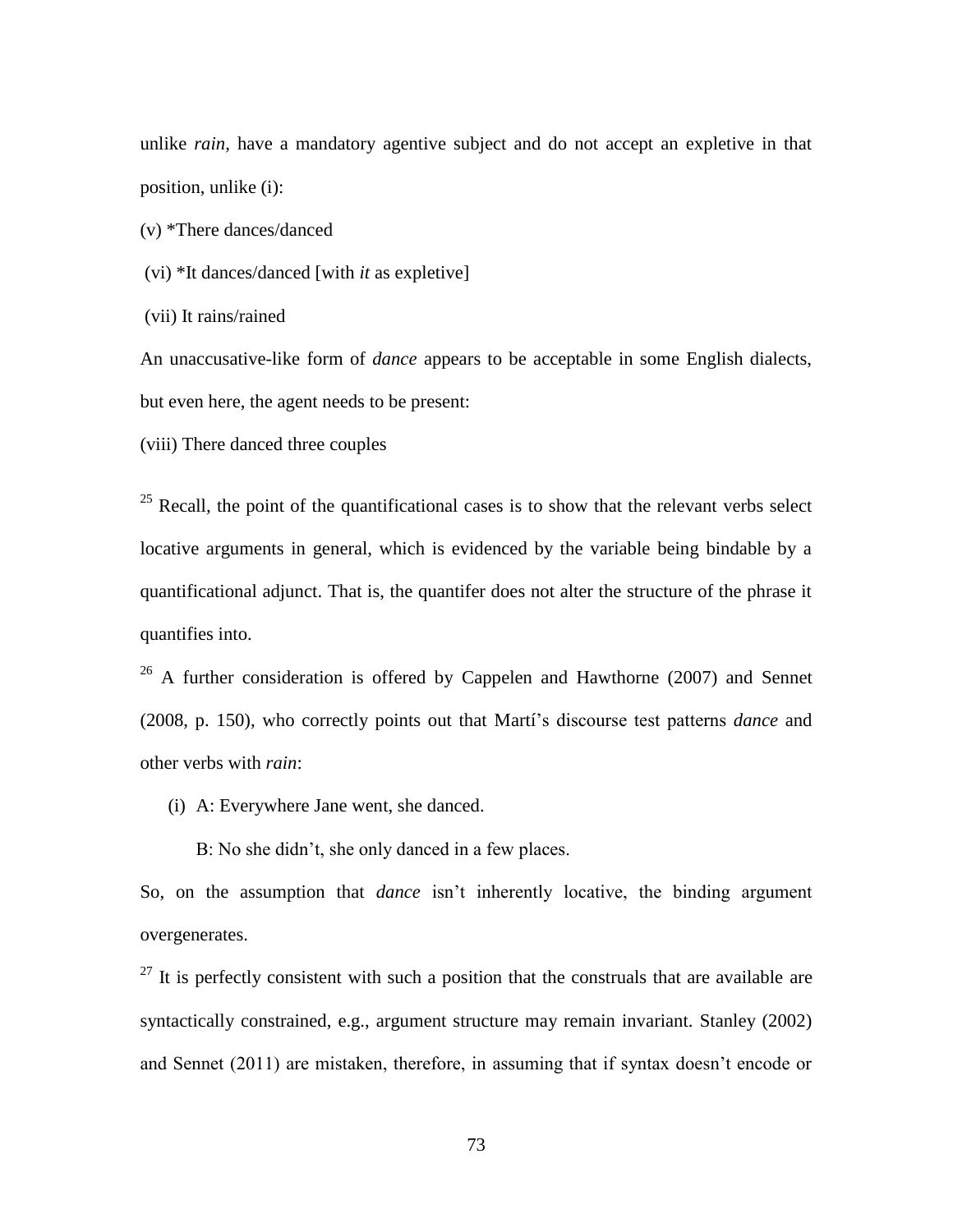determine a construal, then it cannot constrain it (cf., Elbourne, 2008; Pupa and Troesth, 2011)

 $^{28}$  Also see Neale (2007, pp. 335-44) for bemusement at the notion of deictic covert variables. Unlike Neale's objections, my complaints to follow do not turn on the perspectival nature of indexicality.

 $29$  Cappelen and Hawthorne (2007) also offer an 'event analysis' of the bound readings under which the relevant pair of verb phrases (e.g., *lights a cigarette* and *rains*) are implicitly domain restricted as events that take place at the same time, which is determined by a higher implicit temporal quantification. As Cappelen and Hawthorne rightly note, though, this kind of construal is available across the board for any pair of events (e.g., *Whenever I am at the disco, Nina is dancing*; *Whenever I throw a party, Jason drinks too much*; etc.) and does not require any dietetic reference. Moreover, there is no syntactic reason to think that the relevant restrictions are syntactically realised, for the bound readings in general are not mandatory; e.g., Nina could be dancing somewhere other than the disco, and Jason could be getting drunk other than at the party.

<sup>30</sup> Katz and Postal (1964) viewed direct object deletion as an optional syntactic rule. Problems with this view were duly noted: principally, the interpretation of the deleted object position is selectionally constrained and scopal differences exist between the transitive and intransitive forms (Bresnan, 1978; Fodor and Fodor, 1980; Dowty, 1982; Mittwoch, 1982; Gillion, 2012). In a sense, Recanati combines the lexical approach of Bresnan and Dowty, where existential generalisation is an aspect of lexical content, with Gazdar's (1982) account of the interpretation of optional elements of phrase structure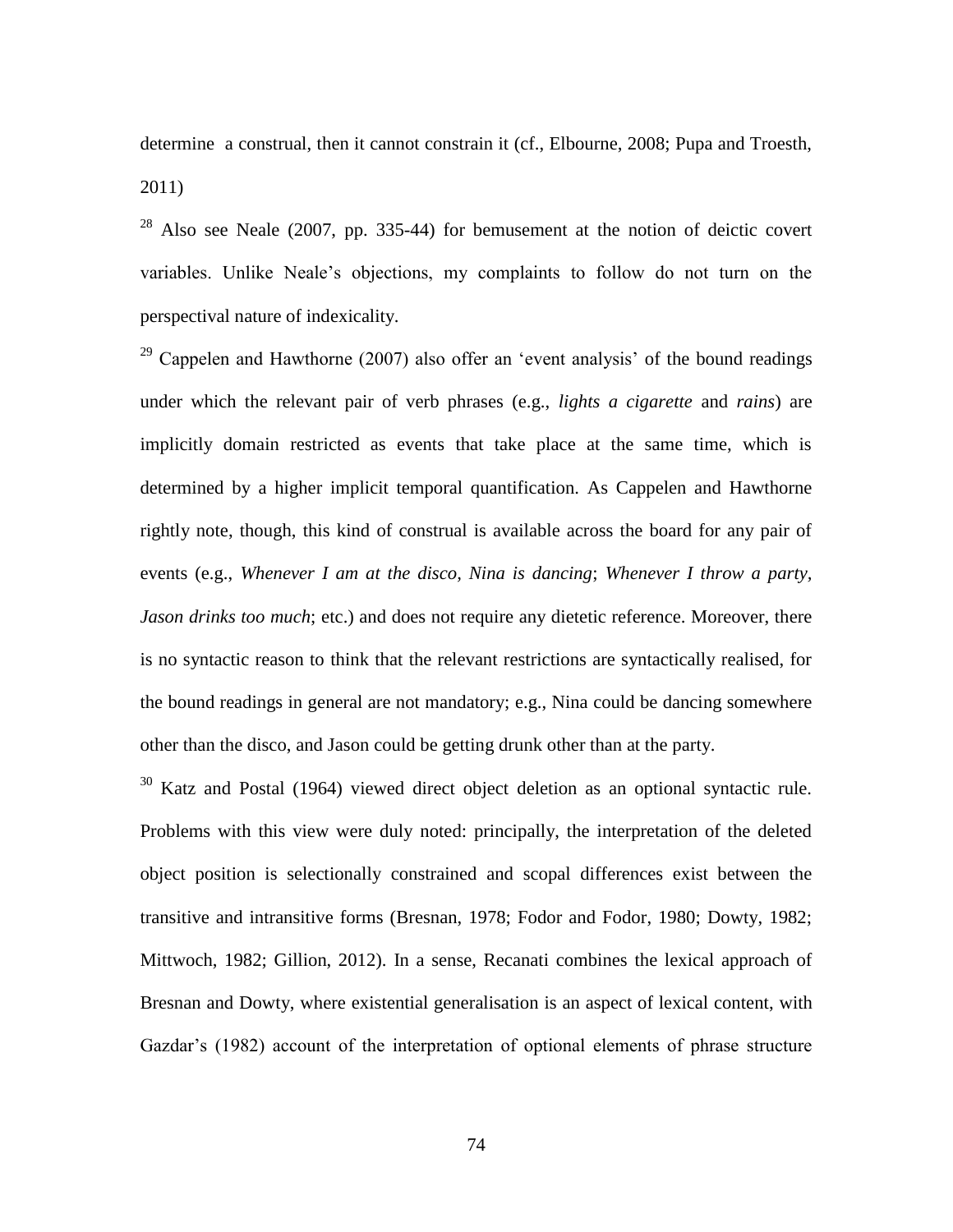rules. Neither, Bresnan nor Dowty nor Gazdar, though, view the existential operation as free in Recanati's sense.

<sup>31</sup> Recanati equates his 'recessive' function with Quine's *derelativization* function, *Der*. From a Quinean perspective, *Der* does not deliver an existential quantification as an output; its very point is to offer something in place of the quantification. What Recanati takes from Quine is the thought that the quantification is wrapped-up, as it were, in the lexical predicate that is the output of *Der*.

 $32$  There is, to my knowledge, no general explanation of why object deletion is possible in some cases but not others, or why it exhibits the particular features it does, such as differential scope assignment (see below). The literature cited here is more or less dedicated to identifying the phenomena rather than explaining it. Of course, if Recanati is right about variadic functions being a free option, then an explanation is at hand, although one, as we shall see, that smooths over the apparent difference between cases precisely because variadic functions are a free option. Gillion (2012) offers a detailed survey of deletion cases and offers an explanation in terms of different lexical items having different complement lists, which mark whether an item allows deletion. The approach, however, strikes me as more descriptive than explanatory because the differences between items does not submit to a generalisation, but wholly devolves upon what is in an items complement list.

<sup>33</sup> See Næss (2011) for an overview of food and drink verbs.

 $34$  Randall (2010, pp. 91-2) suggests that such verbs might involve two lexical entries, one for the transitive, another for the intransitive. Such a position faces the problem of explaining the obvious semantic relation between the verbs and the apparent lack of any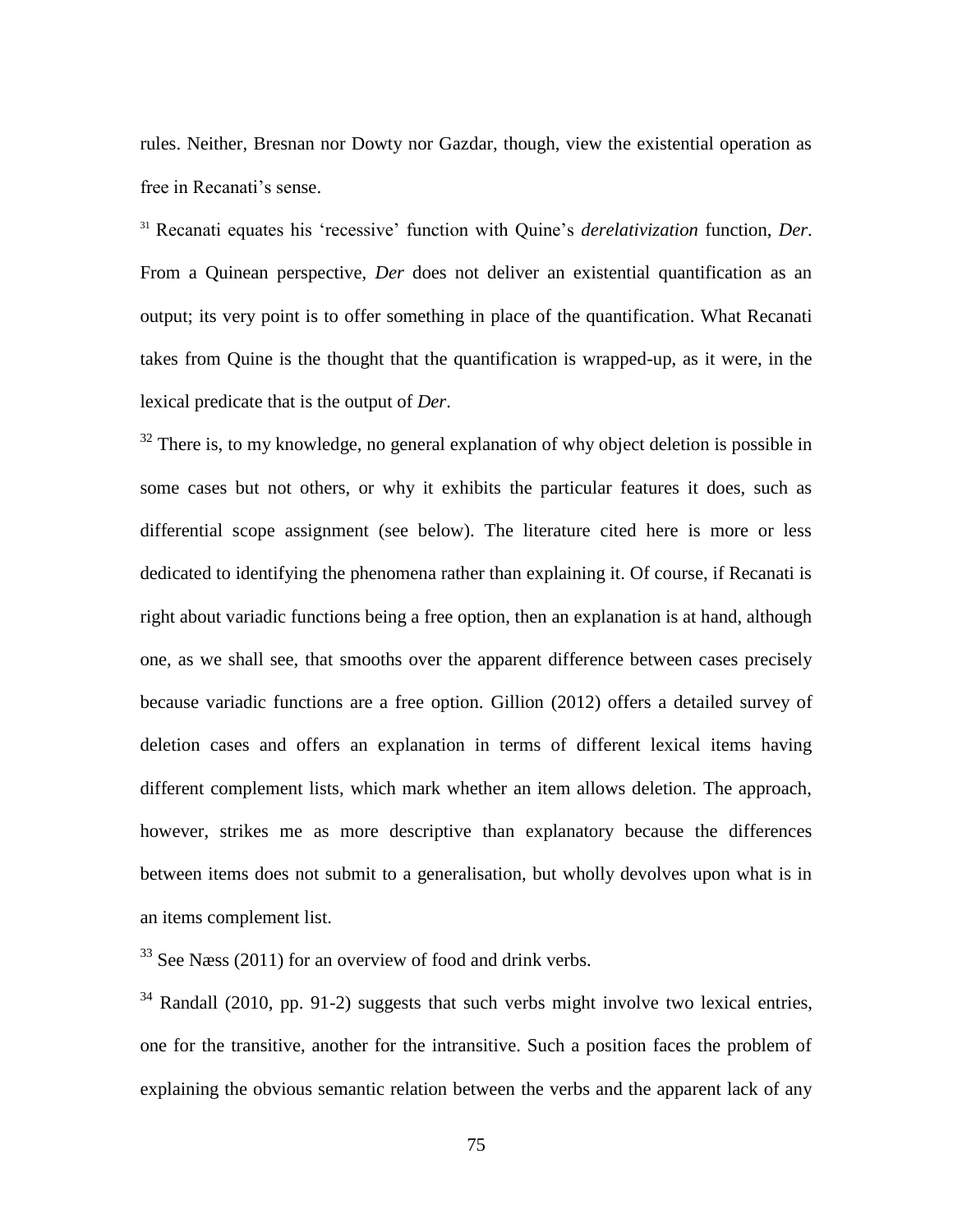ambiguity effect given the one morpheme (cf., Gillion, 2012). Randall appeals to 'lexical rules', which do the trick, but at the cost of stipulation (see note 34). More interesting for our concerns is Randall's claim that the very restrictiveness of the theme interpretation of the intransitives militates for the 'two entry' view, for the transitive is much less restricted. One can, say, eat much about anything that is matter (*Bill literally ate his house; he chopped it all up into bite-sized chunks*), but this cannot be expressed with the intransitive, which is restricted to food. Similarly, intransitive *drink* on one construal is restricted to alcohol, even though the transitive may take any theme argument denoting a fluid (cf., Mittwoch, 1982). Neither of these considerations is entirely persuasive. It seems plain to me that the foodstuff construal of intransitive *eat* is the unmarked case (not lexically determined); context can shift the construal; what is food for one is not food for another. Might one talk of the survivors of a plane crash eating a fellow passenger as having eaten? Does one have to be a cannibal to do so? Or what of eating dogs and monkeys? As for *drink*, it seems equally plain that there are two lexical entries, but *drink* is a unique case in the sense that intransitive *read*, *cook*, and *eat* do not have construals restricted to a subset of texts and food. It will be noted that neither a single nor dual entry view of the verbs offers succour to the RVF approach. First, the issue Randall raises is restricted to lexicalisation, and suggests nothing about the general, free availability of RVF. Secondly, the problem for RVF is the restrictedness of the implicit theme of the intransitive cases, which is a feature of both views.

 $35$  The activity/accomplishment distinction is not entirely clear in all cases. One can say *Mary went fishing, but Bill read a book instead*, without suggesting that Bill finished the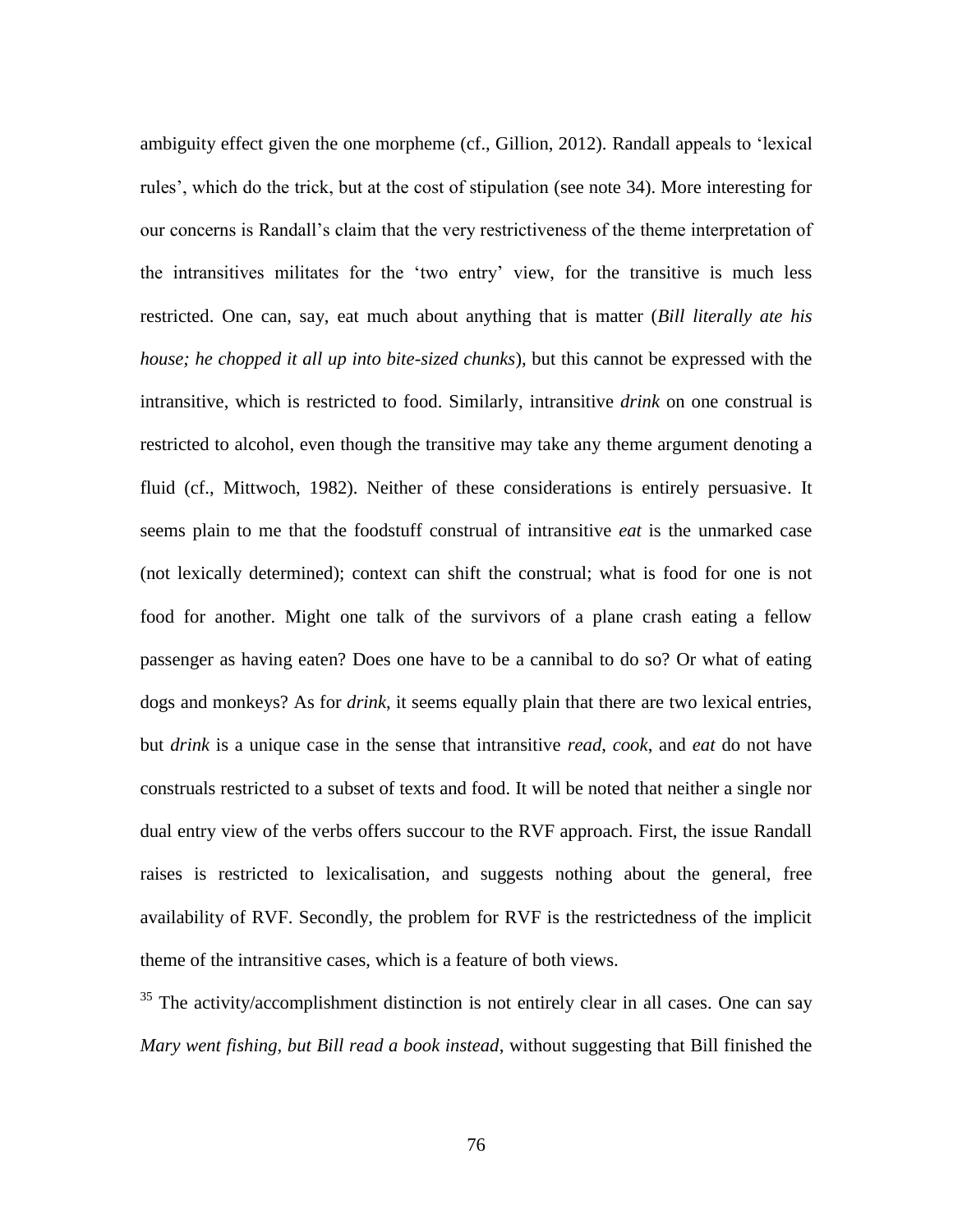book. Familiarly, too, the accomplishment reading depends on the object being count; a mass object renders the transitive case an activity.

 $36$  Recanati (p.c.) suggests that the verbs select an argument of the relevant kind, such as things that are edible, and so forth. If so, then an RVF account is not inconsistent with the restrictedness of the intransitive construction, for the bound object remains selected, albeit covertly. The problem with this thought is that the transitive forms of the verbs appear to be much less restricted, i.e., not selective of any kind of argument. One could say that any object of *eat*, say, is construed as edible (*mutatis mutandis* for the other cases). The problem now is that selection appears to be entirely empty, as any 'material' object at all will be construed as edible relative to *eat*. For example, in *Bill ate Jupiter*, the planet is construed as edible, which makes a mockery of the notion that selection may target 'food' or the 'edible' as a subclass of the 'material'.

 $37$  The nuance is such as to undermine the kind of meaning postulate account offered by Fodor and Fodor (1980) and Dowty (1982), where the object deletion case (e.g., *Bill read*) is stipulated to be equivalent to the case of the indefinite object (*Bill read something*). What the stipulation misses is how the deletion case is restricted in a way the indefinite case isn't.

 $38$  Partee (1984, 1989), after Dowty (1982), appeals to existential generalisation in a way suggestive of the variadic function idea, but she appears to have in mind nothing more than the distinction exhibited, where the narrow scope reading indicates an existential generalisation whereas the wide scope reading indicates a deictic valuation.

 $39$  For Mary to swim is for her to swim some distance, which is a metaphysical rather than semantic fact. It would be true that Mary swam, if Mary were never to stop swimming.

77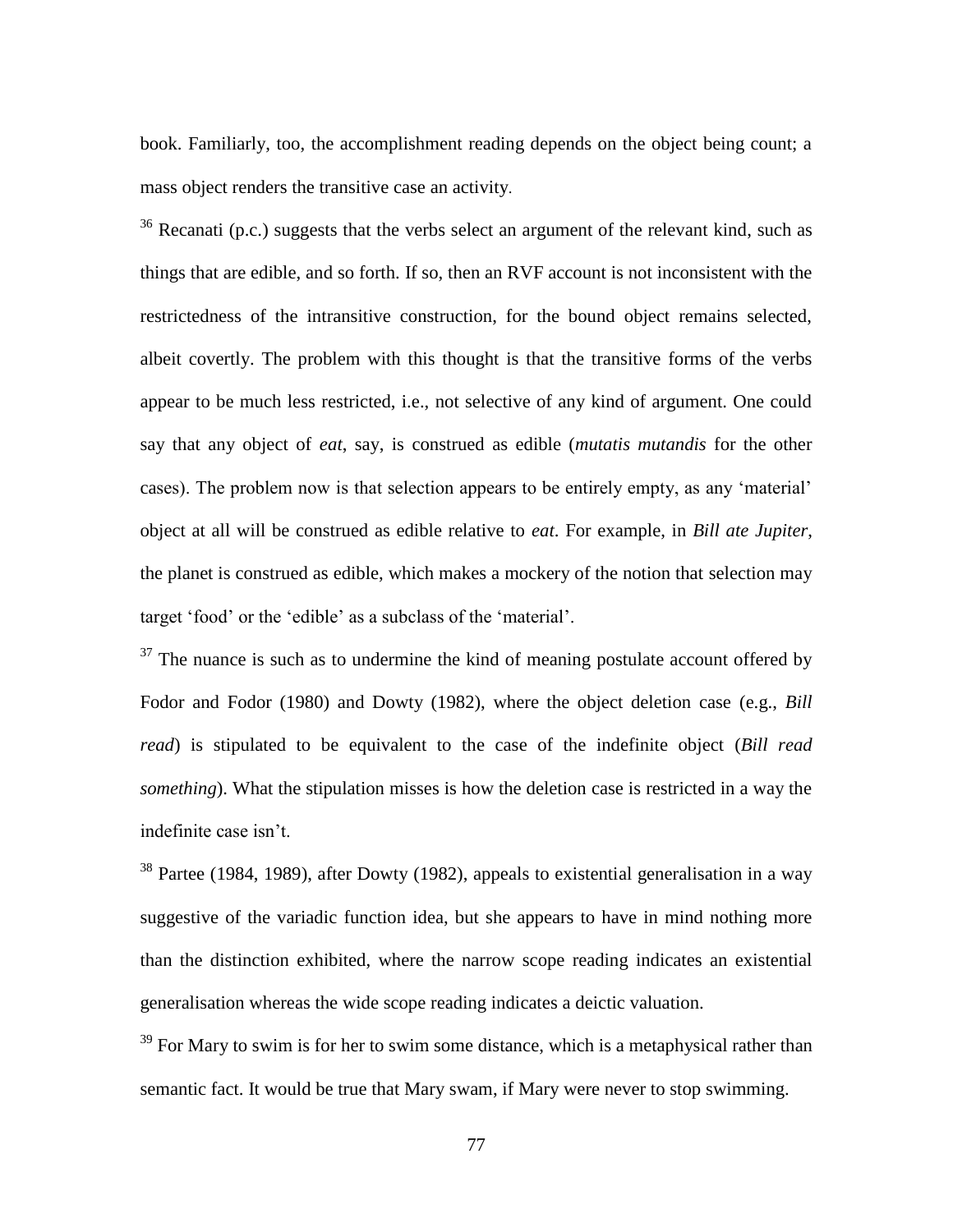<sup>40</sup> Plural cases of the relevant kind are *meet*, *kiss*, *embrace*, etc., where, in the unmarked case, the missing object must be a reciprocal. <sup>41</sup> Thanks...

## **References**

- Bach, K. 2004: Minding the gap. In C. Bianchi (ed.), *The Semantics/Pragmatics Distinction* (pp. 27-44). Stanford: CSLI Publications.
- Bach, K. 2005: Context *ex machina*. In Z. G. Szabó (ed.), *Semantics versus Pragmatics*  (pp. 15-44). Oxford: Oxford University Press.
- Bresnan, J. 1978: A realistic transformational grammar. In. M. Halle, J. Bresnan, and G. A. Miller (eds.), *Linguistic Theory and Psychological Reality* (pp. 1-59). Cambridge, MA: MIT Press.

Cappelen, H. and Hawthorne, J. 2007: Locations and binding. *Analysis*, 67: 95-105.

- Cappelen, H. and Lepore, E. 2005: *Insensitive Semantics: A Defense of Semantic Minimalism and Speech Act Pluralism*. Oxford: Blackwell.
- Cappelen, H. and Lepore, E. 2007: The myth of unarticulated constituents. In M. O'Rourke and C. Washington (eds.), *Situating Semantics: Essays on the Philosophy of John Perry* (pp. 199-214). Cambridge, MA: MIT Press.
- Collins, J. 2007: Syntax, more or less. *Mind*, 116: 805-50.
- Crimmins, M. 1992: *Talk about Beliefs*. Cambridge, MA: MIT Press.
- Curry, H. and Feys, R. 1958: *Combinatory Logic. Volume I*. Amsterdam: North-Holland
- Dowty, D. 1982: Quantification and the lexicon: a reply to Fodor and Fodor. In T.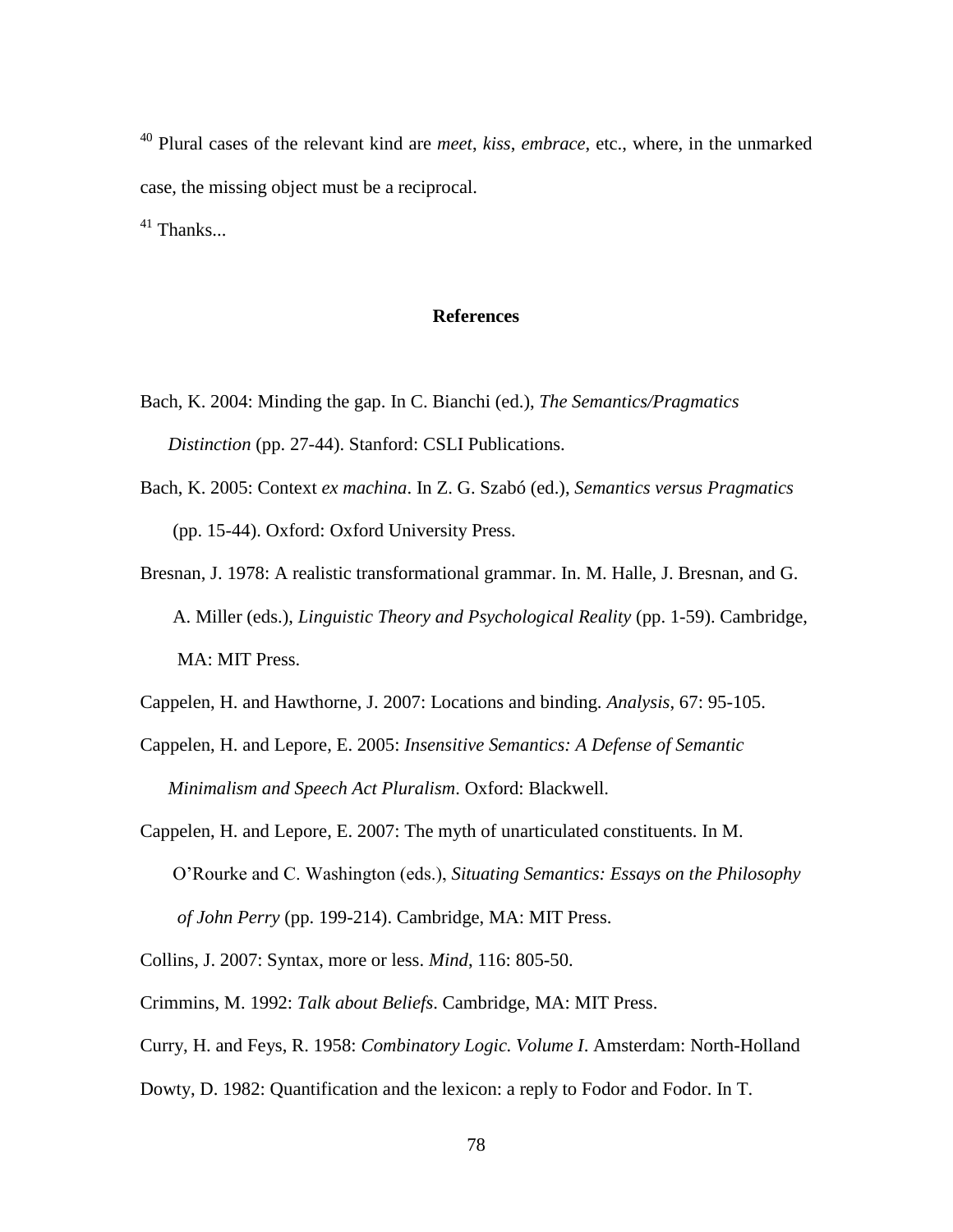Hoekestra, H. van der Hulst, and M. Moortgat (eds.), *The Scope of Lexical Rules* (pp. 79-106). Dordrecht: Foris.

- Elbourne, P. 2008: The argument from binding. In J. Hawthorne (ed.), *Philosophical Perspectives 22: Philosophy of Language* (pp. 89-110). Oxford: Wiley-Blackwell.
- Fillmore, C. 1986: Pragmatically controlled zero anaphora. *Proceedings of the Twelfth Annual Meeting of the Berkeley Linguistics Society* (pp. 95-107). Berkeley, CA: Berkeley Linguistics Society.
- Fodor, J. and Fodor, J. 1980: Functional structure, quantifiers, and meaning postulates. *Linguistic Inquiry*, 11: 759-770.
- Gallistel, C. and King, A. 2009: *Memory and the Computational Brain: Why Cognitive Science will Transform Neuroscience*. Oxford: Blackwell.
- Gazdar, G. 1982: Phrase structure grammars. In P. Jacobson and G. Pullum (eds.), *The Nature of Syntactic Representation* (pp. 131-186). Dordrecht: D. Reidel.
- Goldberg, A. 1995: *Constructions: A Construction Grammar Approach to Argument Structure*. Chicago: Chicago University Press.
- Grimshaw, J. 2005: *Words and Structure*. Stanford: CSLI Press.
- Hale, K. and Keyser, S. J. 1993: On argument structure and the lexical expression of syntactic relations. In K. Hale and S. J. Keyser (eds.), *The View from Building 20: Essays in Linguistics in Honor of Sylvain Bromberger* (pp. 53-110). Cambridge, MA: MIT Press.
- Hale, K. and Keyser, S. J. 2002: *Prolegomenon to a Theory of Argument Structure*. Cambridge, MA: MIT Press.

Harley, H. 2011: A minimalist approach to argument structure. In C. Boeckx (ed.), *The*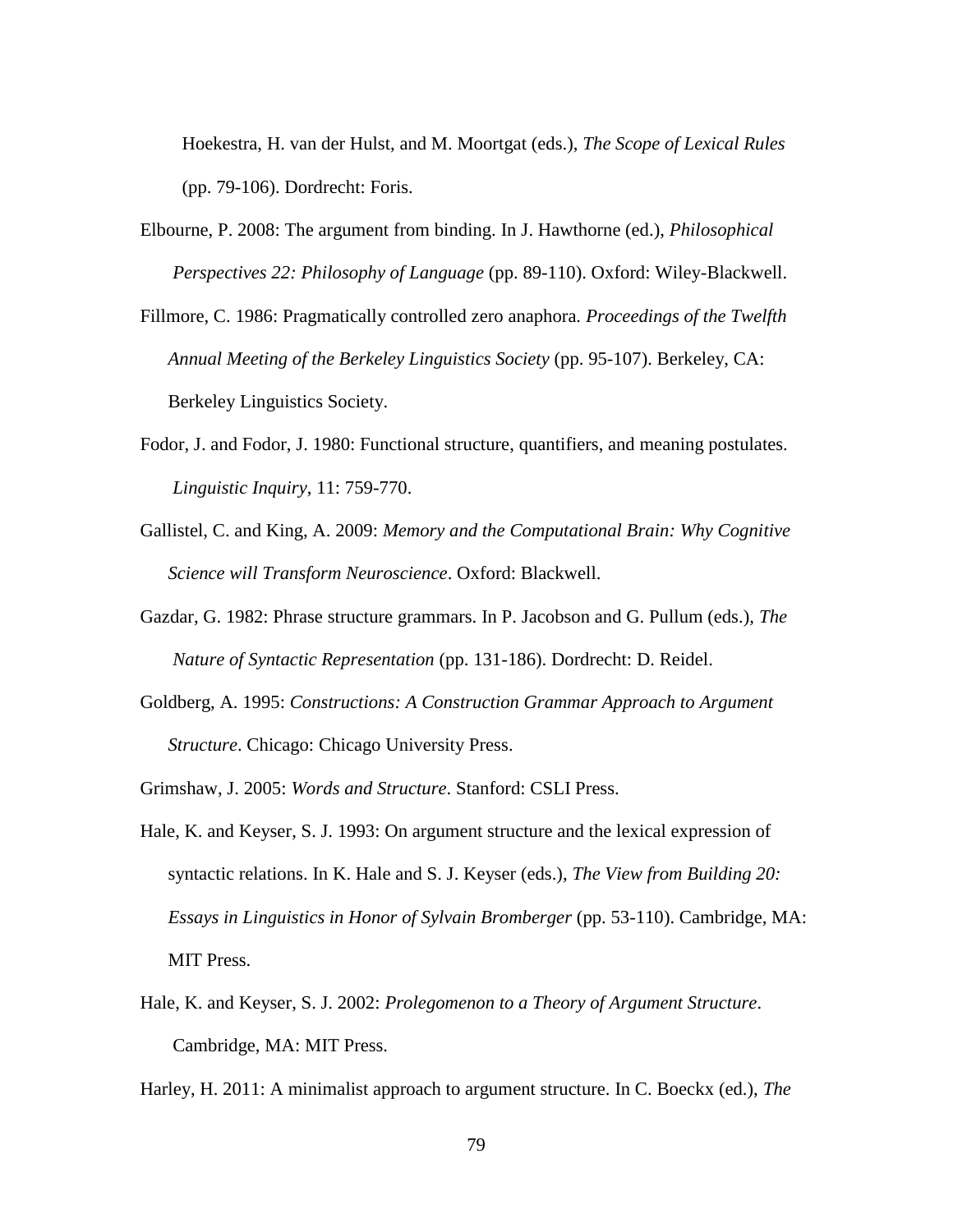*Oxford Handbook of Linguistic Minimalism* (pp. 427-448). Oxford: Oxford University Press.

- Hawthorne, J. Manley, D. 2012: *The Reference Book*. Oxford: Oxford University Press.
- Higginbotham, J. 1985: On semantics. *Linguistic Inquiry*, 16: 547-594
- Higginbotham, J. 1989: Elucidations of meaning. *Linguistics and Philosophy*, 12: 465- 517.
- Jackendoff, R. 1990: *Semantic Structures*. Cambridge, MA: MIT Press.
- Jacobson, P. 1999: Towards a variable-free semantics. *Linguistics and Philosophy*, 22: 117-185.
- Katz, J. and Postal, P. 1964: *An Integrated Theory of linguistic Descriptions*. Cambridge, MA: MIT Press.
- Korta, K. and Perry, J. 2011: *Critical Pragmatics: An Inquiry into Reference and Communication*. Cambridge: Cambridge University Press.

Larson, R. 1988: On the double object construction. *Linguistic Inquiry*, 19: 335-91.

- Lasnik, H. and Fiengo, R. 1974: Complement object deletion. *Linguistic Inquiry*, 5: 535- 571.
- Levin, B. and Rappaport Hovav, M. 1995: *Unaccusativity: At the Syntax-Lexical Semantics Interface*. Cambridge, MA: MIT Press.
- Martí, L. 2006: Unarticulated constituents revisited. *Linguistics and Philosophy*, 29: 135- 66.
- Martí, L. 2011: Implicit indefinite objects: grammar, not pragmatics. Unpublished manuscript.

May, R. 1985: *Logical Form: Its Structure and Derivation*. Cambridge, MA: MIT Press.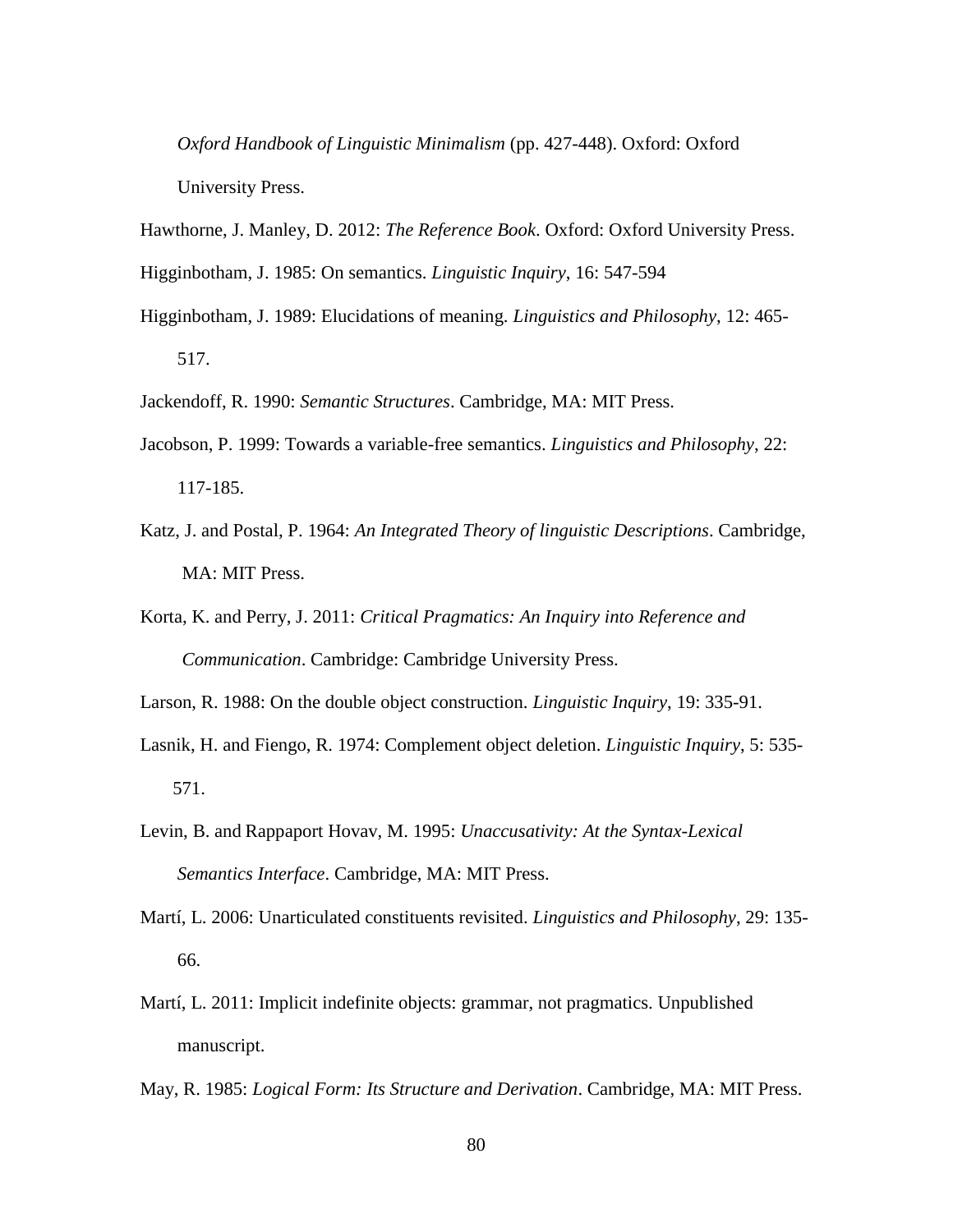- Mittwoch, A. 1982: On the difference between *eating* and *eating something*: activities versus accomplishments. *Linguistic Inquiry*, 13: 113-122.
- Næss, Å. 2011: The grammar of eating and drinking verbs. *Language and Linguistics Compass*, 5: 413–423.
- Neale, S. 2007: On location. In M. O'Rourke and C. Washington (eds.), *Situating Semantics: Essays on the Philosophy of John Perry* (pp. 251-394). Cambridge, MA: MIT Press.
- Parsons, T. 1991: *Events in the Semantics of English: A Study of Subatomic Semantics*. Cambridge, MA: MIT Press.
- Partee, B. H. 1984: Compositionality. In F. Landman and F. Veltman (eds.), *Varieties of Formal Semantics* (pp. 281-311). Dordrecht: Foris. References to the reprint in B. H. Partee (2004), *Compositionality in Formal Semantics: Selected papers by Barbara H. Partee* (pp. 153-181). Oxford: Blackwell.
- Partee, B. H. 1989: Binding implicit arguments in quantified contexts. *Chicago Linguistic Society*, 25: 342-365. References to the reprint in B. H. Partee (2004), *Compositionality in Formal Semantics: Selected papers by Barbara H. Partee* (pp. 259-291). Oxford: Blackwell.
- Pelletier, F. 2003: Context dependence and compositionality. *Mind and Language*, 18: 148-161
- Perry, J. 1986: Thought without representation. *Proceedings of the Aristotelian Society, Supplementary Volume*, 60: 263-83
- Perry, J. 2007: Situating semantics: a response. In M. O'Rourke and C. Washington (eds.), *Situating Semantics: Essays on the Philosophy of John Perry* (pp. 507-576).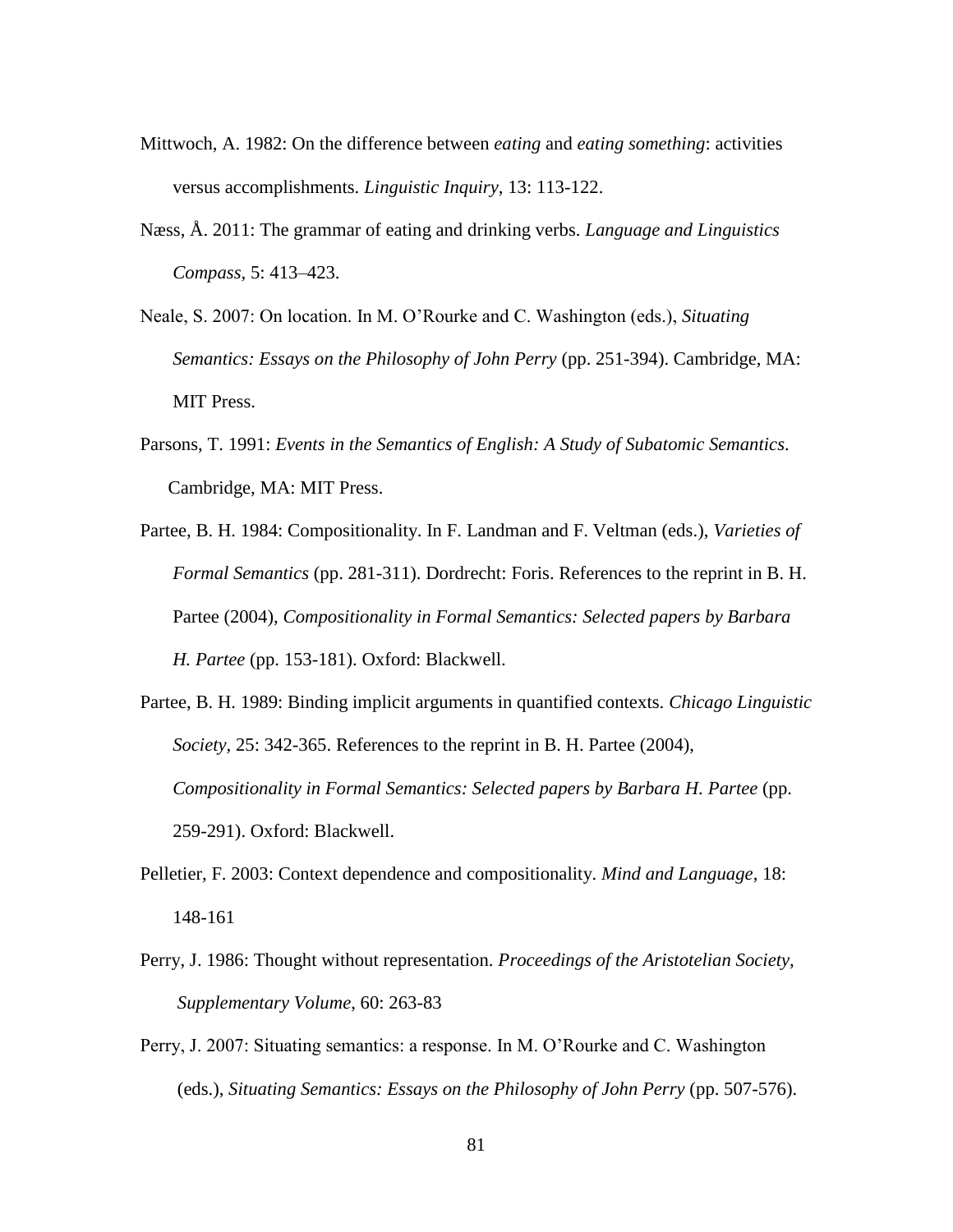Cambridge, MA: MIT Press.

- Pesetsky, D. 1995: *Zero Syntax: Experiencers and Cascades*. Cambridge, MA: MIT Press.
- Pietroski, P. 2005: *Events and Semantic Architecture*. Oxford: Oxford University Press.
- Pinker, S. 1989: *Learnability and Cognition: The Acquisition of Argument Structure*. Cambridge, MA: MIT Press
- Pupa, F. and Troseth, E. 2011: Syntax and interpretation. *Mind and Language*, 26: 185- 209.
- Pustejovsky, J. 1995: *The Generative Lexicon*. Cambridge, MA: MIT Press.
- Quine, W. V. O. 1960: Variables explained away. *Proceedings of the American Philosophical Society*, 104: 343-47
- Ramchand, G. 2008: *Verb Meaning and the Lexicon: A First Phase Syntax*. Cambridge: Cambridge University Press.

Randall, J. H. 2010: *Linking: The Geometry of Argument Structure*. Heidelberg: Springer

Recanati, F. 2002: Unarticulated constituents. *Linguistics and Philosophy*, 25: 299-332.

- Recanati, F. 2004: *Literal Meaning*. Cambridge: Cambridge University Press.
- Recanati, F. 2007: It is raining (somewhere). *Linguistics and Philosophy*, 30: 123-146.
- Recanati, F. 2010: *Truth-Conditional Pragmatics*. Oxford: Oxford University Press.
- Sennet, A. 2008: The binding argument and pragmatic enrichment, or, why philosophers care even more than weathermen about 'raining'. *Philosophy Compass*, 3: 135-157.
- Sennet, A. 2011: Unarticulated constituents and propositional structure. *Mind and Language*, 26:412-435.

Stanley, J. 2000: Context and logical form. *Linguistics and Philosophy*, 23/4: 391-434.